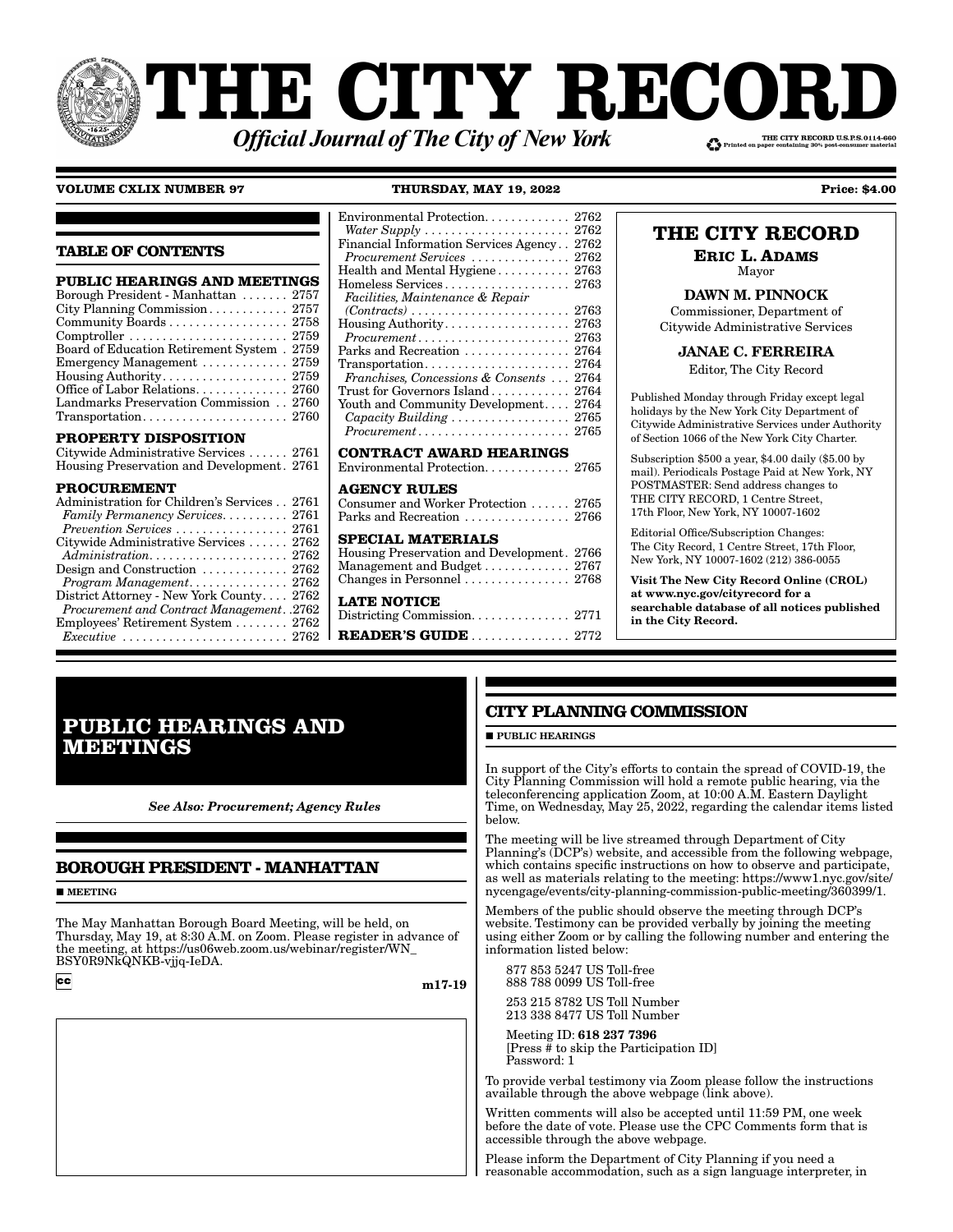order to participate in the meeting. The submission of testimony, verbal or written, in a language other than English, will be accepted, and real time interpretation services will be provided based on available resources. Requests for a reasonable accommodation or foreign language assistance during the meeting should be emailed to *[AccessibilityInfo@planning.nyc.gov]* or made by calling *[212-720-3508].* Requests must be submitted at least five business days before the meeting.

#### BOROUGH OF MANHATTAN No. 1 *THEATER SUBDISTRICT FUND CONTRIBUTION*

(Proposed modification of Title 62 of the Rules of the City of New York pursuant to Sections 1043 and 191(b)(2) of the City Charter to facilitate the increase in the price per square foot of the amount to be contributed when development rights are transferred from theaters, pursuant to Zoning Resolution Section 81-744.

PLEASE TAKE NOTICE that in accordance with Sections 1043 and 191(b)(2) of the New York City Charter, the New York City Department of City Planning ("City Planning"), proposes to amend rules within Section 3-10 of Subchapter C of Chapter 3 of Title 62 of the Rules of the City of New York:

This proposed rule was not included in the Department of City Planning's regulatory agenda for this Fiscal Year because it was not contemplated when the Department of City Planning published the agenda.

The time and place of the hearing have been scheduled as follows:

# DATE: May 25, 2022

TIME: 10:00 A.M.

In support of the City's efforts to contain the spread of COVID-19, the City Planning Commission will hold this public hearing remotely. To join the meeting and comment, please visit NYC Engage, at https:// www1.nyc.gov/site/nycengage/events/city-planning-commission-publicmeeting/360399/1 or dial 877-853-5247 (US Toll-free), 888-788-0099 (US Toll-free), (253) 215-8782 (Toll number) or (213) 338-8477 (Toll number). If calling into the meeting, please use the following Meeting ID 618 237 7396, and when prompted for a participation code, please enter "#" followed by the password "1" when prompted. Instructions on how to participate, as well as materials relating to the meeting, will be posted on NYC Engage in advance of the meeting. To help the meeting host effectively manage the meeting, those who do not intend to actively participate are invited to watch the meeting through the livestream/LINK provided on NYC Engage or the recording that will be posted after the meeting on DCP's website.

Any person in attendance at this hearing shall be given a reasonable opportunity to present oral or written statements and to submit other documents concerning the proposed changes. Each speaker shall be allotted a maximum of three (3) minutes.

Persons who require that a sign language interpreter or other form of reasonable accommodation for a disability be provided at the hearing are asked to notify Dominick Answini, at the address set forth below, or by telephone at (212) 720-3676, by May 11, 2022. In addition, written statements may be submitted to City Planning at the address stated below, provided the comments are received by 5:00 P.M., on May 25, 2022:

New York City Department of City Planning Office of the Counsel 120 Broadway, 31st Floor New York, NY 10271 Attention: Dominick Answini

Written comments received and a tape recording of oral comments received at the hearing will be available for public inspection within a reasonable time after receipt between the hours of 9:00 A.M. and 5:00 P.M., at the Freedom of Information Law Desk, 120 Broadway, 31<sup>st</sup> Floor, telephone number (212) 720-3454.

## The purpose of the hearing is to provide the public with an opportunity to comment on the proposed rule set forth herein.

Title 62 of the Rules of the City of New York is amended to read as follows:

Chapter 3: Fees and Contributions

\* \* \*

# Subchapter C: Contributions

§ 3-10 Contributions to Theater Subdistrict Fund, Pursuant to § 81-744 of the New York City Zoning Resolution.

Contributions to Theater Subdistrict Fund Pursuant to Section 81-744 of the New York City Zoning Resolution. Contributions to the Theater Subdistrict Fund pursuant to Section 81-744 of the New York City Zoning Resolution shall be made in an amount equal to [\$17.60] \$24.65 per square foot of floor area transferred.

# BOROUGH OF BROOKLYN

#### No. 2 *CB17 OFFICE SPACE – 350 CLARKSON AVENUE*

CD 17 N 220298 PXK IN THE MATTER OF a Notice of Intent to acquire office space

submitted by the Department of Citywide Administrative Services and Brooklyn Community Board 17, pursuant to Section 195 of the New York City Charter for use of property located at 350 Clarkson Avenue (Block 4837, p/o Lot 27) (Brooklyn CB 17 Offices).

**CITYWIDE** 

#### No. 3 *PROPOSED COMMISSION RESOLUTION CONCERNING USE OF VIDEOCONFERENCING TO CONDUCT COMMISSION MEETINGS*

IN THE MATTER OF a resolution to authorize the use of videoconferencing to conduct City Planning Commission meetings, as authorized by and in conformance with amendments to the New York State Open Meetings Law, Part WW of Chapter 56 of the Laws of 2022.

### Proposed Resolution:

RESOLVED, by the City Planning Commission, that the use of videoconferencing to conduct Commission meetings is hereby authorized in conformance with the requirements of the New York State Open Meetings Law, including the following:

- 1. For all Commission meetings, a minimum of seven Commissioners, sufficient to constitute a quorum of the Commission, shall be present in a physical location or locations where the public can attend in person; and
- If a quorum of Commissioners is physically present at a Commission meeting where the public can attend in person, a Commissioner may attend and participate in a Commission meeting by videoconference from any location and without providing access to members of the public to such location if such Commissioner is unable to attend the meeting in person due to extraordinary circumstances, which include but are not limited to, disability, illness, caregiving responsibilities, or any other significant or unexpected event which precludes the Commissioner's physical attendance at the meeting; and
- 3. Members of the public may view Commission meetings by video and may attend and, where public comment is authorized, participate in Commission meetings in person, by videoconference, or by any other remote means established by the Commission; and
- The procedures for remote participation and attendance by the Commission and members of the public shall be posted on the Commission's website;

RESOLVED, that this Resolution shall take effect on June 9, 2022.

Sara Avila, Calendar Officer

City Planning Commission

120 Broadway,  $31^{st}$  Floor, New York, NY 10271

Telephone (212) 720-3366

Accessibility questions: 212-720-3508, AccessibilityInfo@planning.nyc. gov, by: Friday, May 20, 2022, 5:00 P.M.

<u>ී,</u>

m11-25

# **COMMUNITY BOARDS**

**PUBLIC HEARINGS** 

NOTICE IS HEREBY GIVEN that the following matter is scheduled for a public hearing by Community Board:

### BOROUGH OF BRONX

COMMUNITY BOARD NO. 10 - Thursday, May 19, 2022, 7:00 P.M., Greek American Institute, 3573 Bruckner Boulevard, Bronx, NY 10461.

# ULURP C220007ZMX CEQR 22DC015X

Lead Agency is the NYC Department of City Planning. This is known as the Bruckner Up-zoning Project which is a private application by Throggs Neck Associates LLC, for zoning map amendments in the Schuylerville neighborhood of Bronx Community District 10. The proposed applicant-controlled developments would include the development of, in total, approximately 324,082 gsf of floor area, including 269,975 gsf of residential floor area and up to 384 dwelling units. The proposed actions would also facilitate new mixed-used developments on two non-applicant controlled sites.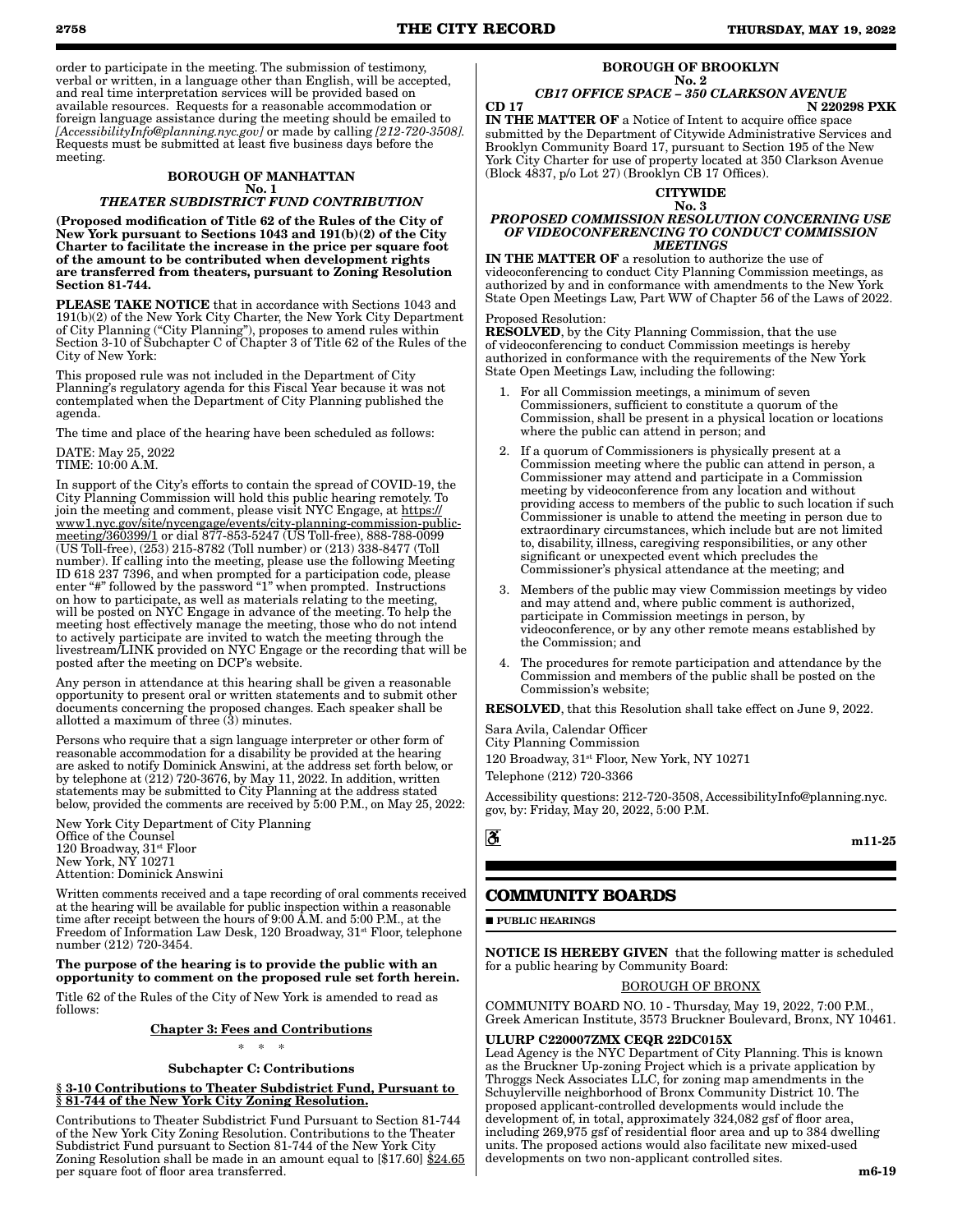NOTICE IS HEREBY GIVEN that the following matters have been scheduled for Public Hearing by Community Board:

### BOROUGH OF BRONX

COMMUNITY BOARD NO. 05 - Wednesday, May 25, 2022, 5:30 P.M., via WebEx

Open Meetings Resolution for the General Board, Public Hearings and Committee meetings.

 $\bullet$  m19-25

NOTICE IS HEREBY GIVEN that the following matters have been scheduled for public hearing by Community Board:

### BOROUGH OF BRONX

COMMUNITY BOARD NO. 05 - Wednesday, May 25, 2022, 5:00 P.M., via WebEx

#### **ULURP**

The application seeks for 2017 Grand Concourse to be transferred from public to private ownership for affordable housing development.

#### ULURP

The application seeks for 1687 Popham Road to be transferred from public to private ownership for affordable housing development.

 $\bullet$  m19-25

# **COMPTROLLER**

**MEETING** 

The City of New York Audit Committee Meeting, is scheduled for Wednesday, May 25, 2022, at 9:30 A.M., via video conference call. The meeting will be open to the general public.

m18-25

# **BOARD OF EDUCATION RETIREMENT SYSTEM**

**MEETING** 

The Board of Education Retirement System Board of Trustees Meeting will be held on Tuesday, May 26, 2022 from 4:00 PM - 6:00 PM via Webex. If you would like to attend this meeting, please contact BERS Executive Director, Sanford Rich, at Srich4@bers.nyc.gov.

m18-26

Our next Executive Committee Meeting, will be held virtually via Webex, on Thursday, May 19, 2022, from 1:00 P.M. - 3:00 P.M. If you would like to attend this meeting, please reach out to Antonio Rodriguez, at Arodriguez254@bers.nyc.gov.

m11-19

# **EMERGENCY MANAGEMENT**

#### **MEETING**

The Annual Meeting of the Local Emergency Planning Committee (LEPC), will be held, on Tuesday, June 7, 2022, at 10:30 A.M. to 12:00 P.M., at New York City Emergency Management, 165 Cadman Plaza East, Brooklyn, NY 11201.

Due to limited space, you must RSVP to attend this event. To RSVP and request an accommodation, please email nycoemlegal@oem.nyc. gov, or call (718) 422-4600.

All requests for Communication Access Realtime Translation (CART) services must be submitted at least two (2) weeks prior to the event to ensure availability. All other accommodation requests must be submitted no later than June 1, 2022.

Accessibility questions: nycoemlegal@oem.nyc.gov, (718) 422-4600, by: Wednesday, June 1, 2022, 12:00 P.M.

# **HOUSING AUTHORITY**

**MEETING** 

Because of the on-going COVID-19 health crisis and in relation to Chapter 1 of the Laws of 2022 of New York State, the Board Meeting of the New York City Housing Authority, scheduled for Wednesday, May 25, 2022 at 10:00 A.M., will be limited to viewing the live stream or listening via phone instead of attendance in person.

For public access, the meeting will be streamed live on NYCHA's YouTube Channel https://nyc.gov/nycha and NYCHA's website https://on.nyc.gov/ boardmeetings or can be accessed via Zoom by calling (646) 558-8656 using Webinar ID: 851 3288 9726 and Passcode:9929603770.

For those wishing, to provide public comment, pre-registration is required via email, to corporate.secretary@nycha.nyc.gov, or by contacting (212) 306-6088, no later than 5:00 P.M. on the day prior, to the Board Meeting. When pre-registering, please provide your name, development, or organization name, contact information and item you wish to comment on. You will then be contacted with instructions for providing comment. Comments are limited to the items on the Calendar.

Speaking time will be limited to three (3) minutes. Speakers will provide comment in the order in which the requests to comment are received. The public comment period will conclude upon all speakers being heard or at the expiration of thirty (30) minutes allotted for public comment, whichever occurs first.

Copies of the Calendar are available on NYCHA's website at https:// www1.nyc.gov/site/nycha/about/board-calendar.page, to the extent practicable, no earlier than 24 hours before the upcoming Board Meeting. Copies of the draft Minutes are available on NYCHA's Website at https://www1.nyc.gov/site/nycha/about/board-calendar.page, no earlier than 3:00 P.M. on the Thursday following the Board Meeting.

Any changes, to the schedule will be posted on NYCHA's website at https://www1.nyc.gov/site/nycha/about/board-calendar.page and via social media, to the extent practicable, at a reasonable time before the meeting.

Any person requiring a reasonable accommodation in order to participate in the Board Meeting, should contact the Office of the Corporate Secretary by phone at (212) 306-6088 or by email at corporate.secretary@nycha.nyc.gov, no later than Wednesday, May 4, 2022, at 5:00 P.M.

For additional information regarding the Board Meeting, please contact the Office of the Corporate Secretary by phone, at (212) 306-6088 or by email at corporate.secretary@nycha.nyc.gov.

m4-25

The next Board Meeting of the New York City Housing Authority, is scheduled, for Wednesday, June 15, 202,2 at 10:00 A.M., in the Ceremonial Room, on the 5th Floor of 90 Church Street, New York, NY (unless otherwise noted). Copies of the Calendar will be available on NYCHA's Website, or may be picked up, at the Office of the Corporate Secretary, at 90 Church Street, 5th Floor, New York, NY, no earlier than 24 hours before the upcoming Board Meeting. Copies of the Minutes will also be available on NYCHA's Website, or may be picked up, at the Office of the Corporate Secretary, no earlier than 3:00 P.M., on the Thursday following the Board Meeting.

Any changes to the schedule, will be posted here, and on NYCHA's Website, at https://www1.nyc.gov/site/nycha/about/board-meetings. page, to the extent practicable, at a reasonable time before the meeting.

The meeting is open to the public. Pre-Registration, at least 45 minutes before the scheduled Board Meeting, is required by all speakers. Comments are limited to the items on the Calendar. Speaking time will be limited to three minutes. The public comment period will conclude upon all speakers being heard or at the expiration of 30 minutes allotted by law for public comment, whichever occurs first.

The meeting will be streamed live on NYCHA's YouTube Channel, at https://www.youtube.com/c/nycha, and NYCHA's Website, at https://www1.nyc.gov/site/nycha/about/board-meetings.page.

For additional information, please visit NYCHA's Website, or contact (212) 306-6088.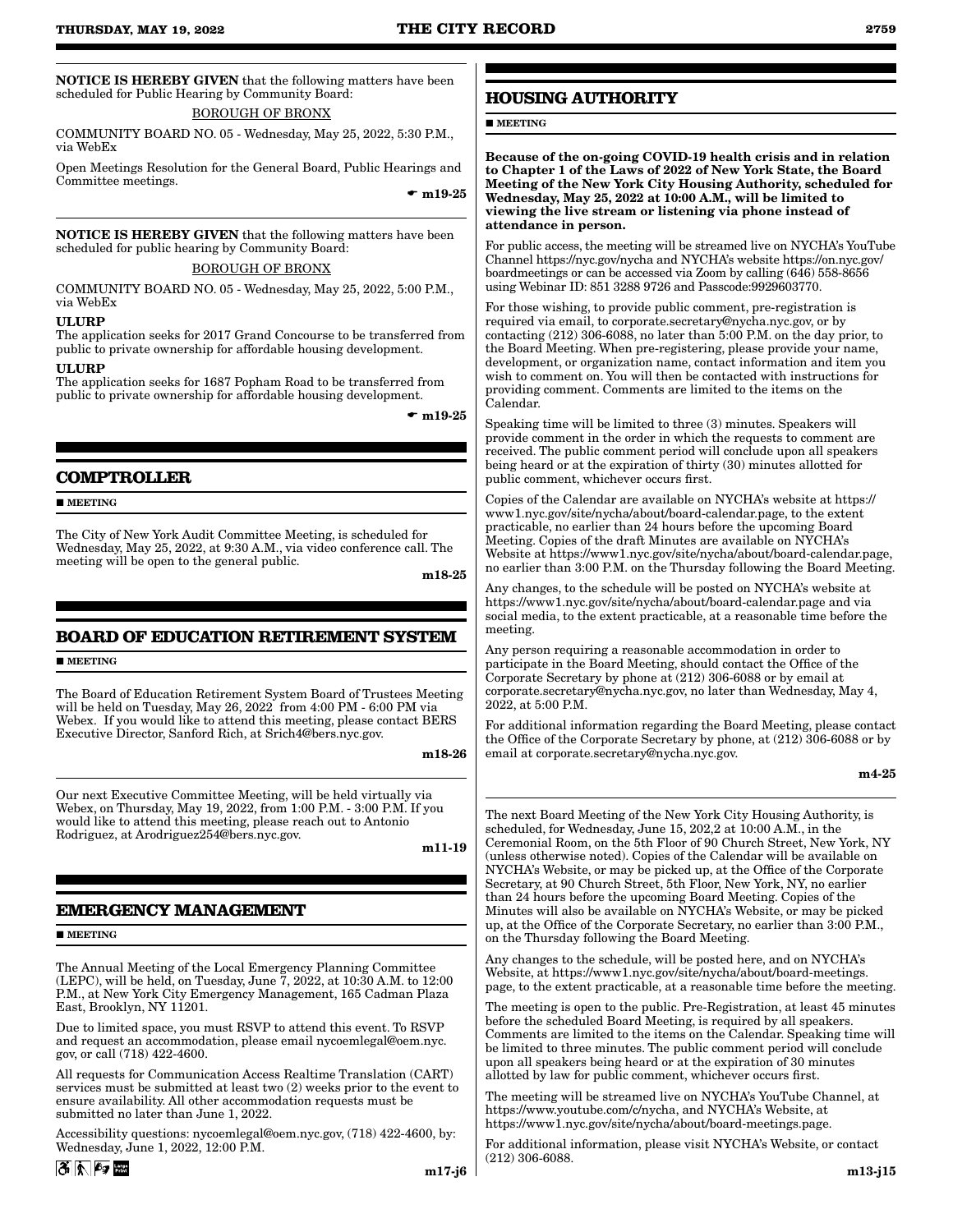# **OFFICE OF LABOR RELATIONS**

**MEETING** 

The New York City Deferred Compensation Board, will hold its next Deferred Compensation Board Hardship meeting on Thursday, May 19, 2022, at 3:00 P.M. The meeting will be held, at 22 Cortlandt Street, 15th Floor, New York, NY 10007.

m12-19

# **LANDMARKS PRESERVATION COMMISSION**

**PUBLIC HEARINGS** 

NOTICE IS HEREBY GIVEN that, pursuant to the provisions of Title 25, Chapter 3 of the Administrative Code of the City of New York (Sections 25-303, 25-307, 25-308, 25-309, 25-313, 25-318, 25-320) on Tuesday, May 24, 2022, the Landmarks Preservation Commission (LPC or agency) will hold a public hearing by teleconference with respect to the properties list below, and then followed by a public meeting.

The final order and estimated times for each application will be posted on the Landmarks Preservation Commission website, the Friday before the hearing. Please note that the order and estimated times are subject to change. The teleconference will be by the Zoom app and will be live streamed on the LPC's YouTube channel, www.youtube.com/nyclpc. Members of the public should observe the meeting on the YouTube channel and may testify on particular matters by joining the meeting using either the Zoom app or by calling in from any phone. Specific instructions on how to observe and testify, including the meeting ID and password, and the call-in number, will be posted on the agency's website, under the "Hearings" tab, https://www1.nyc.gov/site/lpc/ hearings/hearings.page, on the Monday before the public hearing. Any person requiring language assistance services or other reasonable accommodation in order to participate in the hearing or attend the meeting should contact the LPC by contacting Sasha Sealey, Community and Intergovernmental Affairs, at ssealey@lpc.nyc.gov, at least five (5) business days before the hearing or meeting.

Please note: Due to the City's response to COVID-19, this public hearing and meeting is subject to change and/or cancellation.

#### 7 Fillmore Place - Fillmore Place Historic District LPC-21-10217 - Block 2367 - Lot 43 - Zoning: M1-2/R6B CERTIFICATE OF APPROPRIATENESS

An altered Colonial Revival style garage building, built in 1912. Application is to replace windows, doors and ironwork, and construct a rooftop addition and other rooftop elements.

#### 1 Water Street - Fulton Ferry Historic District LPC-22-09733 - Block 25 - Lot 1 - Zoning: M2-1 BINDING REPORT

A shingled fire boat station, built in 1926. Application is to install singage.

279 Lafayette Avenue, aka 279-291 Lafayette Avenue and 36-50 St. James Place - Individual Landmark LPC-20-08205 - Block 1932 - Lot 42 - Zoning: CERTIFICATE OF APPROPRIATENESS A Neo-French Gothic style church building and chapel, designed by

Francis Hatch Kimball and built in 1887, with an attached school building built in 1927. Application is to install LED video screens.

#### 1 Willow Place, aka 54 Joralemon Street - Brooklyn Heights Historic District

LPC-22-07520 - Block 260 - Lot 23 - Zoning: R6

CERTIFICATE OF APPROPRIATENESS

A Greek Revival style house built in 1849. Application is construct a stair bulkhead and install other rooftop elements, alter the parapet, modify and create window openings, and legalize the installation of a porch without Landmarks Preservation Commission permit(s).

#### 418A Lewis Avenue - Bedford-Stuyvesant/Expanded Stuyvesant Heights Historic District

LPC-21-00794 - Block 1679 - Lot 37 - Zoning: R6B MISCELLANEOUS - AMENDMENT

An altered rowhouse built c. 1870-71. Application is to legalize the installation of a lift and other alterations at the front façade and areaway and the construction of a rear yard addition completed in non-compliance with Certificate of Appropriateness 19-17191.

#### 193-195 Congress Street - Cobble Hill Historic District LPC-22-09688 - Block 297 - Lot 47, 48 - Zoning: R6 CERTIFICATE OF APPROPRIATENESS

An Italianate style rowhouse with Neo-Grec details, built in 1872, and an adjacent yard. Application is to construct a new building.

#### 113 Jane Street - Individual Landmark LPC-22-09815 - Block 642 - Lot 1 - Zoning: C6-2A CERTIFICATE OF APPROPRIATENESS

A Neo-Classical style lodging house, designed by William A. Boring and built in 1907-08. Application is to alter the areaway, install a lift and replace infill, construct rooftop and rear yard additions, and install other rooftop elements.

#### 244 West 11th Street - Greenwich Village Historic District LPC-22-09178 - Block 613 - Lot 13 - Zoning: R6 CERTIFICATE OF APPROPRIATENESS

A rowhouse, built in 1842 and altered in the 1920s. Application is to alter the front and rear façades, excavate the areaway and rear yard, alter the roof, and construct a rear yard addition.

#### 118 West 13th Street - Greenwich Village Historic District LPC-22-05535 - Block 608 - Lot 29 - Zoning: R6 CERTIFICATE OF APPROPRIATENESS

A residential building, designed by Benjamin W. Morris and built in 1930-31. Application is to construct rooftop additions, alter the facades and areaway, replace windows and install a sidewalk canopy.

#### 105-107 Bank Street - Greenwich Village Historic District LPC-22-04647 - Block 635 - Lot 34 - Zoning: R6 CERTIFICATE OF APPROPRIATENESS

A Greek Revival style rowhouse, built in 1846; and a Greek Revival Style rowhouse, built in 1846 and later altered. Application is to combine the buildings, construct rooftop and rear yard additions, alter facades and areaways and the party wall, and excavate the cellars and rear yards.

1002 Madison Avenue - Upper East Side Historic District LPC-22-07982 - Block 1392 - Lot 57- Zoning: C5-1 CERTIFICATE OF APPROPRIATENESS

A Neo-Federal style bank building, built in 1930. Application is to replace entrance infill and block windows internally.

# 472 West 145th Street - Hamilton Heights Historic District Extension

LPC-22-05225 - Block 2059 - Lot 158 - Zoning: R6A CERTIFICATE OF APPROPRIATENESS

A Renaissance Revival style rowhouse, designed by G.A. Shellenger and built in 1896. Application is to alter the areaway and install ironwork.

m10-23

# **TRANSPORTATION**

**PUBLIC HEARINGS** 

NOTICE OF A FRANCHISE AND CONCESSION REVIEW COMMITTEE ("FCRC") PUBLIC HEARING to be held remotely via a Microsoft Teams dial-in on Monday, June 6, 2022, commencing at 2:30 P.M., relating to: a proposed amendment to a common carrier bus service franchise agreement (the "Agreement"), between the City of New York and Private Transportation Corporation, (''franchisee") that will, among other things, raise the franchisee's uniform maximum fare.

The public may participate in the public hearing by calling the dial-in number below. Written testimony may be submitted in advance of the hearing electronically, to fcrc@mocs.nyc.gov. All written testimony must be received by June 3, 2022. In addition, the public, may also testify during the hearing, by calling the dial-in number. The dial-in information is below:

Dial-in #: +1 646-893-7101

Access Code: 307 259 070#

Press # on further prompts

A draft copy of the amendment may be obtained at no cost by any of the following ways:

- 1) Send a written request, by email, to DOT, at franchises@dot.nyc. gov, from May 27, 2022 through June 6th, 2022.
- 2) Download from May 27, 2022 through June 6th, 2022, on DOT's website. To download a draft copy of the amendment, visit https:// www1.nyc.gov/html/dot/html/about/doing-business.shtml#franchises.
- 3) Send a written request, by mail, to Helen Morales, NYC Department of Transportation, 55 Water Street, 9th Floor, New York, NY 10041. Written requests must be received by May 27, 2022. For mail-in request, please include your name, return address, and reference the "Private Transportation Corporation Franchise Amendment".

A transcript of the hearing will be posted on the FCRC website at

https://www1.nyc.gov/site/mocs/reporting/agendas.page.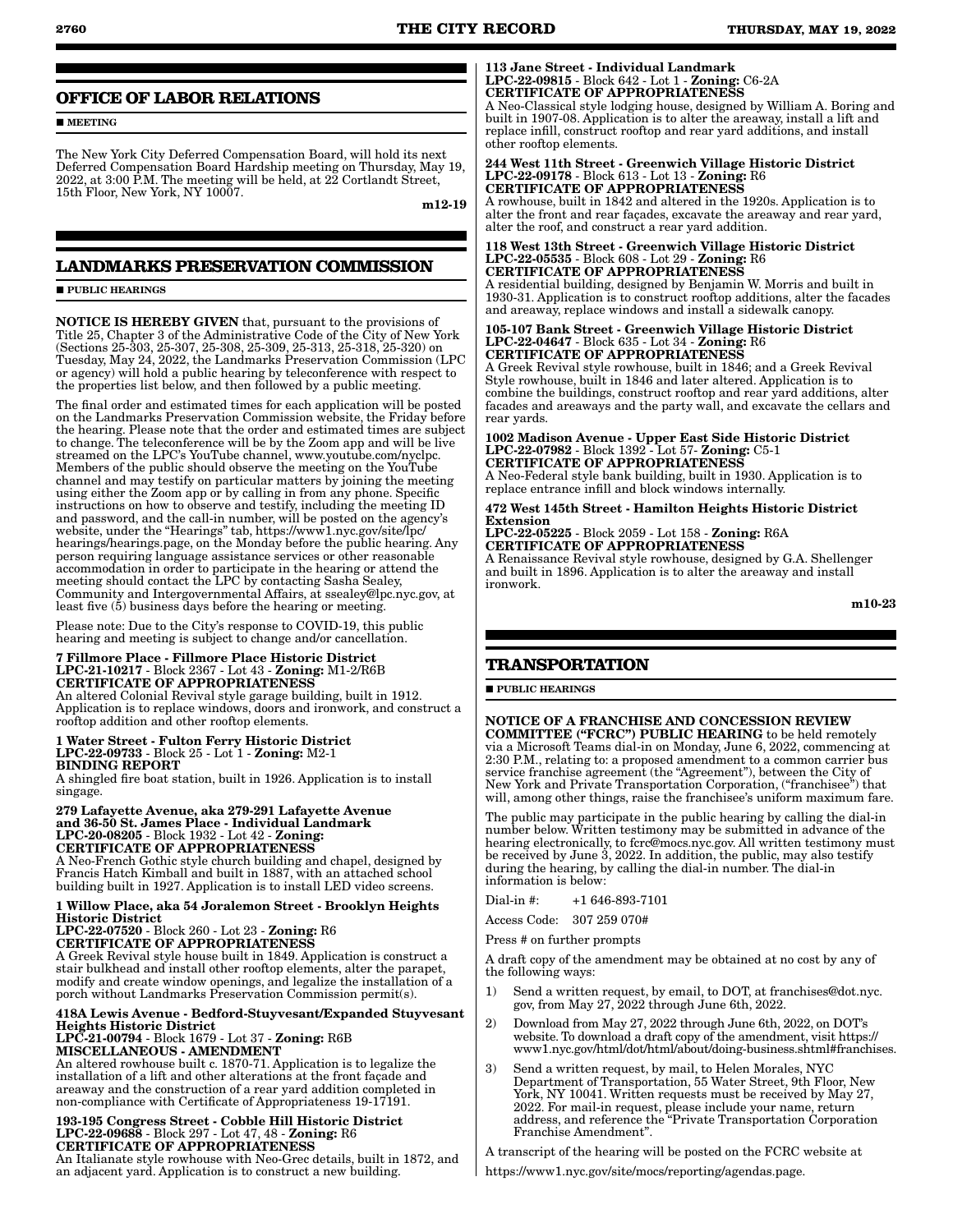For further information on accessibility or to make a request for accommodations, such as sign language interpretation services, please contact the Mayor's Office of Contract Services (MOCS), via email, at DisabilityAffairs@mocs.nyc.gov, or via phone, at (646) 872-0231. Any person requiring reasonable accommodation for the public hearing should contact MOCS, at least five (5) business days in advance of the hearing to ensure availability.

Accessibility questions: DisabilityAffairs@mocs.nyc.gov, (646) 872-0231, by: Friday, May 27, 2022, 5:00 P.M.

m13-j3

# **PROPERTY DISPOSITION**

# **CITYWIDE ADMINISTRATIVE SERVICES**

### **SALE**

6g

The City of New York in partnership with PropertyRoom.com posts vehicle and heavy machinery auctions online every week, at: https://www.propertyroom.com/s/nyc+fleet

All auctions are open, to the public and registration is free.

Vehicles can be viewed in person, at:

Kenben Industries Ltd., 1908 Shore Parkway, Brooklyn, NY 11214 Phone: (718) 802-0022

No previous arrangements or phone calls are needed to preview. Hours are Monday and Tuesday from 10:00 A.M. – 2:00 P.M. f23-a4

# **HOUSING PRESERVATION AND DEVELOPMENT**

**PUBLIC HEARINGS** 

All Notices Regarding Housing Preservation and Development Dispositions of City-Owned Property, appear in the Public Hearing Section.

j5-d30

# **PROCUREMENT**

#### *"Compete To Win" More Contracts!*

*Thanks to a new City initiative - "Compete To Win" - the NYC Department of Small Business Services offers a new set of FREE services to help create more opportunities for minority and Women-Owned Businesses to compete, connect and grow their business with the City. With NYC Construction Loan, Technical Assistance, NYC Construction Mentorship, Bond Readiness, and NYC Teaming services, the City will be able to help even more small businesses than before.*

*Win More Contracts, at nyc.gov/competetowin*

*"The City of New York is committed to achieving excellence in the design and construction of its capital program, and building on the tradition of innovation in architecture and engineering that has contributed,, to the City's prestige as a global destination. The contracting opportunities for construction/construction services and construction-related services that appear in the individual agency listings below reflect that commitment to excellence."*

#### HHS ACCELERATOR PREQUALIFICATION

To respond to human services Requests for Proposals (RFPs), in accordance with Section 3-16 of the Procurement Policy Board Rules of the City of New York ("PPB Rules"), vendors must first complete and submit an electronic HHS Accelerator Prequalification Application using the City's PASSPort system. The PASSPort system is a web-based system maintained by the City of New York for use by its Mayoral Agencies to manage procurement. Important business information collected in the Prequalification Application is required every three years. Documents related to annual corporate filings must be submitted on an annual basis to remain eligible to compete. Prequalification applications will be reviewed to validate compliance with corporate filings and organizational capacity. Approved organizations will be eligible to compete and would submit electronic proposals through the PASSPort system. The PASSPort Public Portal, which lists all RFPs, including HHS RFPs that require HHS Accelerator Prequalification, may be viewed, at https://passport.cityofnewyork. us/page.aspx/en/rfp/request\_browse\_public. All current and prospective vendors should frequently review information listed on roadmap to take full advantage of upcoming opportunities for funding. For additional information about HHS Accelerator Prequalification and PASSPort, including background materials, user guides and video tutorials, please visit https://www1.nyc.gov/ site/mocs/systems/about-go-to-passport.page.

# **ADMINISTRATION FOR CHILDREN'S SERVICES**

#### **FAMILY PERMANENCY SERVICES**

**INTENT TO AWARD** 

*Human Services/Client Services*

EXTRAORDINARY NEEDS TREATMENT FAMILY FOSTER CARE PROGRAM - Negotiated Acquisition - Other - PIN#06822N0025 - Due 5-30-22 at 2:00 P.M.

In accordance with Section 3-04(b)(2)(i)(D) of the Procurement Policy Board Rules, the Administration for Children's Services (ACS), intends to enter into a negotiation acquisition contract, with Glove House (with its headquarters, located at, 220 Franklin Street, Elmira, NY, 14904), for the provision of an Extraordinary Needs Treatment Family Foster Care program. The term of the contract will be from April 6, 2020 through June 30, 2021. The proposed budget for this negotiated acquisition is for a maximum contract amount of \$68,309.88. The payment structure for the contract will be rate-based.

ACS, selected the negotiated acquisition procurement method, pursuant to the Procurement Policy Board Rules, Section 3-04(b)(2)(i) (D) & Section 3-04(b)(2)(ii) because the subject vendor was the only NYS OCFS approved agency that could provide child-specific behavioral Extraordinary Needs Foster Care services within a very limited timeframe.

m13-19

#### **PREVENTION SERVICES**

**INTENT TO AWARD** 

*Human Services/Client Services*

COMMERCIAL SEXUAL EXPLOITATION OF CHILDREN (CSEC) PROGRAM NEGOTIATED ACQUISITION EXTENSION - Negotiated Acquisition - Other - PIN#06822N0099 - Due 5-23-22 at 9:00 P.M.

Commercial Sexual Exploitation of Children (CSEC) Program Negotiated Acquisition Extension with Safe Horizon, Inc., for 1 yea, from 7/1/22 to 6/30/23, for \$150,000, while ACS completes the RFP process for new awards, pursuant to Section 3-04 (b)(2)(iii) of the Procurement Policy Board Rules, is needed to serve youth at the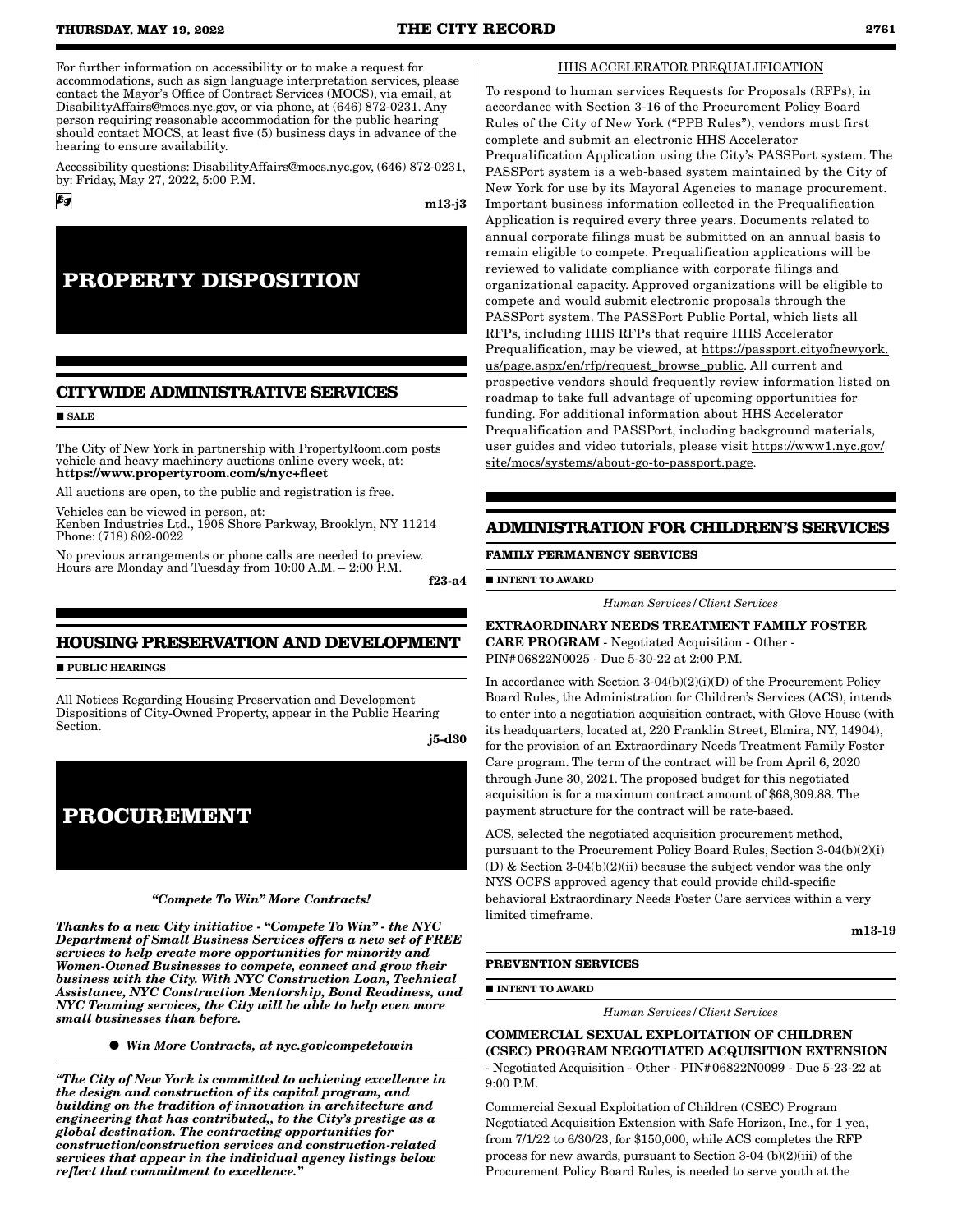Children's Center awaiting placement in foster care programs, operated by an ACS contracted Provider Agency. The RFP is anticipated to be released by Fall 2022, with new awards to begin on 7/1/2023.

Pursuant to Section 3-04(b)(2)(iii) of the Procurement Policy Board Rules, ACS, intends to extend the subject contract for one (1) year, via the negotiated acquisition extension procurement method. Extending this contract for an additional year will prevent a disruption of these critical & mandated services, while ACS completes the RFP process. RFP is anticipated to be released by Fall 2022.

m13-19

# **CITYWIDE ADMINISTRATIVE SERVICES**

## **ADMINISTRATION**

#### **INTENT TO AWARD**

#### *Services (other than human services)*

CORRECTION: THREE YEAR X-RAY MACHINE XIS SYSTEMS MAINTENANCE AGREEMENT ASTROPHYSICS INC - Sole Source - Available only from a single source - PIN# 85622S0003 - Due 5-31-22 at 12:00 A.M.

Any and all solicitations are done through PASSPort. The proposed contractor has been selected by Sole Source Method, pursuant to Section 3-05 of the Procurement Policy Board Rules.

*Use the following address* unless otherwise specified in notice, to secure, examine or submit bid/proposal documents, vendor prequalification and other forms; specifications/blueprints; other information; and for opening and reading of bids at date and time specified above.

*Citywide Administrative Services, 1 Centre Street, 18th Floor, New York, NY 10007. Shade James (212) 386-0467; shajames@dcas.nyc.gov*

m17-23

# **DESIGN AND CONSTRUCTION**

#### **PROGRAM MANAGEMENT**

**VENDOR LIST** 

*Construction/Construction Services*

#### PQL: MWBE GENERAL CONSTRUCTION SMALL PROJECTS

NYC DDC is certifying the MWBE GC Small PQL with the following approved vendors:

- 1. Akela Contracting LLC
- 2. DRL Services LLC
- 3. K.O. Technologies, Inc.
- 4. KUNJ Construction Corp
- 5. Sharan Builders Inc
- 6. Five Start Contracting Co., Inc.<br>7. Neelam Construction Co.
- 7. Neelam Construction Co.

Additional vendors may continue to apply to be part of the MWBE GC PQL.

*Use the following address* unless otherwise specified in notice, to secure, examine or submit bid/proposal documents, vendor pre-qualification and other forms; specifications/blueprints; other information; and for opening and reading of bids at date and time specified above. *Design and Construction, Competitive Sealed Bids (CSB), (718) 391-2410; rfq\_pql@ddc.nyc.gov*

m13-19

# **DISTRICT ATTORNEY - NEW YORK COUNTY**

#### **PROCUREMENT AND CONTRACT MANAGEMENT**

**SOLICITATION** 

*Services (other than human services)*

CAR TRANSPORTATION SERVICES - Competitive Sealed Bids - PIN#20231800001 - Due Due 6-17-22 at 12:00 P.M.

The New York County District Attorney's Office is requesting bids from qualified vendors, to provide Car Transportation Services, at various locations, primarily within the five boroughs of New York City, Long Island, and Westchester County, as well as the State of Connecticut and the State of New Jersey.

District Attorney - New York County, bidsrfps@dany.nyc.gov, with a copy, to Wongi@dany.nyc.gov. Io Wong (212) 335-3419.

*Use the following address* unless otherwise specified in notice, to secure, examine or submit bid/proposal documents, vendor pre-qualification and other forms; specifications/blueprints; other information; and for opening and reading of bids at date and time specified above. *District Attorney - New York County, Io Wong (212) 335-3419; wongi@dany.nyc.gov*

m13-19

# **EMPLOYEES' RETIREMENT SYSTEM**

#### **EXECUTIVE**

 $\blacksquare$ INTENT TO AWARD

#### *Goods and Services*

SECURITY OPERATIONS CENTER AS A SERVICE (SOCAAS) - Negotiated Acquisition - Other - PIN#NA #07012022-SOCAAS

NYCERS Information security, intends to award a vendor to help establish a Security Operations Center (SOC), to centralize security event monitoring, threat detection, and incident response capabilities, with government and online fraud experience with pension systems.

NYCERS, does not believe it is practicable or advantageous to award a contract for SOC services through competitive bidding process and instead proceed under the Negotiated Acquisition procurement Process.

*Use the following address* unless otherwise specified in notice, to secure, examine or submit bid/proposal documents, vendor prequalification and other forms; specifications/blueprints; other information; and for opening and reading of bids at date and time specified above.

*Employees' Retirement System, 335 Adams Street, Suite 2300, Brooklyn, NY 11201. Tarves Lord (347) 643-3277; BidResponse@nycers.org*

m18-24

# **ENVIRONMENTAL PROTECTION**

**WATER SUPPLY**

**INTENT TO AWARD** 

#### *Goods*

82622Y0214-BWS - IDEXX SUPPLIES - SS - Request for Information - PIN# 82622Y0214 - Due 6-3-22 at 11:00 A.M.

Pursuant to Procurement Policy Board Rule Section 3-05, Department of Environmental Protections, intends to enter into a sole source agreement with IDEXX Distribution Inc., for the purchase of Colilert kits and Quanti-Trays products. The Bureau of Water Supply (BWS) / Distribution Water Quality Operations uses Colilert kits and Quanti-Tray for the analysis of all microbiological samples received. DEP has determined, that IDEXX Distribution Inc., is the sole authorized source of these products. Any firm which believes is authorized to provide such products are welcome to submit an expression of interest. All related inquiries should be sent via the Discussion Forum in PASSPort or to Ira M. Elmore, Deputy Agency Chief Contracting Officer, at Ielmore@ dep.nyc.gov, no later than June 3, 2022, by 11:00 P.M.

m16-20

# **FINANCIAL INFORMATION SERVICES AGENCY**

**PROCUREMENT SERVICES**

**INTENT TO AWARD** 

*Services (other than human services)*

ASG PROPRIETARY SOFTWARE MAINTENANCE - Renewal - PIN#127FY2300001 - Due 5-27-22 at 5:00 P.M.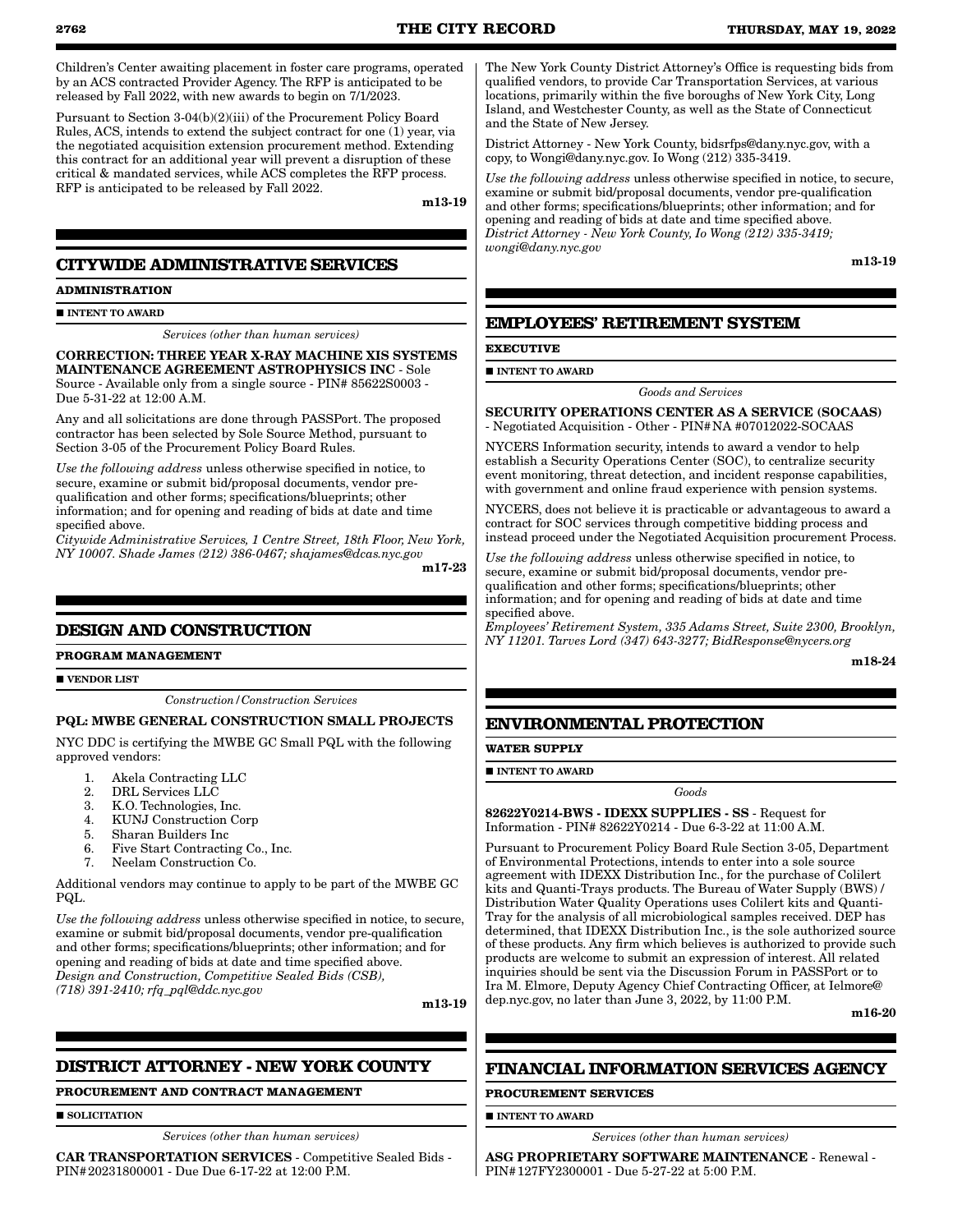**THURSDAY, MAY 19, 2022 THE CITY RECORD 2763**

Pursuant to Section 4-04(a) of the PPB Rules, the Financial Information Services Agency/Office of Payroll Administration (FISA-OPA), intends to enter into a renewal agreement with ASG Technologies, Inc., for proprietary mainframe software maintenance. The support of these software licenses will run on FISA-OPA's mainframe, which processes the city's critical applications.

*Use the following address* unless otherwise specified in notice, to secure, examine or submit bid/proposal documents, vendor pre-qualification and other forms; specifications/blueprints; other information; and for opening and reading of bids, at date and time specified above. *Financial Information Services Agency, 5 Manhattan West, 4th Floor, New York, NY 10001. Kerry Vega (212) 857-1178; kvega@fisa-opa.nyc.gov*

m17-23

# **HEALTH AND MENTAL HYGIENE**

AWARD

*Human Services/Client Services*

HUMAN POPULATION CENSUS SERVICES - BP/City Council Discretionary - PIN# 81622L0992001 - AMT: \$235,000.00 - TO: Good Shepherd Services, 305 Seventh Avenue, 9th Floor, New York, NY 10001-6008.

 $\bullet$  m19

### **HOMELESS SERVICES**

AWARD

*Human Services/Client Services*

SHELTER FACILITIES FOR HOMELESS FWC AT ST. JOHNS PLACE - Competitive Sealed Proposals - Other - PIN# 07121P0116001 - AMT: \$308,494,954.00 - TO: Urban Resource Institute, 75 Broad Street, Suite 505, New York, NY 10004.

1604, 1620 & 1630 St. Johns Place, Brooklyn, NY 11233 (Group 39).

 $\bullet$  m19

#### **FACILITIES, MAINTENANCE & REPAIR (CONTRACTS)**

**SOLICITATION** 

*Construction/Construction Services*

07121B0012 - ROOF RECONSTRUCTION FOR HELP SEC SHELTER - Competitive Sealed Bids - PIN# 07121B0012 - Due 6-27-22 at 2:00 P.M.

The New York City Department of Social Services (DSS)/Department of Homeless Services (DHS), will be accepting Competitive Sealed Bids for the provision of Roof Reconstruction for HELP SEC Shelter (PIN: 21BCCDM02901/EPIN: 07121B0012). Bidders are hereby notified that this contract is subject to Local Law 1, Minority-Owned and Women-Owned Business Enterprises (MWBE) Requirements, Prevailing Wage Rates, and the Project Labor Agreement (PLA) entered between the City and the Buildings and Construction Trades Council of Greater New York (BCTC) affiliated Local Unions.

This Competitive Sealed Bid ("RFx"), is being released through PASSPort, New York City's online procurement portal on Thursday, May 19, 2022. To access the solicitation, vendors should visit the PASSPort Public Portal, at https://www1.nyc.gov/site/mocs/systems/ about-go-to-passport.page, and click on the "Procurement Navigator" blue box. This will take you to the Public Portal of all procurements in the PASSPort system. To quickly locate the RFx, insert the EPIN 07121B0012 into the Keywords search field.

Instructions for submitting responses to this RFx can be found via PASSPort. Please submit your bids by both acknowledging the receipt of the RFx in the Acknowledgement tab and completing your response in the Manage Responses tab. If you need additional assistance with PASSPort, please contact the MOCS Service Desk, at https:// mocssupport.atlassian.net/servicedesk/customer/portal/8. Vendor resources can also be found at the link below, under the Finding and Responding to RFx heading. Link: https://www1.nyc.gov/site/mocs/ systems/passport-user-materials.page.

Until further notice, the Department of Social Services (HRA/DHS) will conduct all in-person meetings (Pre-Bid Conferences and bid openings) that would normally be open to the public via conference call and/or video-conference only using the Cisco Webex platform. You may participate using your computer, tablet, or smartphone. You will need to download the Webex plug-in or mobile app. The non-mandatory Cisco Webex platform Pre-Bid Conference will be held on Thursday, May 26, 2022 at 11:00 A.M. Attendance is strongly recommended. If you have any questions, please email bredhoffe@dss.nyc.gov, and

boonem@dss.nyc.gov, with the subject line "07121B0012 - Roof Reconstruction for HELP SEC Shelter" by the close of business Monday, June 6, 2022. Please submit your response to RFx EPIN: 07121B0012 in PASSPort no later than Monday, June 27, 2022 at 2:00 P.M. Bidders are also required to submit the original "Paper Bid Submission Template (with Affirmations)" to the Agency's physical address by the above due date and time. Submission instructions for this document can be found in the RFx questionnaire. Please note, the bid opening will be held on Tuesday, June 28, 2022, at 11:00 A.M., via the Cisco Webex platform.

Pre-Bid Conference location -Webex https://nyc-dss.webex.com/ nyc-dss/j.php?MTID=m7d3b818bd0eb492b99262a013db904af | Meeting number: 2343 008 0730 Password: bids | Dial in number: 1-646-992-2010 Access code: 2343 008 0730 New York, NY 10007. Mandatory: no Date/Time - 2022-05-26 11:00:00.

 $\bullet$  m19

# **HOUSING AUTHORITY**

**PROCUREMENT**

**SOLICITATION** 

*Goods and Services*

SMD\_SERVICES\_DESIGN AND INSTALLATION OF NYCHA CENTRAL SHOPS VENTILATION AND EXHAUST SYSTEMS - Competitive Sealed Bids - PIN# 377899 - Due 6-9-22 at 10:00 A.M.

The work will consist of the design, manufacture and installation of NYCHA Central Shops ventilation and exhaust systems located in the basement level and within the Central Shops work area only. The Exhaust System Upgrade will replace the existing exhaust/ ventilation of the Machine and Welding shops, located at 23-02 49th Avenue, Long Island City, NY 11101.

A non-mandatory virtual Pre-Bid Conference, will be held on Tuesday, May 24, 2022, at 10:00 A.M., and will be conducted remotely via Microsoft Teams meeting. Although attendance is not mandatory at the Pre-Bid Conference, it is strongly recommended that all interested Bidders attend and that Bidders thoroughly review bid documents in advance of the meeting. To participate in the Pre-Bid Conference, please follow the instructions below:

Microsoft Teams meeting Join on your computer or mobile app.

Option 1: Copy and paste the below into your browser https://teams. microsoft.com/l/meetup-join/19%3ameeting\_MzQxYmU1NTQtYjZmYS 00YmI3LWIwZmYtNWI5NTM2M2U1OTA1%40thread.v2/0?context=% 7b%22Tid%22%3a%22709ab558-a73c-4f8f-98ad-20bb096cd0f8%22%2c %22Oid%22%3a%22cadc5c04-60fd-46d2-b054-cd0350bbcd5c%22%7d

Option 2: Call in (audio only) +1 646-838-1534,,391053463# United States, New York City Phone Conference ID: 391 053 463#

Option 3: Access the attached document "TEAMS Meeting Link RFQ 377899" and click on the embedded link to join.

RFQ Question Submission Deadline 5/26/22, at 2:00 P.M.

Question and Answer Release Date 5/31/22, at 2:00 P.M.

Interested vendors are invited to obtain a copy of the opportunity at NYCHA's website, by going to http://www.nyc.gov/nychabusiness. On the left side, click on "iSupplier Vendor Registration/Login" link. (1) If you have an iSupplier account, then click on the " Login for registered vendors" link and sign into your iSupplier account. (2) If you do not have an iSupplier account you can request an account by clicking on "New suppliers register in iSupplier" to apply for log-in credentials. Once you have accessed your iSupplier account, log into your account, then choose under the Oracle Financials home page, the menu option "Sourcing Supplier", then choose "Sourcing", then choose Sourcing Homepage"; and conduct a search in the "Search Open Negotiations" box for RFQ Number(s) 377899.

Note: In response to the COVID-19 outbreak, we are accepting only electronic bids submitted online via iSupplier. Paper bids will not be accepted or considered. Please contact NYCHA Procurement, at procurement@nycha.nyc.gov, for assistance.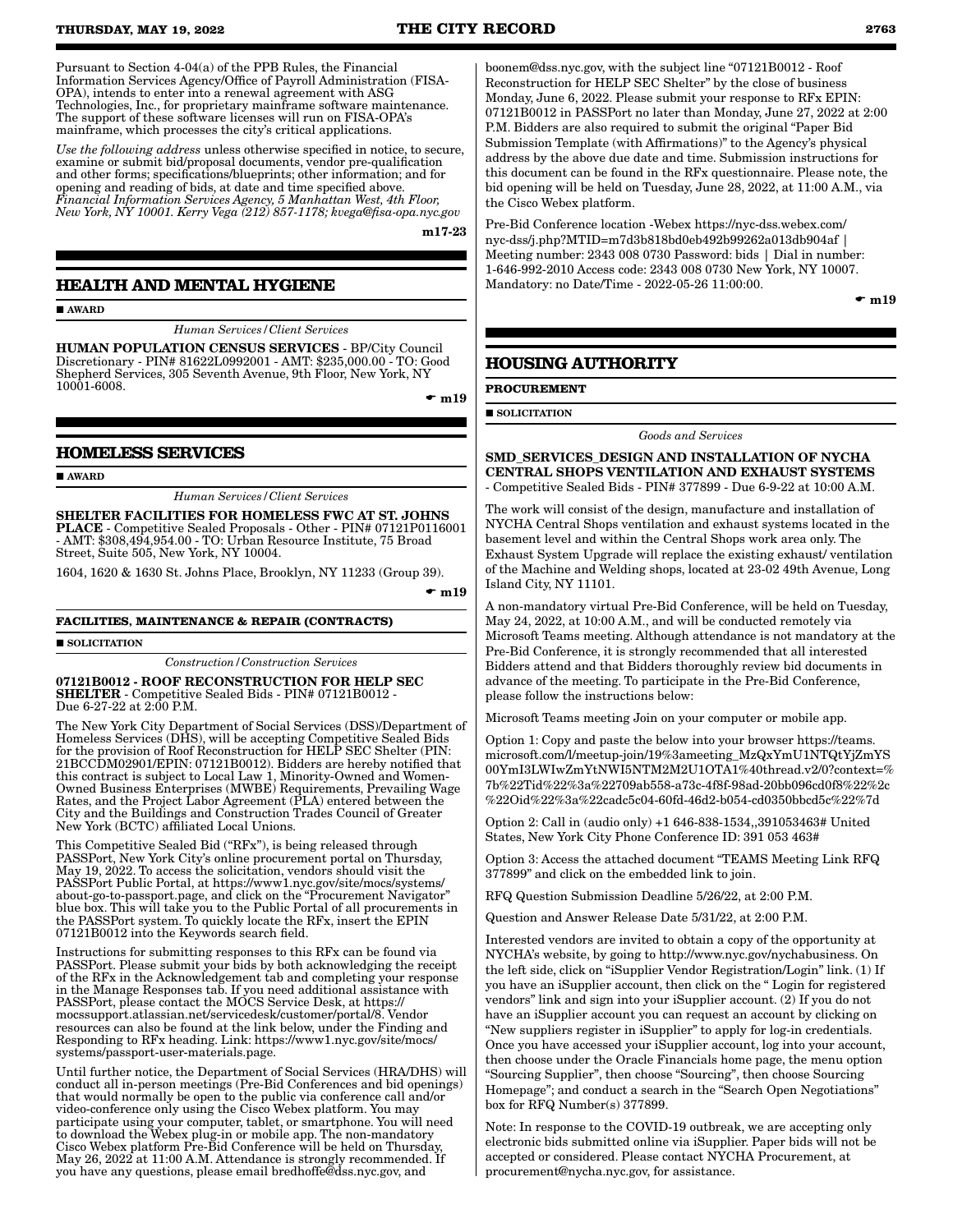*Use the following address* unless otherwise specified in notice, to secure, examine or submit bid/proposal documents, vendor prequalification and other forms; specifications/blueprints; other information; and for opening and reading of bids at date and time specified above.

*Housing Authority, 90 Church Street, 6th Floor, New York, NY 10007. JoAnn Park (212) 306-4511; joann.park@nycha.nyc.gov*

 $\bullet$  m19

#### SMD\_SERVICES\_REQUIREMENTS CONTRACT FOR: THE PURCHASE, INSTALLATION, MAINTENANCE, AND REPAIR OF COPPER/SILVER IONIZATION SYSTEMS AT VARIOUS DEVELOPMENTS CITYWIDE - Competitive Sealed Bids - PIN# 372901 - Due 6-9-22 at 10:00 A.M.

This is a Requirement Contract for the purchase, installation, maintenance including water sampling, servicing, and repair of Copper Silver Ionization Systems. Copper Silver Ionization Systems may be of different manufacturers and models. Contractor must be able to maintain and repair any manufacturers copper silver ionization system currently installed on NYCHA property and any different models that may be installed in the future. The quoted unit prices in the Form of Proposal are inclusive of all labor and materials required to perform the work of this contract.

A non-mandatory virtual Pre-Bid Conference will be held on Wednesday, May 25, 2022, at 10:00 A.M., and will be conducted remotely via Microsoft Teams meeting. Although attendance is not mandatory at the Pre-Bid Conference, it is strongly recommended that all interested Bidders attend and that Bidders thoroughly review bid documents in advance of the meeting. To participate in the Pre-Bid Conference, please follow the instructions below:

Microsoft Teams meeting Join on your computer or mobile app

Option 1: Copy and paste the below into your browser https://teams. microsoft.com/l/meetup-join/19%3ameeting\_ZDBiNTVmZTEtN2QzYy0 0ZDZjLWIyNDMtYTM0Yzg2NGQxZjRj%40thread.v2/0?context=%7b% 22Tid%22%3a%22709ab558-a73c-4f8f-98ad-20bb096cd0f8%22%2c%22 Oid%22%3a%22cadc5c04-60fd-46d2-b054-cd0350bbcd5c%22%7d

Option 2: Call in (audio only) +1 646-838-1534,,394348118# United States, New York City Phone Conference ID: 394 348 118#

Option 3: Access the attached document "TEAMS Meeting Link RFQ 372901" and click on the embedded link to join.

RFQ Question Submission Deadline 5/26/22, at 2:00 P.M.

Question and Answer Release Date 5/31/22, at 2:00 P.M.

Interested vendors are invited to obtain a copy of the opportunity at NYCHA's website, by going to the http://www.nyc.gov/nychabusiness. On the left side, click on "iSupplier Vendor Registration/Login" link. (1) If you have an iSupplier account, then click on the " Login for registered vendors" link and sign into your iSupplier account. (2) If you do not have an iSupplier account you can Request an account by clicking on "New suppliers register in iSupplier" to apply for log-in credentials. Once you have accessed your iSupplier account, log into your account, then choose under the Oracle Financials home page, the menu option "Sourcing Supplier", then choose "Sourcing", then choose Sourcing Homepage"; and conduct a search in the "Search Open Negotiations" box for RFQ Number(s) 372901.

Note: In response to the COVID-19 outbreak, we are accepting only electronic bids submitted online via iSupplier. Paper bids will not be accepted or considered. Please contact NYCHA Procurement, at procurement@nycha.nyc.gov, for assistance.

*Use the following address* unless otherwise specified in notice, to secure, examine or submit bid/proposal documents, vendor prequalification and other forms; specifications/blueprints; other information; and for opening and reading of bids at date and time specified above.

*Housing Authority, 90 Church Street, 6th Floor, New York, NY 10007. JoAnn Park (212) 306-4511; joann.park@nycha.nyc.gov*

 $\mathbf{m}$ 19

# **PARKS AND RECREATION**

AWARD

*Services (other than human services)*

CHEMICAL TREATMENT FOR HVAC/R WATER SYSTEMS - Renewal - PIN# 84620B8284KXLR001 - AMT: \$117,454.33 - TO: Clarity Water Technologies LLC, 87 Hunt Road, Orangeburg, NY 10962.

# **TRANSPORTATION**

# **FRANCHISES, CONCESSIONS & CONSENTS**

**SOLICITATION** 

*Services (other than human services)*

DEVELOPMENT, OPERATION, AND MAINTENANCE OF A FOOD, BEVERAGE AND/OR MERCHANDISE CONCESSION AT KIOSK 3 AT FORDHAM PLAZA IN THE BOROUGH OF THE BRONX - Competitive Sealed Proposals - Judgment required in evaluating proposals - PIN#84122BXAD546 - Due 6-17-22 at 2:00 P.M.

*Use the following address* unless otherwise specified in notice, to secure, examine or submit bid/proposal documents, vendor prequalification and other forms; specifications/blueprints; other information; and for opening and reading of bids, at date and time specified above.

*Transportation, 55 Water Street, 9th Floor, New York, NY 10041. Brandon Budelman (212) 839-6550; concessions@dot.nyc.gov*

m9-20

# **TRUST FOR GOVERNORS ISLAND**

**SOLICITATION** 

*Human Services/Client Services*

IT MANAGED SERVICES PROVIDER - Request for Proposals - PIN# 2022-05-11 - Due 6-16-22 at 5:00 P.M.

The Trust for Governors Island invites IT Managed Services Providers to submit proposals to oversee and manage all IT services for the Trust office and staff, including strategic planning for IT needs, comprehensive support of all IT assets, and primary help-desk support. The RFP may be accessed at the following website: https://www.govisland.com/about/ business-opportunities.

*Use the following address* unless otherwise specified in notice, to secure, examine or submit bid/proposal documents, vendor prequalification and other forms; specifications/blueprints; other information; and for opening and reading of bids at date and time specified above.

*Trust for Governors Island, 10 South Street, Slip 7, New York, NY 10004. John Zhang (212) 440-2207; gibids@govisland.org*

 $\bullet$  m19

# **YOUTH AND COMMUNITY DEVELOPMENT**

AWARD

*Human Services/Client Services*

SUMMER YOUTH EMPLOYMENT PROGRAM COMMUNITY BASED RENEWAL - Renewal - PIN# 26020P8412KXLR001 - AMT: \$360,000.00 - TO: The Greater Ridgewood Youth Council Inc., 5903 Summerfield Street, Ridgewood, NY 11385-5936.

 $\mathbf{m}$ 19

#### SUMMER YOUTH EMPLOYMENT PROGRAM COMMUNITY

BASED RENEWAL - Renewal - PIN# 26020P8415KXLR001 - AMT: \$315,000.00 - TO: Community Association of Progressive Dominicians I, 300 East 175th Street, Bronx, NY 10457.

 $\mathbf{m}$ 19

SUMMER YOUTH EMPLOYMENT PROGRAM SCHOOL BASED SPECIAL INITIATIVES - Renewal - PIN# 26020P8386KXLR001 - AMT: \$1,049,400.00 - TO: Research Foundation of the City University of New York, 230 West 41 Street, New York, NY 10036.

 $\bullet$  m19

SUMMER YOUTH EMPLOYMENT PROGRAM COMMUNITY

BASED RENEWAL - Renewal - PIN# 26020P8396KXLR001 - AMT: \$569,700.00 - TO: Research Foundation of the City University of New York, 230 West 41 Street, New York, NY 10036.

Summer Youth Employment Program Community Based Renewal

 $\mathbf{m}$ 19

SUMMER YOUTH EMPLOYMENT PROGRAM COMMUNITY BASED RENEWAL - Renewal - PIN# 26020P8395KXLR001 - AMT: \$630,000.00 - TO: Research Foundation of the City University of New York, 230 West 41 Street, New York, NY 10036.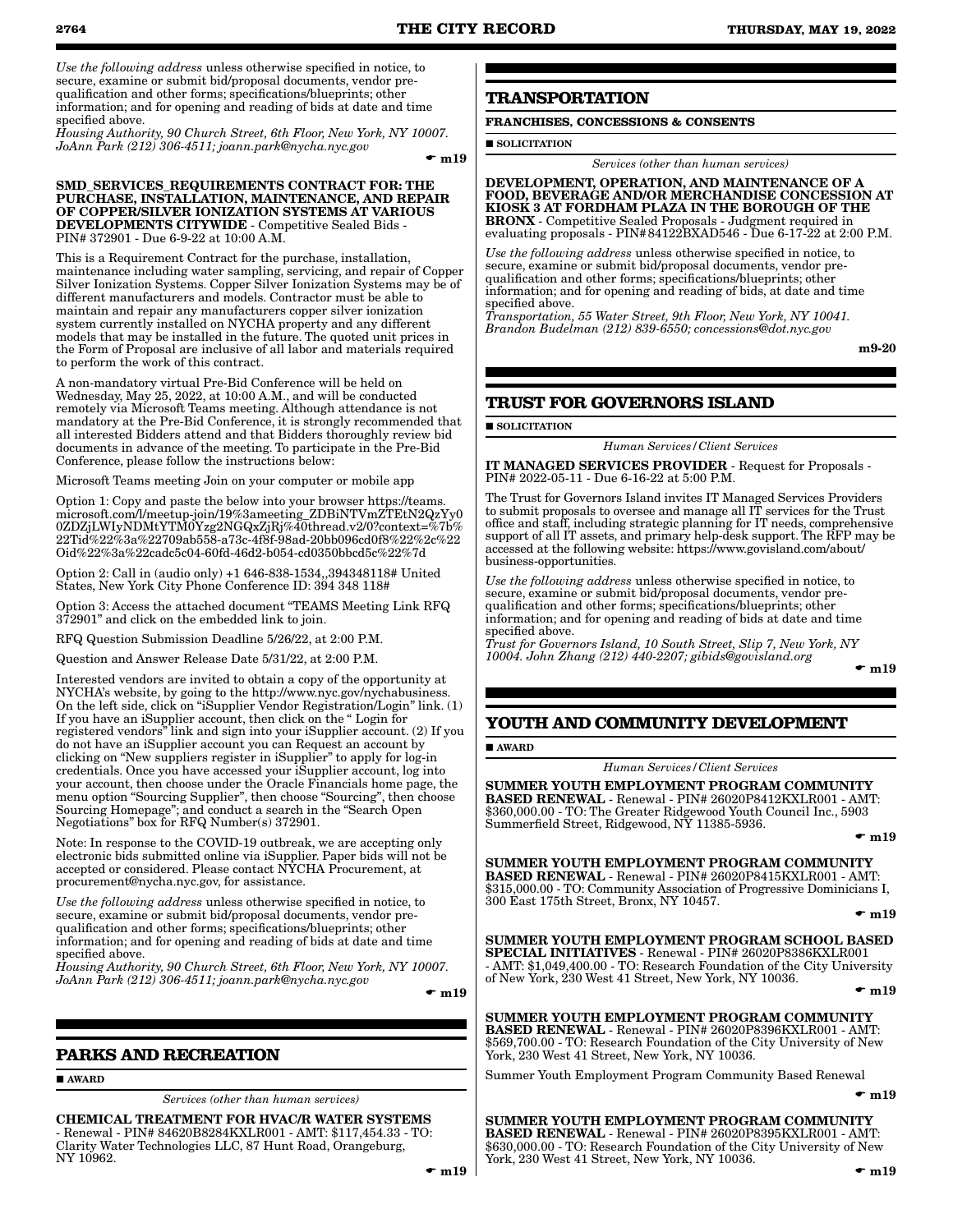#### SUMMER YOUTH EMPLOYMENT PROGRAM COMMUNITY BASED RENEWAL - Renewal - PIN# 26020P8365KXLR001 - AMT: \$901,800.00 - TO: The Greater Ridgewood Youth Council Inc., 5903 Summerfield Street, Ridgewood, NY 11385-5936.

 $\bullet$  m19

#### **CAPACITY BUILDING**

**INTENT TO AWARD** 

#### *Services (other than human services)*

#### FY23 WIOA NEGOTIATED ACQUISITION \_LITERACY -

Negotiated Acquisition - Other - PIN# 26022N0413 - Due 5-23-22 at 9:00 A.M.

In accordance with Section 3-04(b)(2)(iii) of the Procurement Policy Board Rules, the Department of Youth and Community Development (DYCD) wishes to extend the following Capacity Building Contracts through a Negotiated Acquisition Extension. The contractor listed below will provide Capacity Building Services under Service Option III: Workforce Innovation and Opportunity Act (WIOA) funded Programs. The contractor will provide capacity building services around literacy.

The term of this contract extension shall be for a one-year period from 7/1/2022 to 6/30/2023, with no option to renew.

Below are the pin numbers, contract amounts, contractor names and addresses

Contract PIN: 26023088484E Contract Amount: \$100,000.00 Contractor Name: Literacy Assistance Center Contract Address: 85 Broad Street, 27th Floor, New York, NY 10004

If you wish to contact DYCD for further information, please send an email, to ACCO@dycd.nyc.gov.

It is not advantageous to release an RFP right now because DYCD needs a vendor with experience/expertise to provide services for 7/1/22.

m16-20

#### **PROCUREMENT**

**INTENT TO AWARD** 

*Services (other than human services)*

FY23 WIOA NEGOTIATED ACQUISITION EXTENSION - Negotiated Acquisition - Other - PIN# 26022N0414 - Due 5-23-22 at 9:00 A.M.

In accordance with Section 3-04(b)(2)(iii) of the Procurement Policy Board Rules, the Department of Youth and Community Development (DYCD) wishes to extend the following Capacity Building Contract through a Negotiated Acquisition Extension. The contractor listed below will provide Capacity Building Services under Service Option III: Workforce Innovation and Opportunity Act (WIOA) funded Programs. The contractor will provide capacity building services around career development.

The term of this contract extension shall be for a one-year period from 7/1/2022 to 6/30/2023, with no option to renew.

Contract PIN: 26023088481E

Contract Amount: \$100,000.00 Contractor Name: Workforce Professionals Training Institute Contractor Address: 11 Park Place, Suite 701, New York, NY 10007

If you wish to contact DYCD for further information, please send an email, to ACCO@dycd.nyc.gov.

In order to maintain continuity of services, DYCD intends to extend WPTI's contract. DYCD is working to release a RFP for Capacity Building Services.

m16-20

# **CONTRACT AWARD HEARINGS**

**NOTE: LOCATION(S) ARE ACCESSIBLE TO INDIVIDUALS USING WHEELCHAIRS OR OTHER MOBILITY DEVICES. FOR FURTHER INFORMATION ON ACCESSIBILITY OR TO MAKE A REQUEST FOR ACCOMMODATIONS, SUCH AS SIGN LANGUAGE INTERPRETATION SERVICES, PLEASE CONTACT THE MAYOR'S OFFICE OF CONTRACT SERVICES (MOCS) VIA E-MAIL AT DISABILITYAFFAIRS@MOCS.NYC.GOV OR VIA PHONE AT (212) 298-0734. ANY PERSON REQUIRING** 

**REASONABLE ACCOMMODATION FOR THE PUBLIC HEARING SHOULD CONTACT MOCS AT LEAST THREE (3) BUSINESS DAYS IN ADVANCE OF THE HEARING TO ENSURE AVAILABILITY.**

ैं

# **ENVIRONMENTAL PROTECTION**

**PUBLIC HEARINGS** 

#### THIS PUBLIC HEARING HAS BEEN CANCELED

NOTICE IS HEREBY GIVEN that a Public Hearing will be held by the Department of Environmental Protection via conference call on May 20, 2022, commencing at 10:00 A.M. on the following:

IN THE MATTER OF a proposed Purchase Order/Contract between the Department of Environmental Protection and Portland Williams LLC, located at 75 N Central Ave., Suite 105, Elmsford, NY 10523 for House Water Pumps. The Contract term shall be one calendar year from the date of the written notice to proceed. The Contract amount shall be \$498,960.00 Location: 59-17 Junction Blvd, Flushing, NY 11373 PIN#2XC00107

The Vendor was selected by MWBE Noncompetitive Small Purchase pursuant to Section  $3-08(c)(1)(iv)$  of the PPB Rules.

In order to access the Public Hearing and testify, please call 1-347-921- 5612, Access Code: 919286326# no later than 9:55 A.M. If you need further accommodations, please let us know at least five business days in advance of the Public Hearing via e-mail at noahs@dep.nyc.gov.

Pursuant to Section 2-11(c)(3) of the Procurement Policy Board Rules, if DEP does not receive, by May 12, 2022, from any individual a written request to speak at this hearing, then DEP need not conduct this hearing. Requests should be made to Mr. Noah Shieh via email at noahs@dep.nyc.gov.

 $\bullet$  m19

# **AGENCY RULES**

# **CONSUMER AND WORKER PROTECTION**

**NOTICE** 

#### Notice of Adoption

Notice of Adoption to add new rules that prohibit the issuance of a tobacco retail dealer license or electronic cigarette retail dealer license for use at any residential location.

NOTICE IS HEREBY GIVEN PURSUANT TO THE AUTHORITY VESTED IN the Commissioner of Consumer and Worker Protection by sections 1043 and 2203(f) of the New York City Charter and sections 20-104, 20-202(d), and 20-561(d) of Title 20 of the Administrative Code of the City of New York, and in accordance with the requirements of Section 1043 of the New York City Charter, that the Department amends chapter 2 of Title 6 of the Rules of the City of New York.

This rule was proposed and published on October 4, 2021. A public hearing was held on November 5, 2021. The Department received comments from the public.

#### Statement of Basis and Purpose of Rule

DCWP is adding a new section 2-14 and section 2-453 to chapter 2 of Title 6 of the Rules of the City of New York to prohibit the issuance or use of tobacco retail dealer and electronic cigarette retail dealer licenses at any residential location, including any dwelling unit. A dwelling unit, as defined by the Housing Maintenance Code, means any residential accommodation in a multiple dwelling or private dwelling. In other words, this rule prohibits a business from receiving a tobacco retail dealer license or electronic cigarette retail dealer license for use at a private residence.

Section 20-104(a) of the New York City Administrative Code grants DCWP the authority to control the granting, issuance, transfer, renewal, denial, revocation, suspension, and cancellation of all licenses issued under chapter 2 of Title 20 of the New York Administrative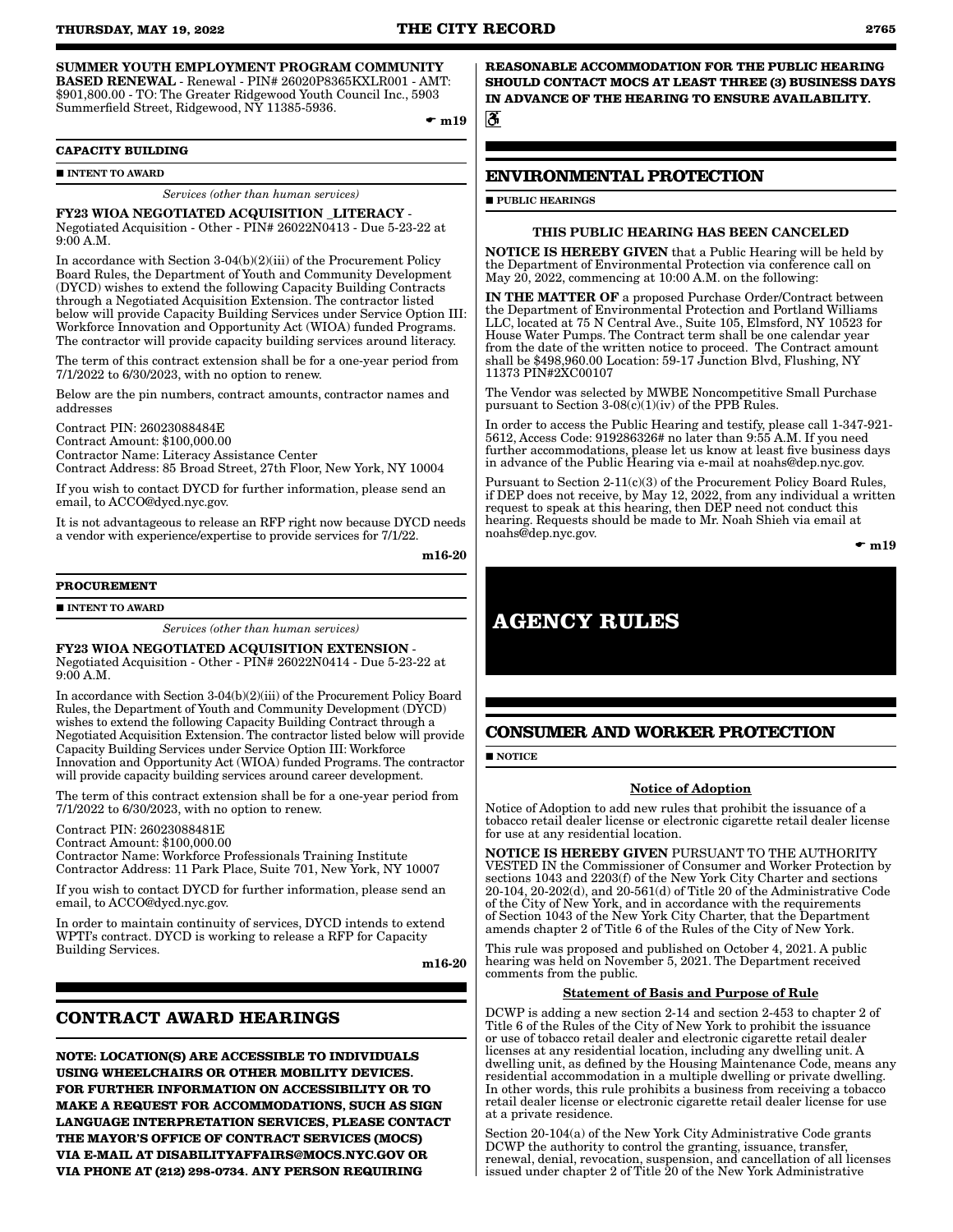Code. Sections 202(d) and 20-561(d) permit the Commissioner to set additional criteria for the issuance of a license to conduct the business of a tobacco retail dealer or an electronic cigarette retail dealer. Section 20-104(b)(6) gives the Commissioner authority to, with respect to licensed activities, protect the health, safety, convenience, and welfare of the general public. DCWP is required to inspect tobacco retail dealers and electronic cigarette retail dealers, and enforce various laws and rules, including that a business not sell tobacco products or electronic cigarettes to minors and young adults (section 17-706), that the business charge certain minimum prices for tobacco products (section 17-176.1), that the business refrain from selling flavored tobacco (section  $17-715$ ), and that it conspicuously post its license (section 20-114).

DCWP has encountered businesses that have received tobacco and electronic cigarette retail dealer licenses for use at residential locations, including apartments and single-family homes. Unlike commercial establishments open to the public, at which DCWP inspectors are able to enter and conduct inspections, residential locations are inaccessible to DCWP inspectors. DCWP is thus unable to effectively enforce the important public health provisions if tobacco retail dealer and electronic cigarette retail dealer licenses are issued for use at a residential location.

New material is underlined. [Deleted material is in brackets.]

"Shall" and "must" denote mandatory requirements and may be used interchangeably in the rules of this department, unless otherwise specified or unless the context clearly indicates otherwise.

#### Rule Amendment

Section 1. Section 2-14 of subchapter B of chapter 2 of title 6 of the Rules of the City of New York is added to read as follows:

#### § 2-14 Licensing of Tobacco Retail Dealers at Residential Locations.

(a) A Tobacco Retail Dealer license will not be issued for use at any residential location, including any location considered a dwelling unit as that term is defined in the Housing Maintenance Code, Title 27, Section 27-2004 of the New York City Administrative Code.

§ 2. Section 2-453 of subchapter JJ of chapter 2 of title 6 of the Rules of the City of New York is added to read as follows:

#### § 2-453 Licensing of Electronic Cigarette Retail Dealers at Residential Locations.

(a) An Electronic Cigarette Retail Dealer license will not be issued for use at any residential location, including any location considered a dwelling unit as that term is defined in the Housing Maintenance Code, Title 27, Section 27-2004 of the New York City Administrative Code.

 $\bullet$  m19

# **PARKS AND RECREATION**

**NOTICE** 

On May 10, 2022, pursuant to Section 1-11(a)(ii) of the rules found at Title 12 of the Rules of the City of New York ("Concession Rules"), the City Chief Procurement Officer ("CCPO") ratified a minor Concession Rules violation request made on January 7, 2022 by the New York City Department of Parks and Recreation ("Parks") for Solicitation No. B68-IT, Request for Proposals for the Operation, Maintenance and Management of a Year-Round Tennis Facility at the Parade Ground at Prospect Park, Brooklyn (the "Concession"). Parks and the CCPO have determined that the minor violations, which occurred with regard to Parks' procedural errors in complying with Section 1-13(o)(6)(iv)(B)(c) of the Concession Rules, resulted in no adverse impact on the quality or level of competition in the City for the relevant time period, and that ratification of the subject concession minor rule violation will not violate any law applicable to the concession process.

Parks intends to award the Concession to Prospect Park Alliance Inc. ("PPA") for a term of fifteen  $(15)$  years, with three  $(3)$  one-year renewal options. Compensation to the City will be as follows: for each operating year of the license, PPA shall pay the City a fee consisting of the higher of a guaranteed minimum annual fee versus 10% of Gross Receipts. When Gross Receipts exceed \$3.3 million for any given year PPA will pay 15% of Gross Receipts. The Minimum Annual Fee for each operating year are as follows: Year 1: \$270,000; Year 2: \$275,400; Year 3: \$280,908; Year 4: \$286,526; Year 5: \$292,257; Year 6: 298,102; Year 7: \$304,064; Year 8: \$310, 145; Year 9: \$316,348; Year 10: \$322,675; Year 11: \$329,128; Year 12: \$335,711; Year 13: \$342,425; Year 14: \$349,274; Year 15: \$356,259; Year 16 (Renewal Option 1): \$363,384; Year 17 (Renewal Option 2): \$370,652; Year 18 (Renewal Option 3): \$378,065.

 $\bullet$  m19  $\vert$ 

# **SPECIAL MATERIALS**

# **HOUSING PRESERVATION AND DEVELOPMENT**

**NOTICE** 

#### REQUEST FOR COMMENT REGARDING AN APPLICATION FOR A CERTIFICATION OF NO HARASSMENT PILOT PROGRAM

Notice Date: May 16, 2022

To: Occupants, Former Occupants, and Other Interested **Parties** 

| <b>Property: Address</b>  | <b>Application #</b> | <b>Inquiry Period</b>        |
|---------------------------|----------------------|------------------------------|
| 2261 Morris Avenue, Bronx | 41/2022              | April 25, 2017<br>to Present |

#### Authority: Pilot Program Administrative Code §27-2093.1, §28-505.3

Before the Department of Buildings can issue a permit for the alteration or demolition of a multiple dwelling on the Certification of No Harassment Pilot Program building list, the owner must obtain a "Certification of No Harassment" from the Department of Housing Preservation and Development ("HPD") stating that there has not been harassment of the building's lawful occupants during a specified time period. Harassment is conduct by an owner that is intended to cause, or does cause, residents to leave or otherwise surrender any of their legal occupancy rights. It can include, but is not limited to, failure to provide essential services (such as heat, water, gas, or electricity), illegally locking out building residents, starting frivolous lawsuits, and using threats or physical force.

The owner of the building identified above has applied for a Certification of No Harassment. If you have any comments or evidence of harassment at this building, please notify HPD, at CONH Unit, 100 Gold Street, 6th Floor, New York, NY 10038, by letter postmarked not later than 45 days from the date of this notice or by an in-person statement made within the same period. To schedule an appointment for an in-person statement, please call (212) 863-5277 or (212) 863-8211.

*For the decision on the Certification of No Harassment Final Determination please visit our website, at www.hpd.nyc.gov, or call (212) 863-8266.*

#### PETICIÓN DE COMENTARIO SOBRE UNA SOLICITUD PARA UN CERTIFICACIÓN DE NO ACOSO PROGRAMA PILOTO

Fecha de notificacion: May 16, 2022

Para: Inquilinos, Inquilinos Anteriores, y Otras Personas Interesadas

| Propiedad: Dirección:     | Solicitud #: | Período de<br>consulta:      |
|---------------------------|--------------|------------------------------|
| 2261 Morris Avenue, Bronx | 41/2022      | April 25, 2017<br>to Present |

# Autoridad: PILOT, Código Administrativo §27-2093.1, §28-505.3

Antes de que el Departamento de Edificios pueda conceder un permiso para la alteración o demolición de una vivienda múltiple de ocupación de cuartos individuales, el propietario debe obtener una "Certificación de No Acoso" del Departamento de Preservación y Desarrollo de la Vivienda ("HPD") que indique que tiene no haber sido hostigado a los ocupantes legales del edificio durante un período de tiempo especificado. El acoso es una conducta por parte de un dueño de edificio que pretende causar, o causa, que los residentes se vayan o renuncien a cualquiera de sus derechos legales de ocupación. Puede incluir, entre otros, no proporcionar servicios esenciales (como calefacción, agua, gas o electricidad), bloquear ilegalmente a los residentes del edificio, iniciar demandas frívolas y utilizar amenazas o fuerza física.

El dueño del edificio identificado anteriormente ha solicitado una Certificación de No Acoso. Si tiene algún comentario o evidencia de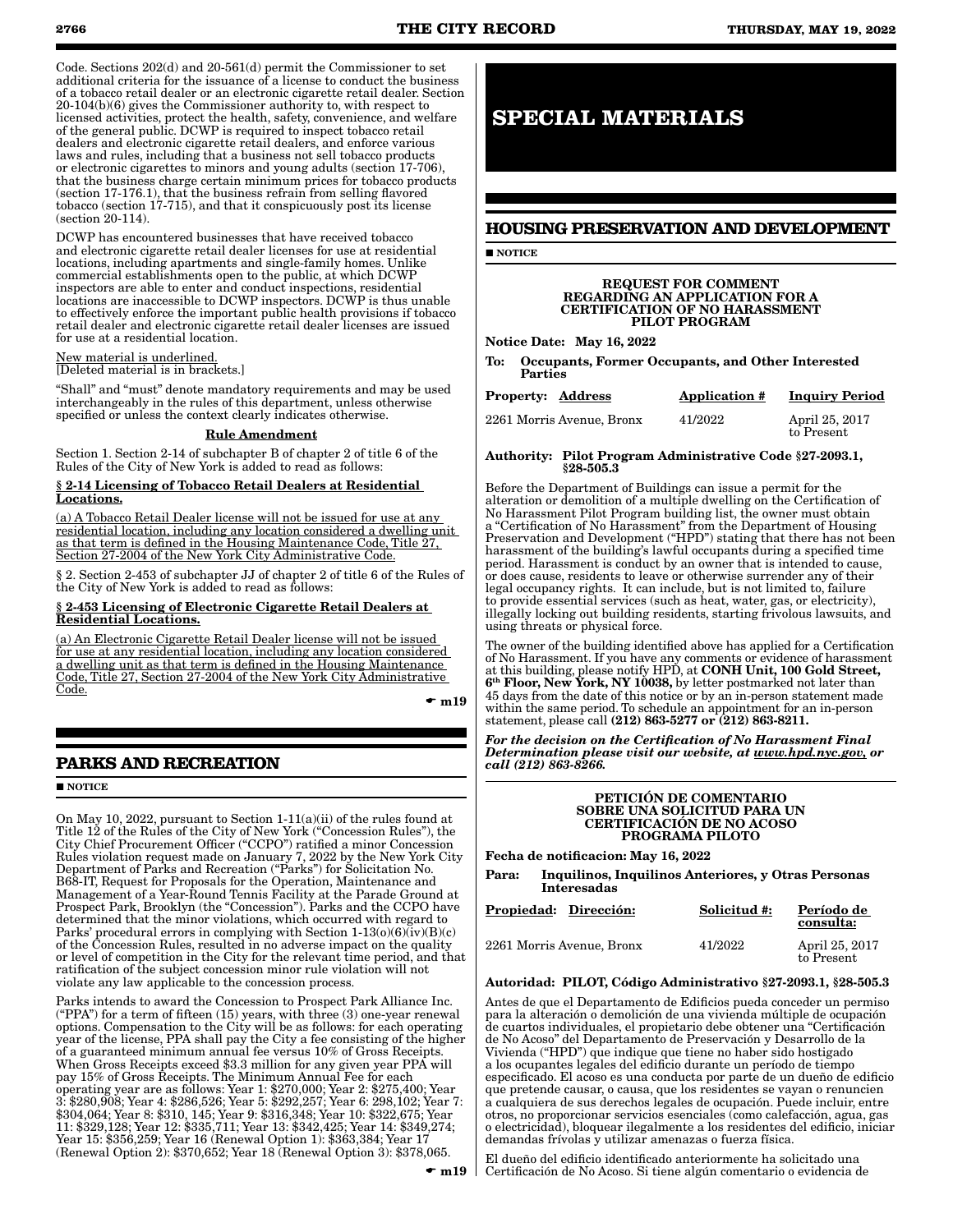acoso en este edificio, notifique a HPD al CONH Unit, 100 Gold Street, 6<sup>th</sup> Floor, New York, NY 10038 por carta con matasellos no mas tarde que 45 días después de la fecha de este aviso o por una declaración en persona realizada dentro del mismo período. Para hacer una cita para una declaración en persona, llame al (212) 863-5277 o (212) 863-8211.

Para conocer la decisión final sobre la Certificación de No Acoso, visite nuestra pagina web en *www.hpd.nyc.gov o llame al (212) 863-8266.*

m16-24

#### REQUEST FOR COMMENT REGARDING AN APPLICATION FOR A CERTIFICATION OF NO HARASSMENT

Notice Date: May 16, 2022

To: Occupants, Former Occupants, and Other Interested **Parties** 

| <b>Property: Address</b>                            |         | <b>Application # Inquiry Period</b> |
|-----------------------------------------------------|---------|-------------------------------------|
| 525 Macon Street, Brooklyn                          | 33/2022 | April 21, 2019<br>to Present        |
| 314 West 139th Street, Manhattan                    | 34/2022 | April 18, 2019<br>to Present        |
| 400 Washington Avenue, Brooklyn                     | 35/2022 | April 20, 2019<br>to Present        |
| 134 West 130 <sup>th</sup> Street, Manhattan        | 36/2022 | April 22, 2019<br>to Present        |
| 1235 Dean Street, Brooklyn                          | 37/2022 | April 25, 2019<br>to Present        |
| 621 Union Avenue, Brooklyn                          | 40/2022 | April 14, 2019<br>to Present        |
| 320 Rear East 11 <sup>th</sup> Street,<br>Manhattan | 50/2022 | April 28, 2019<br>to Present        |

#### Authority: SRO, Administrative Code §27-2093

Before the Department of Buildings can issue a permit for the alteration or demolition of a single room occupancy multiple dwelling, the owner must obtain a "Certification of No Harassment" from the Department of Housing Preservation and Development ("HPD") stating that there has not been harassment of the building's lawful occupants during a specified time period. Harassment is conduct by an owner that is intended to cause, or does cause, residents to leave or otherwise surrender any of their legal occupancy rights. It can include, but is not limited to, failure to provide essential services (such as heat, water, gas, or electricity), illegally locking out building residents, starting frivolous lawsuits, and using threats or physical force.

The owner of the building identified above has applied for a Certification of No Harassment. If you have any comments or evidence of harassment at this building, please notify HPD, at CONH Unit, 100 Gold Street, 6th Floor, New York, NY 10038, by letter postmarked not later than 30 days from the date of this notice or by an in-person statement made within the same period. To schedule an appointment for an in-person statement, please call (212) 863-5277 or (212) 863-8211.

*For the decision on the Certification of No Harassment Final Determination please visit our website, at www.hpd.nyc.gov, or call (212) 863-8266.*

#### PETICIÓN DE COMENTARIO SOBRE UNA SOLICITUD PARA UN CERTIFICACIÓN DE NO ACOSO

# Fecha de notificacion: May 16, 2022

Para: Inquilinos, Inquilinos Anteriores, y Otras Personas Interesadas

| Propiedad:<br>Dirección:                         |         | Solicitud #: Período de<br>consulta: |
|--------------------------------------------------|---------|--------------------------------------|
| 525 Macon Street, Brooklyn                       | 33/2022 | April 21, 2019<br>to Present         |
| 314 West 139th Street, Manhattan                 | 34/2022 | April 18, 2019<br>to Present         |
| 400 Washington Avenue, Brooklyn                  | 35/2022 | April 20, 2019<br>to Present         |
| 134 West 130 <sup>th</sup> Street, Manhattan     | 36/2022 | April 22, 2019<br>to Present         |
| 1235 Dean Street, Brooklyn                       | 37/2022 | April 25, 2019<br>to Present         |
| 621 Union Avenue, Brooklyn                       | 40/2022 | April 14, 2019<br>to Present         |
| 320 Rear East 11 <sup>th</sup> Street, Manhattan | 50/2022 | April 28, 2019<br>to Present         |

#### Autoridad: SRO, Código Administrativo §27-2093

Antes de que el Departamento de Edificios pueda conceder un permiso para la alteración o demolición de una vivienda múltiple de ocupación de cuartos individuales, el propietario debe obtener una "Certificación de No Acoso" del Departamento de Preservación y Desarrollo de la Vivienda ("HPD") que indique que tiene no haber sido hostigado a los ocupantes legales del edificio durante un período de tiempo especificado. El acoso es una conducta por parte de un dueño de edificio que pretende causar, o causa, que los residentes se vayan o renuncien a cualquiera de sus derechos legales de ocupación. Puede incluir, entre otros, no proporcionar servicios esenciales (como calefacción, agua, gas o electricidad), bloquear ilegalmente a los residentes del edificio, iniciar demandas frívolas y utilizar amenazas o fuerza física.

El dueño del edificio identificado anteriormente ha solicitado una Certificación de No Acoso. Si tiene algún comentario o evidencia de acoso en este edificio, notifique a HPD al CONH Unit, 100 Gold Street, 6<sup>th</sup> Floor, New York, NY 10038 por carta con matasellos no mas tarde que 30 días después de la fecha de este aviso o por una declaración en persona realizada dentro del mismo período. Para hacer una cita para una declaración en persona, llame al (212) 863-5277 o (212) 863-8211.

Para conocer la decisión final sobre la Certificación de No Acoso, visite nuestra pagina web en *www.hpd.nyc.gov o llame al (212) 863-8266.*

m16-24

# **MANAGEMENT AND BUDGET**

**NOTICE** 

#### THE CITY OF NEW YORK - OFFICE OF MANAGEMENT AND BUDGET COMMUNITY DEVELOPMENT BLOCK GRANT PROGRAM (CD / CDBG)

NOTICE OF INTENT TO REQUEST RELEASE OF FUNDS TO ALL INTERESTED AGENCIES, COMMUNITY BOARDS, GROUPS AND PERSONS:

This document constitutes the Notice of Intent to Request Release of Funds for the programs identified below, which are proposed to receive federal funding that was or will be received between Calendar Years 2021 and 2024 (Community Development Years 47-50).

On or about May 25, 2022, the City of New York will submit a request, to the U.S. Department of Housing and Urban Development (HUD) for the release of Community Development Block Grant funds under Title 1 of the Housing and Community Development Act of 1974, as amended (42 U.S.C. 5301 et seq.) to undertake the projects described below. This notice is not related to the CDBG-Disaster Recovery Program.

The activities proposed are categorically excluded under HUD regulations at 24 CFR Part 58 from National Environmental Policy Act requirements. The programs do not involve new construction or the expansion of a building's footprint.

Because sites to be funded under the following five programs are identified throughout the program year, these environmental reviews are prepared on a tiered or programmatic basis. As sites are identified for CD funding, specific reviews will be conducted.

### 1. Alternative Enforcement Program (AEP)

AEP is an enforcement mechanism intended to alleviate the serious physical deterioration of the City's most distressed multiple dwellings. The program forces owners to make effective repairs or have the NYC Department of Housing Preservation and Development (HPD) do so in a more comprehensive fashion so that emergency conditions are alleviated and underlying physical conditions are addressed. HPD will notify owners that, based upon criteria in the law, their multiple dwellings have been chosen for participation in AEP. Owner will have four months to repair the violations, pay all outstanding emergency repair charges and liens, submit current and valid property registration statements, and request re-inspection. If an owner fails to meet all of the requirements for discharge within four months, HPD will issue an Order to Correct identifying the building systems that need to be replaced. Should an owner fail to comply with the order, HPD will perform the work. Proposed CD 47-50 funding: \$41,213,000.

#### 2. Senior Center Improvements

The Department for the Aging will use CD funds for the renovation of and rectification of code violations in senior centers. Activities may include plumbing upgrades; installation of lighting and emergency lighting systems, security systems, air conditioning/heating/ventilation systems, kitchen fire extinguishing systems, hot water heaters, fire doors, and ramps; window upgrade/replacement; ceiling and roof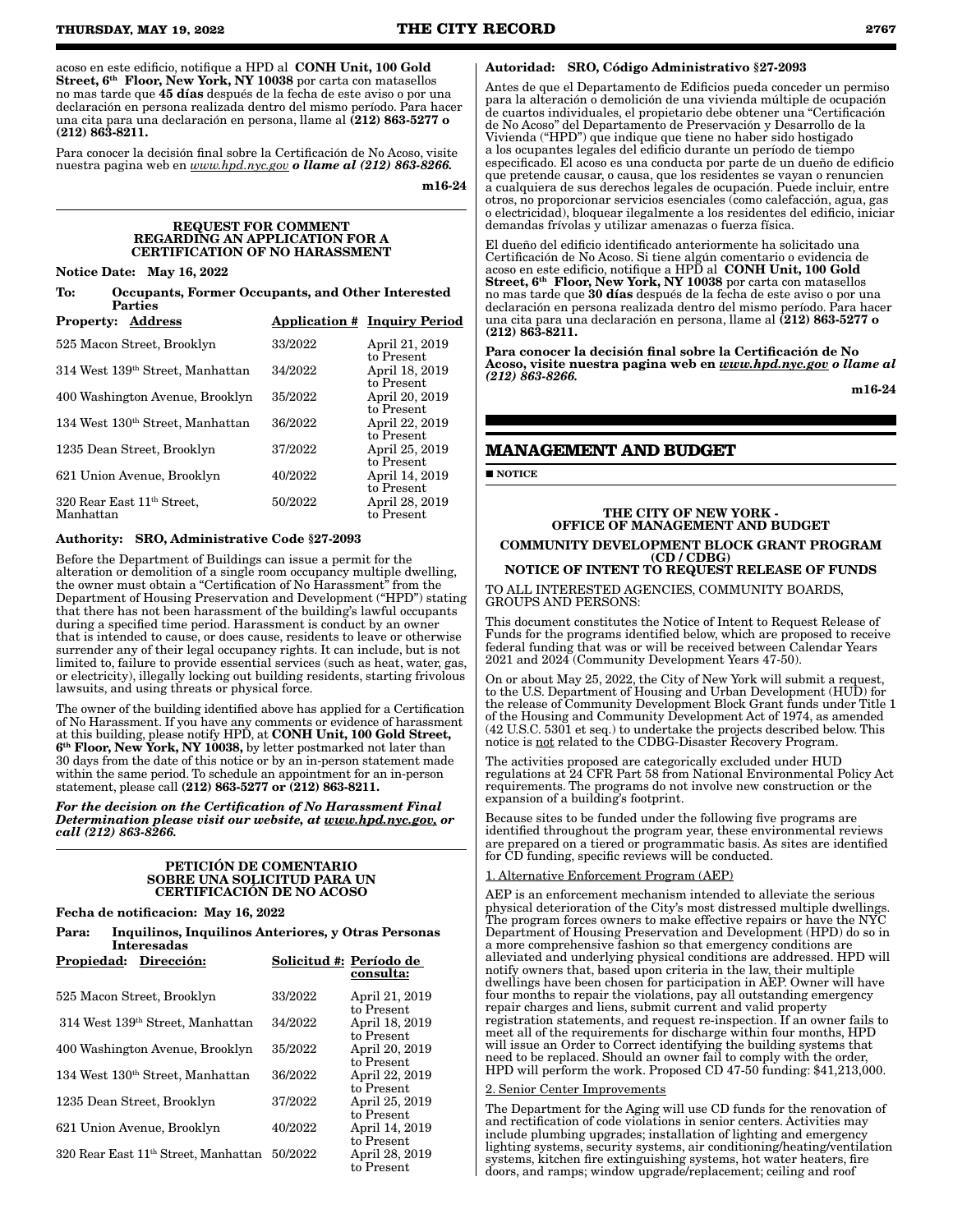rehabilitation; kitchen upgrade; bathroom renovation; re-wiring; floor replacement; handicapped access; and security and elevator improvements. Proposed CD 47-50 funding: \$7,738,000.

#### **Landmarks Historic Preservation Grant Program**

The Landmarks Preservation Commission provides façade improvement grants to homeowners and nonprofits that own properties that are designated landmarks, located within designated historic districts, or listed in or are eligible to be listed in the National Register of Historic Places. Additionally, sites may receive grants for interior improvements provided the building has a designated interior. Proposed CD 47-50 funding: \$456,000.

# Maintenance, Operation, and Rehabilitation of Tax-Foreclosed **Housing**

This program uses CD funds to pay for the following activities in City-Owned, tax-foreclosed housing: fuel and utilities; janitorial services; maintenance, repair, and rehabilitation efforts including responding to emergency complaints and sealing vacant properties; performing field inspections and holding technical interviews with potential contractors; inspecting, monitoring, and surveying projects; and procuring, monitoring, and issuing payment to contractors. CD funds also provide training and technical assistance to tenants and Tenant Associations of City-Owned buildings in the process of becoming independent housing cooperatives. Proposed CD 47-50 funding: \$77,523,000.

### 5. Project Open House

The Mayor's Office for People with Disabilities uses CD funds to remove architectural barriers from the homes of low- and moderateincome City residents who have mobility impairments. Work may include grab bar installations; main entry components (ramp, chair lift, and door); and kitchen and bathroom modifications. Proposed CD 47-50 funding: \$793,000.

Sites under the following two programs are known; reviews have been completed where noted in the environmental review.

# 1. City Educational Facilities: Health & Safety Improvements

The Department of Education (DOE) uses CD funds to prevent or remove code violations in New York City schools. The activities may include the installation, repair, or replacement of emergency lighting; elevator guards; doors and hardware; panic hardware; fire alarm, suppression, and extinguishing systems; radiator shields; potable water systems; sewage systems; kitchen ventilation/exhaust systems; heating/cooling/refrigeration systems; flame-proof curtains; building and sidewalk elevators; bleachers; retaining walls; interior masonry; damaged flooring and ceilings; electrical fixtures; mandated signage; and lead testing and remediation. To avoid archaeological concerns, playground resurfacing may be performed provided there is no increase in the playground area and no excavation is proposed. Proposed CD 47-50 funding: \$27,632,000.

#### 2. GreenThumb Gardens

GreenThumb assists neighborhood groups in the creation, maintenance, and enhancement of gardens aimed, at increasing civic participation and neighborhood revitalization through collective stewardship. GreenThumb provides materials, education, programming, and technical support and manages community garden license agreements and registrations. The program also organizes three large events and hosts hundreds of workshops per year. Gardens are managed by local volunteers. CD funds support community gardens in low- and moderate-income census tracts; City tax levy funds are used for gardens in non-CD-eligible neighborhoods. Proposed CD 47-50 funding: \$5,114,000.

Environmental Review Records (ERR) that document the environmental determinations for each project are on file, at the NYC Mayor's Office of Management and Budget, 255 Greenwich Street, 8th Floor, New York, NY 10007. The ERRs are available, to the public for review either electronically or may be examined or copied in person weekdays 10:00 A.M. to 6:00 P.M. If you wish to view the ERRs, please contact Julie Freeman, Director of Community Development, New York City Office of Management and Budget, at freemanj@omb.nyc.gov or (212) 788-6130.

#### PUBLIC COMMENTS

Any individual, group, or agency may submit written comments on the ERRs, to the New York City Office of Management and Budget, Community Development Unit, 255 Greenwich Street, 8th Floor, New York, NY 10007 or via email, at CDBGComments@omb.nyc.gov. All comments received by May 24, 2022 will be considered by the City of New York prior to authorizing the submission of a request for release of funds.

## ENVIRONMENTAL CERTIFICATION

The City of New York certifies to HUD that Julie Freeman, in her official capacity as a Certifying Officer for the CD Program, consents to accept the jurisdiction of the Federal Courts if an action is brought to enforce responsibilities in relation, to the environmental review process and that these responsibilities have been satisfied. HUD's approval of the certification satisfies its responsibilities under NEPA and related laws and authorities and allows the City of New York to use CD program funds.

# OBJECTIONS TO RELEASE OF FUNDS

HUD will accept objections to its release of funds and the City of New York's certification for a period of fifteen days following the anticipated submission date or its actual receipt of the request (whichever is later) only if they are on one of the following bases: a) the certification was not executed by the Certifying Officer of the City of New York; b) the City of New York has omitted a step or failed to make a decision or finding required by HUD regulations, at 24 CFR Part 58; c) the City of New York or other participants in the development process have committed funds, incurred costs, or undertaken activities not authorized by 24 CFR Part 58 before approval of a release of funds by HUD, or d) another Federal agency acting, pursuant to 40 CFR Part 1504 has submitted a written finding that the project is unsatisfactory from the standpoint of environmental quality. Objections must be prepared and submitted in accordance with the required procedures (24 CFR § 58.76), and shall be addressed to HUD, Office of Community Planning and Development, at the following email address: CPD\_ COVID-19OEE-NY@hud.gov. Objections, to the release of funds on bases other than those stated above will not be considered by HUD. Potential objectors should contact HUD to verify the actual last day of the objection period.

City of New York: Eric Adams, Mayor. Jacques Jiha, Ph.D., Director, Mayor's Office of Management and Budget

Date: May 17, 2022

m17-23

# **CHANGES IN PERSONNEL**

|                  | DEPT OF ENVIRONMENT PROTECTION<br>FOR PERIOD ENDING 04/01/22 |   |       |               |                  |     |               |               |
|------------------|--------------------------------------------------------------|---|-------|---------------|------------------|-----|---------------|---------------|
|                  |                                                              |   | TITLE |               |                  |     |               |               |
| <b>NAME</b>      |                                                              |   | NUM   | <b>SALARY</b> | <b>ACTION</b>    |     | PROV EFF DATE | <b>AGENCY</b> |
| <b>ANDERSON</b>  | LATOYA                                                       | M | 60910 | \$27.9300     | <b>RESIGNED</b>  | YES | 03/02/22      | 826           |
| BAIG             | <b>MANSOOR</b>                                               | T | 91001 | \$74773.0000  | <b>INCREASE</b>  | YES | 02/27/22      | 826           |
| <b>BARCLAY</b>   | <b>STEPINAC</b>                                              |   | 13632 | \$119172.0000 | <b>RETIRED</b>   | NO. | 03/22/22      | 826           |
| <b>BROWN</b>     | <b>DEANNA</b>                                                | C | 21822 | \$69080.0000  | <b>RESIGNED</b>  | NO. | 02/27/22      | 826           |
| CANTWELL         | <b>KRISTEN</b>                                               | M | 10124 | \$61015.0000  | <b>RESIGNED</b>  | YES | 03/10/22      | 826           |
| <b>CHEN</b>      |                                                              | J | 30087 |               | <b>INCREASE</b>  |     | 02/27/22      | 826           |
|                  | <b>ARTHUR</b>                                                | W |       | \$111739.0000 |                  | NO. |               |               |
| <b>CHEN</b>      | TONY                                                         |   | 20210 | \$59452.0000  | <b>DECREASE</b>  | NO. | 06/30/20      | 826           |
| DARLING          | <b>BRADLEY</b>                                               | R | 81303 | \$64177.0000  | <b>INCREASE</b>  | YES | 01/30/22      | 826           |
| <b>EJAZ</b>      | <b>SHAWAN</b>                                                |   | 20410 | \$65640.0000  | <b>INCREASE</b>  | NO. | 11/23/21      | 826           |
| <b>ELLIS</b>     | <b>KAREN</b>                                                 | D | 1002C | \$142801.0000 | <b>INCREASE</b>  | NO. | 02/27/22      | 826           |
| <b>FARNAN</b>    | MICHAEL                                                      | s | 10015 | \$204106.0000 | <b>INCREASE</b>  | NO. | 02/27/22      | 826           |
| <b>FAR000</b>    | MOHAMMAD                                                     |   | 20410 | \$65640.0000  | <b>INCREASE</b>  | NO. | 11/23/21      | 826           |
| FIUMARA          | <b>JEANNE</b>                                                | Α | 70811 | \$62078.0000  | <b>RESIGNED</b>  | NO. | 03/10/22      | 826           |
| <b>FLETCHER</b>  | <b>KIRBY</b>                                                 | J | 81303 | \$64177.0000  | <b>INCREASE</b>  | YES | 01/30/22      | 826           |
| FREUD            | <b>MATTHEW</b>                                               | s | 34172 | \$57442.0000  | APPOINTED        | YES | 03/13/22      | 826           |
| <b>GOYZUETA</b>  | <b>WALTER</b>                                                |   | 10015 | \$164358.0000 | RETIRED          | NO. | 01/31/20      | 826           |
| <b>GUAN</b>      | <b>JACK</b>                                                  |   | 22122 | \$63489.0000  | PROMOTED         | NO. | 03/13/22      | 826           |
| HADJIH           | <b>NOUR</b>                                                  |   | 20410 | \$65640.0000  | <b>INCREASE</b>  | NO. | 11/23/21      | 826           |
| <b>HANNON</b>    | <b>BRENDAN</b>                                               | Α | 21744 | \$86830.0000  | <b>INCREASE</b>  | YES | 02/13/22      | 826           |
| <b>HARTSHORN</b> | TRAVIS                                                       |   | 91001 | \$64997.0000  | <b>INCREASE</b>  | YES | 02/27/22      | 826           |
| <b>HELMUTH</b>   | <b>JEFFREY</b>                                               | в | 10015 | \$146873.0000 | <b>RETIRED</b>   | YES | 12/01/20      | 826           |
| <b>HOFFMAN</b>   | <b>JONATHAN</b>                                              |   | 10089 | \$176070.0000 | <b>INCREASE</b>  | YES | 01/30/22      | 826           |
| <b>ISLAM</b>     | MD                                                           | N | 34615 | \$38216.0000  | <b>RESIGNED</b>  | NO. | 01/16/22      | 826           |
| JONES JR         | <b>SHERMAN</b>                                               | M | 30087 | \$97300.0000  | <b>APPOINTED</b> | YES | 03/13/22      | 826           |
| <b>KELLEY</b>    | <b>VERNECA</b>                                               |   | 10124 | \$47418.0000  | APPOINTED        | YES | 03/13/22      | 826           |
| <b>KELLY</b>     | AKIL                                                         | н | 13633 | \$78795.0000  | APPOINTED        | YES | 03/13/22      | 826           |
| <b>KING</b>      | PETAGAY                                                      |   | 10124 | \$78311.0000  | <b>INCREASE</b>  | NO. | 02/27/22      | 826           |
| KONECKO          | <b>RICHARD</b>                                               | J | 91308 | \$96529.0000  | <b>RETIRED</b>   | NO. | 03/18/22      | 826           |
| LEWIS-WILLIAMS   | <b>SHARON</b>                                                | D | 30087 | \$105856.0000 | <b>INCREASE</b>  | NO. | 02/27/22      | 826           |
| <b>MARINO</b>    | VINCENT                                                      | P | 91309 | \$101210.0000 | <b>INCREASE</b>  | YES | 01/30/22      | 826           |
|                  |                                                              |   |       |               |                  |     |               |               |

 **DEPT OF ENVIRONMENT PROTECTION FOR PERIOD ENDING 04/01/22**

|                  |                   |   | TITLE |               |                 |      |          |               |
|------------------|-------------------|---|-------|---------------|-----------------|------|----------|---------------|
| NAME             |                   |   | NUM   | <b>SALARY</b> | <b>ACTION</b>   | PROV | EFF DATE | <b>AGENCY</b> |
| MARTINEZ         | <b>DARLENE</b>    | Α | 95215 | \$124630.0000 | <b>RESIGNED</b> | YES  | 03/20/22 | 826           |
| MARTINEZ         | <b>SUNEYDIS</b>   |   | 1009A | \$110000.0000 | APPOINTED       | NO   | 03/13/22 | 826           |
| MCCLOSKEY        | <b>JAMES</b>      | т | 60215 | \$39357.0000  | RESIGNED        | YES  | 03/17/22 | 826           |
| <b>MCKEAN</b>    | ERIC              | R | 13631 | \$88072.0000  | <b>INCREASE</b> | YES  | 02/27/22 | 826           |
| MEKHAEL          | FADY              | R | 20410 | \$65640.0000  | <b>INCREASE</b> | NO   | 02/28/22 | 826           |
| MILLER           | <b>DESHON</b>     |   | 91309 | \$101210.0000 | <b>INCREASE</b> | YES  | 01/30/22 | 826           |
| MILLER           | <b>SHANTEL</b>    | т | 31220 | \$84733.0000  | RESIGNED        | YES  | 03/14/22 | 826           |
| <b>MINGLA</b>    | <b>ERALDO</b>     |   | 20403 | \$59125.0000  | RESIGNED        | NO   | 03/25/22 | 826           |
| <b>MUNIZ</b>     | <b>GUILLERM P</b> |   | 90756 | \$352.3200    | RETIRED         | NO   | 03/16/22 | 826           |
| NUNEZ            | <b>FIORELA</b>    |   | 91001 | \$74773.0000  | <b>INCREASE</b> | YES  | 02/27/22 | 826           |
| NWABEKE          | <b>CHINYERE M</b> |   | 20410 | \$65640.0000  | RESIGNED        | YES  | 03/22/22 | 826           |
| POONAI           | AHILIA            |   | 56057 | \$38333.0000  | APPOINTED       | YES  | 03/13/22 | 826           |
| RAMACCA          | <b>ALBERT</b>     | J | 90739 | \$359.8400    | RESIGNED        | NO   | 02/06/22 | 826           |
| RHULE            | ERIC              | G | 8299A | \$67757.0000  | RESIGNED        | YES  | 03/03/22 | 826           |
| <b>RODRIGUEZ</b> | <b>JENNIFER</b>   |   | 21744 | \$86830,0000  | <b>INCREASE</b> | YES  | 02/27/22 | 826           |
| RUSSELL          | <b>KERRY-AN</b>   |   | 1002C | \$109700.0000 | <b>INCREASE</b> | NO   | 02/27/22 | 826           |
| <b>SABBS</b>     | <b>JASMIN</b>     | R | 10251 | \$46019,0000  | <b>INCREASE</b> | NO   | 02/27/22 | 826           |
| <b>SACHS</b>     | OREN              | W | 21513 | \$53149.0000  | RESIGNED        | YES  | 03/16/22 | 826           |
| SAJU             | DENIL             | т | 21744 | \$108426.0000 | <b>INCREASE</b> | NO   | 02/27/22 | 826           |
| <b>SATTAR</b>    | <b>RASHEDUS</b>   |   | 13633 | \$78795.0000  | APPOINTED       | YES  | 03/13/22 | 826           |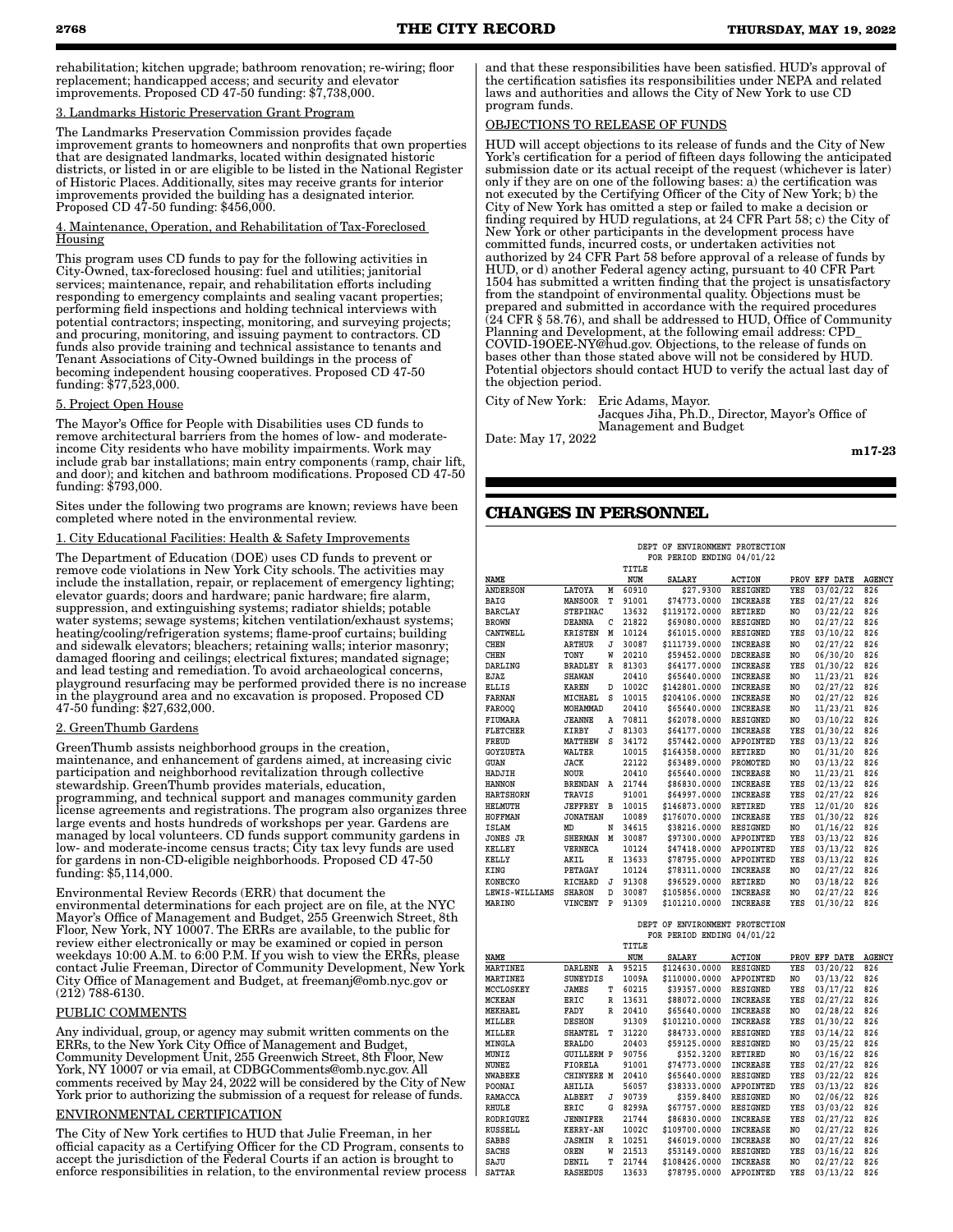# **THURSDAY, MAY 19, 2022 THE CITY RECORD 2769**

| <b>SEGARRA</b>                | RICHARD                          | 90756            | \$250.4800                    | <b>DECREASE</b>                    | NO             | 10/31/21 826                   |               | MILLS                              | <b>STACEY</b><br>J             | 30087              | \$82137.0000                  | APPOINTED                          | YES                              | 03/20/22 836              |                      |
|-------------------------------|----------------------------------|------------------|-------------------------------|------------------------------------|----------------|--------------------------------|---------------|------------------------------------|--------------------------------|--------------------|-------------------------------|------------------------------------|----------------------------------|---------------------------|----------------------|
| SHULMAN                       | MICHAEL<br>$\mathbf{P}$          | 22122            | \$63489.0000                  | PROMOTED                           | NO.            | 03/13/22                       | 826           | NIXON                              | <b>ALISON</b><br>Ŀ             | 0667A              | \$54.9300                     | APPOINTED                          | YES                              | 03/08/22                  | 836                  |
| <b>SHVIMER</b>                | LYDIA                            | 10252            | \$62820.0000                  | RETIRED                            | NO             | 03/15/22                       | 826           | <b>RESTREPO</b>                    | <b>HEBERT</b>                  | 1005D              | \$160112.0000                 | RETIRED                            | NO                               | 03/15/22                  | 836                  |
| <b>SINGH</b>                  | THANUJA                          | 20616            | \$54765.0000                  | <b>RESIGNED</b>                    | YES            | 11/10/19                       | 826           |                                    |                                |                    |                               |                                    |                                  |                           |                      |
| <b>STANLEY</b>                | RASIJAH<br>A                     | 12202            | \$44950.0000                  | APPOINTED                          | N <sub>O</sub> | 02/06/22                       | 826           |                                    |                                |                    | DEPARTMENT OF FINANCE         |                                    |                                  |                           |                      |
| STOUPNIKOV                    | NICKITA                          | 91011            | \$47188.0000                  | RESIGNED                           | NO.            | 02/25/22                       | 826           |                                    |                                |                    | FOR PERIOD ENDING 04/01/22    |                                    |                                  |                           |                      |
| TANG                          | MY<br>N                          | 20618            | \$103631.0000                 | <b>INCREASE</b>                    | YES            | 01/30/22                       | 826           |                                    |                                | TITLE              |                               |                                    |                                  |                           |                      |
| <b>TOLOV</b><br>TONNE         | DANIELA<br><b>DEREK</b><br>J     | 8300B<br>91580   | \$82678.0000<br>\$75365.0000  | RESIGNED<br><b>INCREASE</b>        | NO<br>YES      | 03/11/22<br>01/30/22           | 826<br>826    | NAME<br><b>RIVERA</b>              | TAWANA<br>к                    | NUM<br>12627       | <b>SALARY</b><br>\$81203.0000 | <b>ACTION</b><br>PROMOTED          | NO                               | PROV EFF DATE<br>03/06/22 | <b>AGENCY</b><br>836 |
| VANVALKENBURG                 | <b>STEVEN</b><br>D               | 81303            | \$64177.0000                  | <b>INCREASE</b>                    | YES            | 01/30/22                       | 826           | ROSA                               | FRANCESC M                     | 30312              | \$36577.0000                  | <b>DECREASE</b>                    | NO.                              | 03/20/22                  | 836                  |
| VERMA                         | SAHIL                            | 21822            | \$60862.0000                  | RESIGNED                           | YES            | 02/25/22                       | 826           | SAIF                               | <b>BISHOY</b><br>W             | 40523              | \$76198.0000                  | <b>INCREASE</b>                    | NO.                              | 02/13/22                  | 836                  |
| WALSH                         | COLTON<br>R                      | 91580            | \$79635.0000                  | APPOINTED                          | YES            | 03/13/22                       | 826           | SCHAFFROTH JR                      | PHILIP<br>W                    | 10020              | \$110727.0000                 | APPOINTED                          | YES                              | 03/13/22                  | 836                  |
| WATFORD                       | WHITNEE<br>A                     | 31305            | \$70892.0000                  | RESIGNED                           | YES            | 03/10/22                       | 826           | SELOPAL                            | MANJU                          | 10124              | \$61015.0000                  | <b>INCREASE</b>                    | NO                               | 03/20/22                  | 836                  |
| WILMORE                       | CAROLYN<br>A                     | 13611            | \$77902.0000                  | <b>INCREASE</b>                    | YES            | 02/27/22                       | 826           | SMITH                              | COLLEEN<br>C                   | 30087              | \$83326.0000                  | <b>INCREASE</b>                    | YES                              | 02/13/22                  | 836                  |
| WU                            | <b>JIAZHENG</b>                  | 20410            | \$65640.0000                  | <b>INCREASE</b>                    | NO.            | 11/23/21                       | 826           | TIMERMAN                           | STANISLA                       | 30087              | \$94772.0000                  | <b>INCREASE</b>                    | YES                              | 02/27/22<br>02/27/22      | 836                  |
| YAGER<br>YANEZ-PORRAS         | ANDREW<br>т<br>YOLANDA<br>G      | 91314<br>10251   | \$72623.0000<br>\$46869,0000  | <b>INCREASE</b><br><b>DECEASED</b> | YES<br>NO.     | 01/30/22<br>$11/27/21$ 826     | 826           | TOLCISS<br>TONG                    | JEREMY<br>Α<br><b>KA YOUNG</b> | 31118<br>40202     | \$85576.0000<br>\$117117.0000 | <b>INCREASE</b><br><b>INCREASE</b> | NO.<br>N <sub>O</sub>            | 03/20/22                  | 836<br>836           |
|                               |                                  |                  |                               |                                    |                |                                |               | VASQUEZ                            | JOSE<br>J                      | 10050              | \$160350.0000                 | <b>RETIRED</b>                     | NO                               | 10/02/21                  | 836                  |
|                               |                                  |                  | DEPARTMENT OF SANITATION      |                                    |                |                                |               | VICENTE                            | KORVIN<br>Е                    | 21744              | \$97138.0000                  | <b>INCREASE</b>                    | YES                              | 03/20/22                  | 836                  |
|                               |                                  |                  | FOR PERIOD ENDING 04/01/22    |                                    |                |                                |               | VINSON                             | ANDREW<br>J                    | 21744              | \$97138.0000                  | <b>INCREASE</b>                    | YES                              | 03/20/22                  | 836                  |
|                               |                                  | TITLE            |                               |                                    |                |                                |               | VIRUET                             | <b>SHANET</b>                  | 0667A              | \$54.9300                     | APPOINTED                          | YES                              | 03/08/22                  | 836                  |
| NAME                          |                                  | NUM              | <b>SALARY</b>                 | <b>ACTION</b>                      | PROV           | EFF DATE                       | <b>AGENCY</b> |                                    |                                |                    |                               |                                    |                                  |                           |                      |
| ADHIKARI                      | PRABESH                          | 20215            | \$110254.0000                 | APPOINTED                          | YES            | 03/20/22                       | 827           |                                    |                                |                    | DEPARTMENT OF TRANSPORTATION  |                                    |                                  |                           |                      |
| ALEXANDER JR                  | WILLIAM                          | 71681            | \$34917.0000                  | RETIRED                            | NO.            | 03/18/22                       | 827           |                                    |                                |                    | FOR PERIOD ENDING 04/01/22    |                                    |                                  |                           |                      |
| <b>BLANCHE</b><br>CARDONE JR  | VERNEL<br>J<br>P<br>GREGG        | 70112<br>70112   | \$83465.0000<br>\$83465.0000  | RESIGNED<br>TERMINATED             | NO.<br>NO.     | 03/08/22<br>03/15/22           | 827<br>827    | NAME                               |                                | TITLE<br>NUM       | SALARY                        | <b>ACTION</b>                      |                                  | PROV EFF DATE AGENCY      |                      |
| CASTIBLANCO                   | <b>HARRISON</b>                  | 91719            | \$298.2400                    | APPOINTED                          | YES            | 03/13/22                       | 827           | AGUGLIARO                          | MARK<br>F                      | 92406              | \$380.6400                    | <b>DECREASE</b>                    | YES                              | 03/13/22                  | 841                  |
| <b>CHAPMAN</b>                | <b>ANTHONY</b>                   | 80633            | \$15.4500                     | RESIGNED                           | YES            | 03/15/22                       | 827           | AIREBAMEN                          | <b>CHARLES</b><br>Е            | 20210              | \$65640.0000                  | APPOINTED                          | NO                               | 02/27/22                  | 841                  |
| COLOMBO                       | GIORGIO                          | 91719            | \$298.2400                    | APPOINTED                          | YES            | 03/15/22                       | 827           | <b>ALEXAN</b>                      | N<br>NOHA                      | 34205              | \$77921.0000                  | APPOINTED                          | NO.                              | 10/24/21                  | 841                  |
| CRUZ                          | JOSE<br>Α                        | 70112            | \$33843.0000                  | TERMINATED                         | NO.            | 05/18/03                       | 827           | ARGENTO                            | VINCENZO                       | 92406              | \$380.6400                    | <b>DECREASE</b>                    | YES                              | 03/13/22                  | 841                  |
| <b>CURETON</b>                | PETER<br>М                       | 9140A            | \$17.0000                     | APPOINTED                          | YES            | 01/08/22                       | 827           | ARO                                | PETER                          | 10077              | \$135000.0000                 | <b>INCREASE</b>                    | YES                              | 02/27/22                  | 841                  |
| DUNN                          | <b>JOSHUA</b><br>н               | 91719            | \$347.2000                    | <b>RESIGNED</b>                    | YES            | 03/23/22                       | 827           | <b>ARTHUR</b>                      | <b>JEREMIE</b>                 | 31715              | \$57419.0000                  | <b>RESIGNED</b>                    | NO                               | 03/20/22                  | 841                  |
| FINK                          | TIMOTHY<br>J                     | 92575            | \$117666.0000                 | <b>INCREASE</b>                    | YES            | 01/16/22                       | 827           | <b>AUSTIN</b>                      | LLOYD                          | 92406              | \$380.6400                    | <b>DECREASE</b>                    | YES                              | 03/13/22                  | 841                  |
| HARDING                       | ERIKA<br>s                       | 70112            | \$44064.0000                  | RESIGNED                           | NO.            | 03/13/22                       | 827           | BAIM                               | EARL                           | 20415              | \$122168.0000                 | <b>INCREASE</b>                    | NO                               | 02/13/22                  | 841                  |
| <b>HATFIELD</b>               | TAIQUASI T                       | 80633            | \$15.4500                     | <b>RESIGNED</b>                    | YES            | 03/04/22<br>03/06/22           | 827           | <b>BENDER</b>                      | <b>SHARON</b><br>C             | 10251<br>91616     | \$61939.0000<br>\$536.6700    | <b>INCREASE</b>                    | NO                               | 02/13/22                  | 841                  |
| HOMAN III<br><b>IBARRONDO</b> | <b>ARTHUR</b><br>F<br>CHRISTOP D | 70150<br>11704   | \$112111.0000<br>\$59984.0000 | RETIRED<br><b>INCREASE</b>         | NO<br>NO.      | 02/06/22                       | 827<br>827    | <b>BERTOSEN</b><br><b>BORDENCA</b> | <b>KENNETH</b><br>PAUL         | 91352              | \$114730.0000                 | RETIRED<br><b>INCREASE</b>         | NO<br>N <sub>O</sub>             | 03/25/22<br>02/13/22      | 841<br>841           |
| ISLAM                         | MYMUNA                           | 10209            | \$16.7500                     | APPOINTED                          | YES            | 03/20/22                       | 827           | <b>BRILLANTES</b>                  | <b>CLEMENT</b>                 | 20210              | \$65640.0000                  | RESIGNED                           | NO                               | 03/24/22                  | 841                  |
| <b><i>JAIKARAN</i></b>        | JAGDIP                           | 92510            | \$298.2400                    | RESIGNED                           | YES            | 03/11/22                       | 827           | <b>BUCCA</b>                       | CHRISTOP C                     | 90904              | \$73824.0000                  | DISMISSED                          | NO.                              | 03/11/22                  | 841                  |
| KONG                          | CINTHIA<br>J                     | 1002A            | \$84807.0000                  | APPOINTED                          | YES            | 03/20/22                       | 827           | <b>BURNS</b>                       | SALLY<br>в                     | 10209              | \$19.9000                     | RESIGNED                           | YES                              | 03/06/22                  | 841                  |
| MACIUCA                       | MARIANA                          | 40526            | \$52921.0000                  | INCREASE                           | NO             | 02/06/22                       | 827           | BUSH                               | <b>ROBERT</b><br>J             | 91547              | \$61555.0000                  | RESIGNED                           | YES                              | 03/24/22                  | 841                  |
| MADDALONE                     | <b>JOHN</b><br>J                 | 91719            | \$298.2400                    | APPOINTED                          | YES            | 03/13/22                       | 827           | CALANDRA                           | MAURIZIO                       | 92406              | \$380.6400                    | <b>DECREASE</b>                    | YES                              | 03/13/22                  | 841                  |
| <b>MERCADO</b>                | WILSON                           | 95251            | \$152929.0000                 | RETIRED                            | YES            | 03/25/22                       | 827           | CHIN                               | SARA                           | 12627              | \$82124.0000                  | PROMOTED                           | NO                               | 01/30/22                  | 841                  |
| MOHAN                         | KEMRAJ                           | 92511            | \$298.2400                    | APPOINTED                          | YES            | 03/13/22                       | 827           | COWEN                              | GUY<br>т                       | 91616              | \$536.6700                    | RETIRED                            | NO.                              | 03/25/22                  | 841                  |
| OWCZAREK                      | <b>NATASHA</b><br>z              | 1002A            | \$97476.0000                  | PROMOTED                           | NO.            | 02/20/22                       | 827           | CUFFE                              | RYAN<br>М                      | 22316              | \$85847.0000                  | <b>INCREASE</b>                    | NO                               | 02/13/22                  | 841                  |
| PULLINS GATTIS<br>PUZIO       | D<br>FAITH<br><b>JOSEPH</b><br>М | 80633<br>70196   | \$15.4500<br>\$136278.0000    | RESIGNED<br><b>RETIRED</b>         | YES<br>NO.     | 03/15/22<br>03/25/22           | 827<br>827    | DESAI<br>DIEGUEZ                   | c<br>SUNIL<br>RICHARD          | 10015<br>34205     | \$155982.0000<br>\$77921.0000 | <b>INCREASE</b><br>APPOINTED       | N <sub>O</sub><br>N <sub>O</sub> | 02/13/22<br>10/24/21      | 841<br>841           |
| RIVERA                        | TONY                             | 70112            | \$83465.0000                  | RESIGNED                           | NO.            | 03/13/22                       | 827           | <b>EVANS</b>                       | <b>ANTHONY</b>                 | 92406              | \$380.6400                    | <b>DECREASE</b>                    | YES                              | 03/13/22                  | 841                  |
| SANABRIA                      | GEORGE                           | 80633            | \$15.4500                     | RESIGNED                           | YES            | 03/05/22                       | 827           | FACEY                              | WINSTON<br>A                   | 31626              | \$72000.0000                  | RETIRED                            | NO.                              | 03/19/22                  | 841                  |
| TALORICO                      | ANTHONY<br>J                     | 92510            | \$347.2000                    | RESIGNED                           | NO             | 03/10/22                       | 827           | FAHMY                              | SAMUEL<br>s                    | 10209              | \$17.3000                     | RESIGNED                           | YES                              | 03/13/22                  | 841                  |
| TEPLITSKAYA                   | ROZALIYA                         |                  |                               |                                    |                |                                |               |                                    |                                |                    |                               |                                    |                                  |                           |                      |
|                               |                                  | 40526            | \$47644.0000                  | <b>INCREASE</b>                    | NO             | 02/06/22                       | 827           | FARRELL                            | RENAE<br>Α                     | 31121              | \$58741.0000                  | PROMOTED                           | NO                               | 03/13/22                  | 841                  |
| TORRES                        | JOSE<br>N                        | 70112            | \$36534.0000                  | <b>DECREASE</b>                    | N <sub>O</sub> | 03/15/22                       | 827           | <b>FERNANDEZ</b>                   | IRAM<br>F                      | 22316              | \$65640.0000                  | RESIGNED                           | YES                              | 03/06/22                  | 841                  |
| VALENTIN JR.                  | CARLOS                           | 70112            | \$83465.0000                  | RETIRED                            | N <sub>O</sub> | 03/02/22                       | 827           | <b>FERRANTE</b>                    | ARMANDO                        | 92406              | \$380.6400                    | <b>DECREASE</b>                    | YES                              | 03/13/22                  | 841                  |
| VAZQUEZ                       | VALERIE<br>L                     | 09963            | \$150000.0000                 | APPOINTED                          | YES            | 03/13/22                       | 827           | FIL                                | MARIUSZ                        | 91628              | \$478.0000                    | APPOINTED                          | N <sub>O</sub>                   | 03/14/22                  | 841                  |
| VREELAND JR                   | <b>EDWARD</b><br>J               | 70150            | \$92576.0000                  | RESIGNED                           | NO.            | 03/17/22                       | 827           |                                    |                                |                    |                               |                                    |                                  |                           |                      |
| WILSON                        | MARVIN<br>Α                      | 80633            | \$15,4500                     | RESIGNED                           | YES            | 03/15/22                       | 827           |                                    |                                |                    | DEPARTMENT OF TRANSPORTATION  |                                    |                                  |                           |                      |
|                               |                                  |                  | BUSINESS INTEGRITY COMMISSION |                                    |                |                                |               |                                    |                                | TITLE              | FOR PERIOD ENDING 04/01/22    |                                    |                                  |                           |                      |
|                               |                                  |                  | FOR PERIOD ENDING 04/01/22    |                                    |                |                                |               | NAME                               |                                | NUM                | SALARY                        | <b>ACTION</b>                      |                                  | PROV EFF DATE AGENCY      |                      |
|                               |                                  | TITLE            |                               |                                    |                |                                |               | <b>GABRIEL</b>                     | <b>JOHN</b>                    | 92406              | \$380.6400                    | <b>DECREASE</b>                    | YES                              | 03/13/22                  | 841                  |
| <b>NAME</b>                   |                                  | NUM              | <b>SALARY</b>                 | <b>ACTION</b>                      | PROV           | EFF DATE                       | <b>AGENCY</b> | GARCIA                             | MEGAN<br>s                     | 10251              | \$46019.0000                  | <b>INCREASE</b>                    | NO                               | 02/13/22                  | 841                  |
| <b>CHEN</b>                   | YONG HE                          | 40510            | \$73682.4000                  | INCREASE                           | NO.            | 02/27/22                       | 831           | <b>GEORGE</b>                      | ALEJANDR B                     | 56058              | \$70564.0000                  | APPOINTED                          | YES                              | 03/13/22                  | 841                  |
| PRIMO                         | TANDY                            | 56056            | \$18,0000                     | RESIGNED                           | YES            | 03/25/22                       | 831           | <b>GRAZIANO</b>                    | GARY                           | 90910              | \$67044.0000                  | <b>RETIRED</b>                     | NO.                              | 03/16/22                  | 841                  |
|                               |                                  |                  |                               |                                    |                |                                |               | GRIECI                             | $\, {\bf p}$<br>JOHN           | 90692              | \$22.7300                     | <b>RESIGNED</b>                    | YES                              | 03/13/22                  | 841                  |
|                               |                                  |                  | DEPARTMENT OF FINANCE         |                                    |                |                                |               | <b>HARRIS</b>                      | TIMOTHY                        | 92406              | \$380.6400                    | <b>DECREASE</b>                    | YES                              | 03/13/22                  | 841                  |
|                               |                                  |                  | FOR PERIOD ENDING 04/01/22    |                                    |                |                                |               | <b>HELLMAN</b>                     | ANNA<br>L                      | 22122              | \$90000.0000                  | INCREASE                           | NO                               | 01/30/22                  | 841                  |
| NAME                          |                                  | TITLE<br>NUM     | <b>SALARY</b>                 | <b>ACTION</b>                      |                | PROV EFF DATE AGENCY           |               | INCE<br><b>JOHNSON</b>             | FREDRICK<br>REGINALD           | 90910<br>92406     | \$67044.0000<br>\$380.6400    | RETIRED<br><b>DECREASE</b>         | NO<br>YES                        | 03/26/22<br>03/13/22      | 841<br>841           |
| ABUGEL                        | c<br>ROBERT                      | 21744            | \$86830.0000                  | INCREASE                           | YES            | 03/20/22                       | 836           | JORGE                              | LORENZO A                      | 12626              | \$71840.0000                  | INCREASE                           | NO.                              | $02/13/22$ 841            |                      |
| ARTHUR                        | ESPERANZ S                       | 0667A            |                               | \$54.9300 APPOINTED                | YES            | 03/08/22                       | 836           | JOSEPH                             | LORRAINE A 10124               |                    | \$80795.0000                  | INCREASE                           | NO.                              | 02/13/22                  | 841                  |
| BAKER                         | STEPHANI C                       | 0667A            | \$54.9300                     | APPOINTED                          | YES            | 03/08/22                       | 836           | KHALIL                             | ADAM                           | 90702              | \$276.0000                    | DECREASE                           | YES                              | 04/08/18                  | 841                  |
| BOLA AKINWANDE                | FUNMILAY S                       | 12626            | \$61866.0000                  | APPOINTED                          | NO             | 03/13/22 836                   |               | KHERMOUCH                          | ANGELA<br>J                    | 22092              | \$77707.0000                  | RESIGNED                           | YES                              | 03/20/22                  | 841                  |
| CABRERA                       | SAMIR                            | 40523            | \$76198.0000                  | INCREASE                           | NO             | 02/13/22                       | 836           | LAWS SR                            | JAMES<br>G                     | 33765              | \$36505.0000                  | APPOINTED                          | YES                              | 03/13/22                  | 841                  |
| CASIANO<br>CHAN               | TZE-DJIN<br>CHRISTOP M           | 10050<br>0667A   | \$130000.0000<br>\$54.9300    | INCREASE<br>APPOINTED              | NO.<br>YES     | 02/13/22<br>03/08/22 836       | 836           | LOVETT<br>LOW                      | ASHLEY<br>к<br>JONATHAN W      | 20113<br>95711     | \$56354.0000<br>\$150000.0000 | RESIGNED<br>RESIGNED               | NO<br>YES                        | 11/04/21<br>03/20/22      | 841<br>841           |
| CHEN                          | WINNIE                           | Y 10026          | \$140000.0000                 | INCREASE                           | NO.            | 02/13/22                       | 836           | LU                                 | SANFENG                        | 12627              | \$81203.0000                  | PROMOTED                           | NO                               | 01/30/22                  | 841                  |
| COLEMAN                       | MICHELLE                         | 10251            | \$53957.0000                  | INCREASE                           | NO.            | 02/27/22                       | 836           | MARCANO                            | RICARDO                        | 92406              | \$380.6400                    | DISMISSED                          | NO                               | 03/11/22                  | 841                  |
| COMENS                        | Е<br>LESLIE                      | 0667A            | \$54.9300                     | RESIGNED                           | YES            | 03/24/22                       | 836           | MARINELLI                          | <b>ROBERT</b>                  | 31626              | \$72000.0000                  | RESIGNED                           | NO.                              | 03/23/22                  | 841                  |
| COOPER                        | JUDITH<br>N                      | 0667A            | \$54.9300                     | RESIGNED                           | YES            | 03/24/22                       | 836           | MAZZA                              | THOMAS                         | A 92406            | \$380.6400                    | DECREASE                           | YES                              | 03/13/22 841              |                      |
| CUMMINGS                      | KIA<br>М                         | 13632            | \$98177.0000                  | DECEASED                           | NO.            | 03/16/22                       | 836           | MAZZEO JR                          | MICHAEL                        | 92406              | \$380.6400                    | DECREASE                           | YES                              | 03/13/22                  | 841                  |
| D'ESPOSITO                    | FRANK                            | 1005D            | \$143040.0000                 | PROMOTED                           | NO             | 03/20/22                       | 836           | MC NICOLLS                         | URICA<br>Ι.                    | 92406              | \$380.6400                    | <b>DECREASE</b>                    | YES                              | 03/13/22                  | 841                  |
| <b>DANSO</b>                  | KIRK                             | 40201            | \$46137.0000                  | RESIGNED                           | N <sub>O</sub> | 03/20/22                       | 836           | MCCRAY                             | DEBBIE<br>J                    | 10251              | \$62341.0000                  | INCREASE                           | NO                               | $02/13/22$ 841            |                      |
| DEY                           | ASIT                             | K 40523          | \$45428.0000                  | RESIGNED                           | NO             | 03/13/22                       | 836           | MCGRATH                            | KEVIN                          | 92406              | \$380.6400                    | DECREASE                           | YES                              | 03/13/22                  | 841                  |
| DIMOH<br><b>FOBBS-GRAYSON</b> | <b>IRENE</b><br>ERIKA            | 0667A<br>10124   | \$54.9300<br>\$61015.0000     | APPOINTED<br><b>INCREASE</b>       | YES<br>NO.     | 03/08/22<br>02/13/22           | 836<br>836    | <b>MCGREGOR</b><br>MILLER          | MICHAEL<br>G<br>W<br>DANIEL    | 92511<br>91529     | \$298.2400<br>\$59253.0000    | APPOINTED<br>RETIRED               | YES<br>NO                        | 03/13/22<br>03/24/22      | 841<br>841           |
| FULMORE                       | EDMONIA R 10124                  |                  | \$54531.0000                  | RESIGNED                           | NO             | 03/08/22 836                   |               | MOON                               | LORAN<br>D                     | 90910              | \$67044.0000                  | RESIGNED                           | NO                               | 03/06/22                  | 841                  |
| GOUFF                         | LAKENYA                          | 10124            | \$67499.0000                  | INCREASE                           | NO             | 02/13/22                       | 836           | MORALES                            | ALANA<br>s                     | 54738              | \$92379.0000                  | RESIGNED                           | YES                              | 03/13/22                  | 841                  |
| <b>GRIFFITH</b>               | JASON<br>Е                       | 30312            | \$36577.0000                  | RESIGNED                           | NO.            | 03/13/22                       | 836           | NURSE                              | <b>JONELLE</b><br>U            | 40910              | \$92758.0000                  | RESIGNED                           | YES                              | 03/06/22                  | 841                  |
| HAURY                         | GAJANAND                         | 10124            | \$67499.0000                  | <b>INCREASE</b>                    | NO             | 03/20/22                       | 836           | ORELLANA TORRES FRANCHES Y         |                                | 12749              | \$48473.0000                  | APPOINTED                          | NO                               | 09/12/21 841              |                      |
| HAWKINS-EL                    | JENDAYI                          | 40523            | \$76198.0000                  | INCREASE                           | NO.            | 02/13/22                       | 836           | ORTIZ                              | DANIEL<br>s                    | 92406              | \$380.6400                    | DECREASE                           | YES                              | 03/13/22                  | 841                  |
| <b>HERNANDEZ</b>              | <b>BETSY</b>                     | 82988            | \$110000.0000                 | <b>INCREASE</b>                    | YES            | 01/09/22                       | 836           | PACHECO                            | RICHARD                        | 92406              | \$380.6400                    | <b>DECREASE</b>                    | YES                              | 03/13/22                  | 841                  |
| HIGGINS                       | ERIN                             | E 10124          | \$67499.0000                  | INCREASE                           | NO.            | 03/20/22                       | 836           | PERSAUD                            | ANUP<br>K                      | 92511              | \$298.2400                    | APPOINTED                          | YES                              | 03/20/22                  | 841                  |
| КO                            | KELLY<br>М                       | 1002A            | \$90780.0000                  | RETIRED                            | NO             | 03/16/22 836                   |               | PEZZINO                            | <b>VINCENZO</b>                | 92406              | \$380.6400                    | DECREASE                           | YES                              | 03/13/22                  | 841                  |
| KONG<br>KUAN                  | JUDY<br>s<br>Ŀ                   | 40202            | \$93519.0000                  | RESIGNED                           | NO<br>NO.      | 03/22/22                       | 836<br>836    | PLUNKETT<br>PLUNKETT               | PAUL                           | 22316<br>31715     | \$68921.0000                  | RETIRED                            | NO<br>NO.                        | 03/16/22                  | 841<br>841           |
| LAFOSSE                       | YUAN<br><b>GARYANE</b>           | 13652<br>13368   | \$120050.0000<br>\$72784.0000 | INCREASE<br>RESIGNED               | YES            | 02/13/22<br>03/12/22           | 836           | RODRIQUES                          | PAUL<br>CARLOS<br>D            | 92511              | \$48413.0000<br>\$298.2400    | RETIRED<br>APPOINTED               | YES                              | 03/16/22<br>03/13/22      | 841                  |
| LAM                           | AARON                            | $J$ 10124        | \$67499.0000                  | INCREASE                           | NO.            | 03/20/22                       | 836           | SADA                               | SAGOR<br>P                     | 20202              | \$59125.0000                  | APPOINTED                          | YES                              | 03/13/22                  | 841                  |
| LAU                           | WILLIAM                          | 12627            | \$81203.0000                  | PROMOTED                           | NO.            | 03/06/22                       | 836           | SCOTT                              | Е<br>DARRYL                    | 92406              | \$380.6400                    | DECREASE                           | YES                              | 03/13/22                  | 841                  |
| LEUNG                         | WILSON                           | 40201            | \$59287.0000                  | <b>INCREASE</b>                    | NO             | 03/20/22 836                   |               | <b>SEWELL</b>                      | ANTHONY                        | 92406              | \$380.6400                    | DECREASE                           | YES                              | 03/13/22                  | 841                  |
| LIN                           | CHUN<br>н                        | 1005D            | \$145000.0000                 | PROMOTED                           | NO             | 12/05/21                       | 836           | SILKOWITZ                          | NAOMI                          | 30087              | \$91563.0000                  | APPOINTED                          | YES                              | 03/13/22                  | 841                  |
| LU                            | LUCY                             | 40523            | \$76198.0000                  | INCREASE                           | NO             | 02/13/22                       | 836           | <b>SIMEONE</b>                     | <b>CHARLES</b><br>A            | 92406              | \$380.6400                    | <b>DECREASE</b>                    | YES                              | 03/13/22                  | 841                  |
| LUJAN                         | YOLANDA                          | 10124            | \$61015.0000                  | INCREASE                           | NO             | 03/20/22 836                   |               | SMALLS                             | THOMAS                         | 11702              | \$29483.0000                  | APPOINTED                          | NO                               | 03/13/22 841              |                      |
| MCDONALD<br>MERRIWEATHER      | ANDRENE<br>ANDRE                 | 13632<br>T 10124 | \$102067.0000<br>\$61015.0000 | RETIRED<br>RESIGNED                | NO<br>NO       | 03/16/22 836<br>$03/16/22$ 836 |               | SMIEYA<br>SMITH                    | ALLEN<br>JOSEPH                | J 90692<br>A 92406 | \$54589.0000<br>\$380.6400    | INCREASE<br><b>DECREASE</b>        | YES<br>YES                       | 03/13/22 841<br>03/13/22  | 841                  |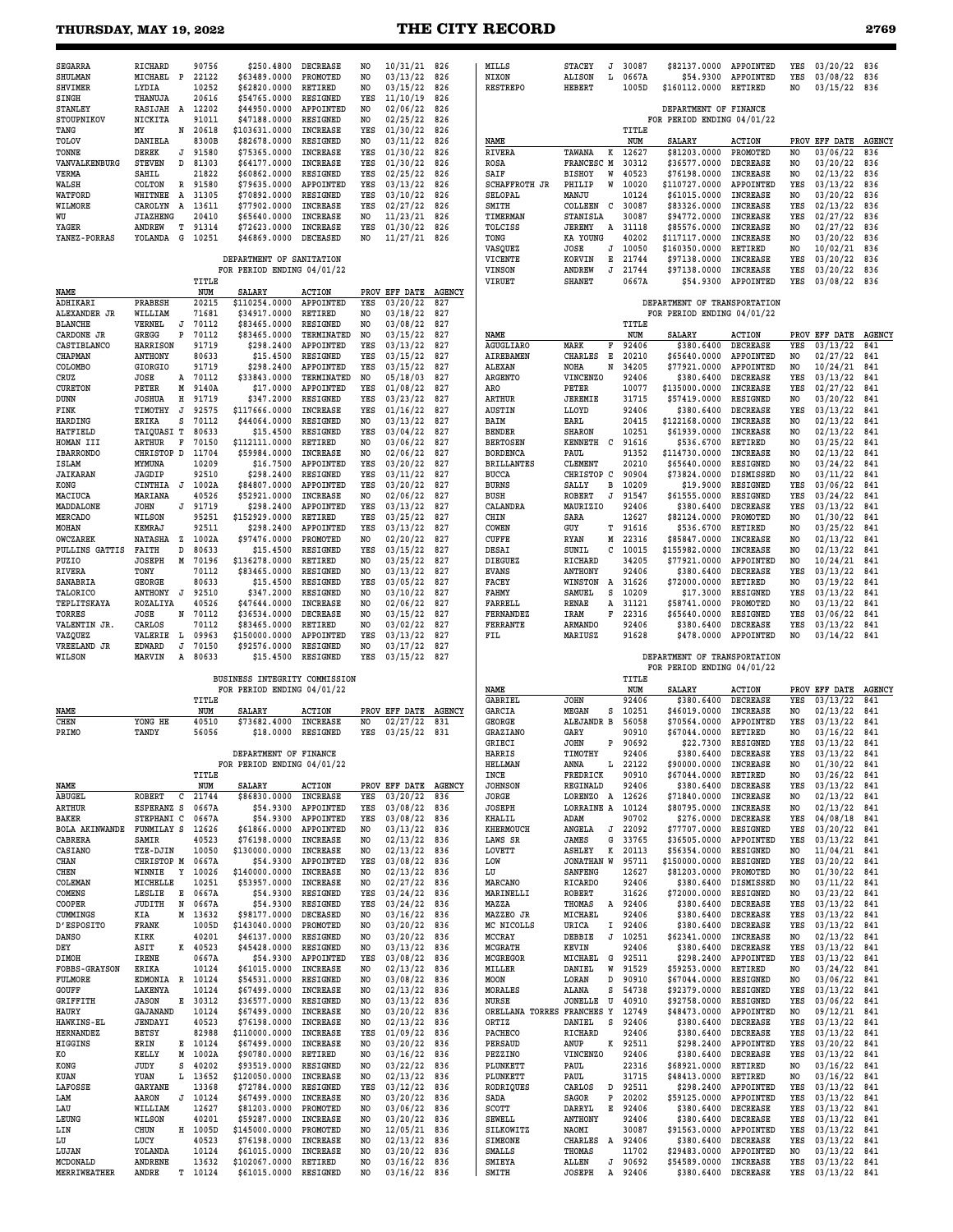# **2770 THE CITY RECORD THURSDAY, MAY 19, 2022**

| <b>STEWART</b><br>SUN<br>SUON<br>SUTHERLAND<br>TSE<br>VARGHESE | IDRIS<br>TAMMY<br>PHATSIA<br>DAMEIAN<br>JEFFERY A<br><b>GIJO</b> | s           | 92406<br>12749<br>20210<br>92406<br>1020B<br>20215 | \$380.6400<br>\$51374.0000<br>\$65640.0000<br>\$380.6400<br>\$19.3000<br>\$106197.0000<br>DEPARTMENT OF TRANSPORTATION | <b>DECREASE</b><br><b>RESIGNED</b><br>RESIGNED<br><b>DECREASE</b><br>RESIGNED<br>RESIGNED | YES<br>NO<br>NO<br>YES<br>YES<br>NO. | 03/13/22<br>03/19/22<br>03/22/22<br>03/13/22<br>03/13/22<br>03/19/22 | 841<br>841<br>841<br>841<br>841<br>841 | <b>SCHREYER</b><br>SCOTT<br><b>SHANNON</b><br>SHEHU<br>SOSA<br><b>SUTTON</b><br>TALBOT | <b>DEBORAH</b><br><b>RAFAEL</b><br><b>CHRISTOP</b><br><b>ELONA</b><br><b>JESSICA</b><br>NIARRIE<br>M<br>MICHAEL | 81111<br>1002F<br>91406<br>1002F<br>90641<br>80633<br>91406 | \$75779.0000<br>\$69826.0000<br>\$18,1000<br>\$69826.0000<br>\$16.6264<br>\$15.4500<br>\$15.4500 | RETIRED<br>APPOINTED<br><b>DECEASED</b><br>APPOINTED<br>RESIGNED<br>RESIGNED<br>APPOINTED | N <sub>O</sub><br>NO<br>YES<br>NO.<br>YES<br>YES<br>YES | 03/23/22<br>02/13/22<br>03/17/22<br>02/13/22<br>02/27/22<br>02/25/22<br>03/23/22 | 846<br>846<br>846<br>846<br>846<br>846<br>846 |
|----------------------------------------------------------------|------------------------------------------------------------------|-------------|----------------------------------------------------|------------------------------------------------------------------------------------------------------------------------|-------------------------------------------------------------------------------------------|--------------------------------------|----------------------------------------------------------------------|----------------------------------------|----------------------------------------------------------------------------------------|-----------------------------------------------------------------------------------------------------------------|-------------------------------------------------------------|--------------------------------------------------------------------------------------------------|-------------------------------------------------------------------------------------------|---------------------------------------------------------|----------------------------------------------------------------------------------|-----------------------------------------------|
|                                                                |                                                                  |             | TITLE                                              | FOR PERIOD ENDING 04/01/22                                                                                             |                                                                                           |                                      |                                                                      |                                        | TALLEY<br>ULMER<br>VEREL                                                               | <b>JAMES</b><br>0<br>AVA<br>L<br>AMY<br>с                                                                       | 90641<br>56057<br>21315                                     | \$16.6264<br>\$25,0000<br>\$77921.0000                                                           | RESIGNED<br>APPOINTED<br>RESIGNED                                                         | YES<br>YES<br>YES                                       | 03/26/22<br>03/20/22<br>03/10/22                                                 | 846<br>846<br>846                             |
| NAME<br>WILSON                                                 | ANDREW                                                           | s           | NUM<br>92406                                       | <b>SALARY</b><br>\$380.6400                                                                                            | <b>ACTION</b><br><b>DECREASE</b>                                                          | YES                                  | PROV EFF DATE<br>03/13/22                                            | <b>AGENCY</b><br>841                   | VEREL                                                                                  | AMY<br>c                                                                                                        | 21310                                                       | \$65640.0000                                                                                     | RESIGNED                                                                                  | NO                                                      | 03/10/22                                                                         | 846                                           |
| WOMBLE<br>WRIGHT<br>YOLCU                                      | <b>EQUAN</b><br>OTIS<br>UMIT                                     | к<br>А      | 92406<br>92406<br>91529                            | \$380.6400<br>\$380.6400<br>\$51524.0000                                                                               | <b>DECREASE</b><br><b>DECREASE</b><br>RESIGNED                                            | YES<br>YES<br>NO                     | 03/13/22<br>03/13/22<br>08/09/21                                     | 841<br>841<br>841                      |                                                                                        |                                                                                                                 | TITLE                                                       | DEPT OF PARKS & RECREATION<br>FOR PERIOD ENDING 04/01/22                                         |                                                                                           |                                                         |                                                                                  |                                               |
|                                                                |                                                                  |             |                                                    | DEPT OF PARKS & RECREATION                                                                                             |                                                                                           |                                      |                                                                      |                                        | NAME<br>WALLACE                                                                        | DAVID                                                                                                           | NUM<br>80633                                                | <b>SALARY</b><br>\$15,4500                                                                       | <b>ACTION</b><br>RESIGNED                                                                 | YES                                                     | PROV EFF DATE<br>03/18/22                                                        | <b>AGENCY</b><br>846                          |
|                                                                |                                                                  |             | TITLE                                              | FOR PERIOD ENDING 04/01/22                                                                                             |                                                                                           |                                      |                                                                      |                                        | WATSON<br>WHITE                                                                        | <b>VICTOR</b><br>V<br><b>DONNA</b>                                                                              | 60421<br>91406                                              | \$24.2505<br>\$17.7700                                                                           | <b>INCREASE</b><br>RESIGNED                                                               | YES<br>YES                                              | 03/14/22<br>02/25/22                                                             | 846<br>846                                    |
| NAME<br>ALBERTO                                                | CRISTIAN A                                                       |             | NUM<br>80633                                       | <b>SALARY</b><br>\$15.4500                                                                                             | <b>ACTION</b><br>RESIGNED                                                                 | YES                                  | PROV EFF DATE<br>03/17/22                                            | <b>AGENCY</b><br>846                   | WHITE<br>WILLIAMS                                                                      | QUANAVIA<br>DIVINE                                                                                              | 60421<br>91406                                              | \$24.2505<br>\$15,4500                                                                           | APPOINTED<br>RESIGNED                                                                     | YES<br>YES                                              | 03/14/22<br>12/06/21                                                             | 846<br>846                                    |
| ALBINO<br>ALFORD                                               | <b>CARMEN</b><br>JAMAL                                           |             | 60421<br>80633                                     | \$50635.0000<br>\$15,4500                                                                                              | RESIGNED<br>RESIGNED                                                                      | NO<br>YES                            | 03/14/22<br>02/10/22                                                 | 846<br>846                             |                                                                                        |                                                                                                                 |                                                             |                                                                                                  |                                                                                           |                                                         |                                                                                  |                                               |
| AMAKER JR<br>ANDERSON                                          | JOEL<br>SEKENYA                                                  | L<br>н      | 60421<br>60421                                     | \$24.2505<br>\$24.2505                                                                                                 | APPOINTED<br>APPOINTED                                                                    | YES<br>YES                           | 03/14/22<br>03/14/22                                                 | 846<br>846                             |                                                                                        |                                                                                                                 |                                                             | DEPT. OF DESIGN & CONSTRUCTION<br>FOR PERIOD ENDING 04/01/22                                     |                                                                                           |                                                         |                                                                                  |                                               |
| <b>BLUEFORD</b><br><b>BOLLING</b>                              | <b>HARMONI</b><br><b>DONALD</b>                                  | L<br>с      | 80633<br>90641                                     | \$15.4500<br>\$16.6264                                                                                                 | RESIGNED<br>RESIGNED                                                                      | YES<br>YES                           | 03/13/22<br>03/01/22                                                 | 846<br>846                             | NAME                                                                                   |                                                                                                                 | TITLE<br>NUM                                                | <b>SALARY</b>                                                                                    | <b>ACTION</b>                                                                             |                                                         | PROV EFF DATE                                                                    | <b>AGENCY</b>                                 |
| BOYD<br><b>BUENO GUZMAN</b>                                    | <b>LATEEMAR S</b><br><b>JUAN</b>                                 | Α           | 80633<br>60421                                     | \$15.4500<br>\$24.2500                                                                                                 | RESIGNED<br>RESIGNED                                                                      | YES<br>YES                           | 03/13/22<br>03/16/22                                                 | 846<br>846                             | AL FARAH<br>CHEN                                                                       | THAMER<br>Y<br>YING JIA                                                                                         | 20210<br>20210                                              | \$72100.0000<br>\$65640.0000                                                                     | <b>RESIGNED</b><br><b>INCREASE</b>                                                        | NO.<br>NO                                               | 03/22/22<br>09/21/21                                                             | 850<br>850                                    |
| CARMICHAEL<br>CHEN                                             | TYLER<br>ZOE                                                     |             | 80633<br>21310                                     | \$15.4500<br>\$65640.0000                                                                                              | <b>RESIGNED</b><br>RESIGNED                                                               | YES<br>NO                            | 03/19/22<br>03/22/22                                                 | 846<br>846                             | DELAPO JR                                                                              | NICHOLAS M                                                                                                      | 20210                                                       | \$65640.0000                                                                                     | <b>INCREASE</b>                                                                           | NO                                                      | 09/21/21                                                                         | 850                                           |
| CHU                                                            | TIFFANY                                                          | W           | 81361                                              | \$59497.0000                                                                                                           | RESIGNED                                                                                  | NO                                   | 03/14/22                                                             | 846                                    | <b>DORESTAN</b><br>DURE                                                                | <b>JOVINSLI</b><br>SAMANTHA R                                                                                   | 20210<br>20215                                              | \$65640.0000<br>\$97878.0000                                                                     | <b>INCREASE</b><br><b>DECREASE</b>                                                        | NO.<br>NO.                                              | 09/21/21<br>03/13/22                                                             | 850<br>850                                    |
| CLARK<br>COATES                                                | MOLLY<br>AISHA                                                   | Α<br>М      | 60421<br>80633                                     | \$24,2505<br>\$15.4500                                                                                                 | APPOINTED<br>RESIGNED                                                                     | YES<br>YES                           | 03/14/22<br>03/04/22                                                 | 846<br>846                             | GUERIN<br>GUZMAN                                                                       | <b>RYAN</b><br>Е<br>М<br><b>NOELIA</b>                                                                          | 20210<br>12626                                              | \$65640.0000<br>\$71840.0000                                                                     | <b>INCREASE</b><br>APPOINTED                                                              | NO<br>YES                                               | 09/21/21<br>11/07/21                                                             | 850<br>850                                    |
| COLLADO<br>COLON                                               | <b>JEFFREY</b><br>DESTINY                                        |             | 60421<br>60422                                     | \$24.2505<br>\$59054.0000                                                                                              | APPOINTED<br>DISMISSED                                                                    | YES<br>NO.                           | 03/14/22<br>03/10/22                                                 | 846<br>846                             | KHAN                                                                                   | Е<br>ISAAC                                                                                                      | 20210                                                       | \$65640.0000                                                                                     | <b>INCREASE</b>                                                                           | N <sub>O</sub>                                          | 09/21/21                                                                         | 850                                           |
| CORONADO JR.                                                   | LUIS                                                             | Е           | 60421                                              | \$24.2500                                                                                                              | RESIGNED                                                                                  | YES                                  | 02/26/22                                                             | 846                                    | KUREK<br>KUREK                                                                         | <b>EUGENE</b><br><b>EUGENE</b>                                                                                  | 8300B<br>1001A                                              | \$91311.0000<br>\$78879.0000                                                                     | RETIRED<br>RETIRED                                                                        | YES<br>NO.                                              | 03/18/22<br>03/18/22                                                             | 850<br>850                                    |
| CORREA<br>CUFF                                                 | <b>JORDYN</b><br>DAVID                                           | м           | 60421<br>1002F                                     | \$24.2505<br>\$69826.0000                                                                                              | APPOINTED<br>APPOINTED                                                                    | YES<br>NO                            | 03/14/22<br>02/13/22                                                 | 846<br>846                             | LAMA                                                                                   | SONAM<br>D                                                                                                      | 20210                                                       | \$65640.0000                                                                                     | <b>INCREASE</b>                                                                           | NO                                                      | 09/21/21                                                                         | 850                                           |
| CUZCO<br><b>D'ORSOGNA</b>                                      | <b>KRISTIAN A</b><br>LORETTA                                     |             | 90641<br>90641                                     | \$39923.0000<br>\$52247.0000                                                                                           | <b>RESIGNED</b><br>RESIGNED                                                               | YES<br>YES                           | 03/13/22<br>02/27/22                                                 | 846<br>846                             | LEUNG<br>LEWIS                                                                         | CANDICE<br>P<br><b>SHAVAR</b><br>W                                                                              | 20210<br>34202                                              | \$65640.0000<br>\$89520.0000                                                                     | <b>INCREASE</b><br><b>INCREASE</b>                                                        | NO.<br>NO                                               | 09/21/21<br>03/13/22                                                             | 850<br>850                                    |
| DEOSARRAN JR                                                   | <b>NARESH</b>                                                    |             | 60421                                              | \$24.2505                                                                                                              | APPOINTED                                                                                 | YES                                  | 03/14/22                                                             | 846                                    | LIN<br>MELNYK                                                                          | JACQUELY<br>ANDREW                                                                                              | 20210<br>20617                                              | \$57078.0000<br>\$65640.0000                                                                     | <b>INCREASE</b><br>APPOINTED                                                              | NO.<br>YES                                              | 09/21/21<br>09/19/21                                                             | 850<br>850                                    |
| <b>EDENS</b><br><b>ETIENNE</b>                                 | DENISE<br><b>JACKSON</b>                                         | Е           | 56056<br>80633                                     | \$41525.0000<br>\$15.4500                                                                                              | <b>DECEASED</b><br>RESIGNED                                                               | YES<br>YES                           | 03/17/22<br>03/11/22                                                 | 846<br>846                             | MERTUS                                                                                 | <b>JACKSON</b>                                                                                                  | 22425                                                       | \$51535.0000                                                                                     | RESIGNED                                                                                  | YES                                                     | 03/13/22                                                                         | 850                                           |
| FAHEY<br><b>FERGUSON</b>                                       | THOMAS                                                           | J<br>J      | 91915<br>60421                                     | \$52.7900<br>\$24.2505                                                                                                 | APPOINTED<br>APPOINTED                                                                    | YES<br>YES                           | 02/27/22<br>03/14/22                                                 | 846<br>846                             | NASSIRI<br>PATEL                                                                       | ABDELWAH<br>TARANG                                                                                              | 20210<br>20210                                              | \$65640.0000<br>\$65640.0000                                                                     | <b>INCREASE</b><br><b>RESIGNED</b>                                                        | N <sub>O</sub><br>YES                                   | 09/21/21<br>03/22/22                                                             | 850<br>850                                    |
| FRANKLIN                                                       | JAQUAN<br>LAMIR                                                  |             | 91406                                              | \$15.4500                                                                                                              | RESIGNED                                                                                  | YES                                  | 02/17/22                                                             | 846                                    | PETROCCA                                                                               | <b>KENNETH</b><br>A                                                                                             | 8299A                                                       | \$128000.0000                                                                                    | <b>INCREASE</b>                                                                           | YES                                                     | 03/13/22                                                                         | 850                                           |
| FRINQUELLI<br><b>GAITHER</b>                                   | DARCI<br>MONA LIS                                                | M           | 1002F<br>91406                                     | \$69826.0000<br>\$15.4500                                                                                              | APPOINTED<br>RESIGNED                                                                     | NO.<br>YES                           | 02/13/22<br>02/16/22                                                 | 846<br>846                             | SAH<br>SANTANA                                                                         | DIPAK<br>MELISSA                                                                                                | 20210<br>22426                                              | \$65640.0000<br>\$70891.0000                                                                     | <b>INCREASE</b><br>RESIGNED                                                               | NO.<br>N <sub>O</sub>                                   | 09/21/21<br>03/20/22                                                             | 850<br>850                                    |
| <b>GARAFALO</b>                                                | MATTHEW                                                          | $\mathbf P$ | 56057                                              | \$38333.0000                                                                                                           | RESIGNED                                                                                  | YES                                  | 03/24/22                                                             | 846                                    | <b>SELLO</b>                                                                           | MPHO<br>т                                                                                                       | 34202                                                       | \$79619.0000                                                                                     | <b>INCREASE</b>                                                                           | NO                                                      | 03/13/22                                                                         | 850                                           |
| GEORGE<br><b>GUPTA</b>                                         | LATASHA<br>ASHOK                                                 |             | 80633<br>20310                                     | \$15,4500<br>\$82148.0000                                                                                              | RESIGNED<br>RESIGNED                                                                      | YES<br>YES                           | 03/18/22<br>03/24/22                                                 | 846<br>846                             | <b>SMOLYAR</b><br>SUH                                                                  | с<br><b>BIANCA</b><br>Е<br>YOUNG                                                                                | 20617<br>8300B                                              | \$65640.0000<br>\$101832.0000                                                                    | APPOINTED<br>RESIGNED                                                                     | YES<br>NO                                               | 11/07/21<br>03/17/22                                                             | 850<br>850                                    |
| <b>GUZMAN</b><br><b>HARTMAN</b>                                | CINDY<br>ARIELLE                                                 | c<br>R      | 1002F<br>56058                                     | \$69826.0000<br>\$29.6114                                                                                              | APPOINTED<br>RESIGNED                                                                     | NO.<br>YES                           | 02/13/22<br>03/25/22                                                 | 846<br>846                             | WINSKO<br>ΥE                                                                           | <b>BARTOSZ</b><br><b>JACKIE</b>                                                                                 | 22426<br>20210                                              | \$65640.0000<br>\$62260.0000                                                                     | APPOINTED<br>RESIGNED                                                                     | YES<br>N <sub>O</sub>                                   | 10/17/21<br>10/19/21                                                             | 850<br>850                                    |
| HЕ                                                             | DANA                                                             | к           | 56058                                              | \$54100.0000                                                                                                           | RESIGNED                                                                                  | YES                                  | 03/13/22                                                             | 846                                    | ZHAO                                                                                   | <b>STANLEY</b>                                                                                                  | 20210                                                       | \$65640.0000                                                                                     | <b>INCREASE</b>                                                                           | N <sub>O</sub>                                          | 09/21/21                                                                         | 850                                           |
| HOWARD<br>HOYTE                                                | TERRENCE D<br>SATAVIA L                                          |             | 91915<br>91406                                     | \$52.7900<br>\$15.4500                                                                                                 | APPOINTED<br>RESIGNED                                                                     | YES<br>YES                           | 02/27/22<br>03/09/22                                                 | 846<br>846                             |                                                                                        |                                                                                                                 |                                                             | DEPT OF INFO TECH & TELECOMM<br>FOR PERIOD ENDING 04/01/22                                       |                                                                                           |                                                         |                                                                                  |                                               |
|                                                                |                                                                  |             |                                                    | DEPT OF PARKS & RECREATION<br>FOR PERIOD ENDING 04/01/22                                                               |                                                                                           |                                      |                                                                      |                                        | NAME                                                                                   |                                                                                                                 | TITLE<br>NUM                                                | <b>SALARY</b>                                                                                    | <b>ACTION</b>                                                                             |                                                         | PROV EFF DATE                                                                    | <b>AGENCY</b>                                 |
| NAME                                                           |                                                                  |             | TITLE<br>NUM                                       | <b>SALARY</b>                                                                                                          | <b>ACTION</b>                                                                             |                                      | PROV EFF DATE                                                        | <b>AGENCY</b>                          | <b>BARTEE</b>                                                                          | VERNON<br>L                                                                                                     | 10251                                                       | \$43868.0000                                                                                     | RESIGNED                                                                                  | NO                                                      | 03/23/22                                                                         | 858                                           |
| <b>JALBUNA</b>                                                 | <b>ERWIN</b>                                                     |             | 60421                                              | \$24.2505                                                                                                              | APPOINTED                                                                                 | YES                                  | 03/14/22                                                             | 846                                    | BROWN COOPER<br>CABRERA                                                                | MILAN<br>Α<br><b>7.0TT.Z</b>                                                                                    | 10260<br>10260                                              | \$35083.0000<br>\$38856.0000                                                                     | APPOINTED<br><b>RESIGNED</b>                                                              | NO<br>N <sub>O</sub>                                    | 03/13/22<br>03/13/22                                                             | 858<br>858                                    |
| JARRELL<br><b>JOHNSON</b>                                      | WILLIAM<br>DIANA                                                 | C           | 91406<br>56058                                     | \$15.4500<br>\$80364.0000                                                                                              | RESIGNED<br>RETIRED                                                                       | YES<br>YES                           | 03/06/22<br>03/12/22                                                 | 846<br>846                             | COWARD                                                                                 | MARK                                                                                                            | A 13621                                                     | \$79240.0000                                                                                     | RESIGNED                                                                                  | YES                                                     | 03/23/22                                                                         | 858                                           |
| <b>JOHNSON</b>                                                 | DIANA                                                            |             | 1002F<br>56058                                     | \$69826.0000<br>\$62215.0000                                                                                           | RETIRED<br><b>INCREASE</b>                                                                | NO                                   | 03/12/22<br>02/13/22                                                 | 846                                    | D' SOUZA<br><b>DORMAN</b>                                                              | V<br>CLINTON<br>AMIE                                                                                            | 95622<br>82984                                              | \$180000.0000<br>\$140000.0000                                                                   | RESIGNED<br>RESIGNED                                                                      | YES<br>YES                                              | 03/09/22<br>08/29/21                                                             | 858<br>858                                    |
| <b>JOSEPH</b><br>KEITH                                         | <b>STEPHANI</b><br>HARLEE                                        | т           | 91406                                              | \$18.7800                                                                                                              | RESIGNED                                                                                  | YES<br>YES                           | 01/28/22                                                             | 846<br>846                             | EARLE                                                                                  | ZENOVIA L                                                                                                       | 10033                                                       | \$85000.0000                                                                                     | RESIGNED                                                                                  | NO                                                      | 09/26/21                                                                         | 858                                           |
| <b>KHONDAKER</b><br>KUMAR                                      | NAIMUL<br>VIJAY                                                  | н           | 60421<br>20415                                     | \$24.2505<br>\$114000.0000                                                                                             | APPOINTED<br>INCREASE                                                                     | YES<br>NO.                           | 03/14/22<br>02/13/22                                                 | 846<br>846                             | GOLDBERG<br><b>HAYNES</b>                                                              | BARRY<br>с<br>М<br><b>HANNAH</b>                                                                                | 10050<br>10260                                              | \$157976.0000<br>\$35083.0000                                                                    | RESIGNED<br>APPOINTED                                                                     | NO<br>NO                                                | 11/14/21<br>03/13/22                                                             | 858<br>858                                    |
| KURAS                                                          | SARAH                                                            |             | A 1002F                                            | \$69826.0000                                                                                                           | APPOINTED                                                                                 | NO.                                  | 02/13/22                                                             | 846                                    | KAUR<br>KAYUM                                                                          | GAGANDEE<br>MOHAMMAD A                                                                                          | 06824<br>10260                                              | \$88000.0000<br>\$35083.0000                                                                     | RESIGNED<br>RESIGNED                                                                      | YES<br>NO                                               | 08/01/21<br>03/23/22                                                             | 858<br>858                                    |
| LAMBERT<br>LAMONT                                              | <b>KEENAN</b><br>IMANI                                           | н           | 1002F<br>80633                                     | \$69826.0000<br>\$15.4500                                                                                              | APPOINTED<br>RESIGNED                                                                     | N0<br>YES                            | 02/13/22<br>03/05/22                                                 | 846<br>846                             | LATT                                                                                   | ZIN                                                                                                             | 13652                                                       | \$94244.0000                                                                                     | RESIGNED                                                                                  | NO.                                                     | 03/10/22                                                                         | 858                                           |
| LEACRAFT JR<br>LEE                                             | PARIS<br>ROSALIND                                                | Е           | 91406<br>91406                                     | \$15.4500<br>\$15.4500                                                                                                 | RESIGNED<br>RESIGNED                                                                      | YES<br>YES                           | 03/13/22<br>03/16/22                                                 | 846<br>846                             | LIANG<br>L0                                                                            | CARRIE<br>ETHAN<br>н                                                                                            | 12626<br>82984                                              | \$71840.0000<br>\$130000.0000                                                                    | <b>INCREASE</b><br>APPOINTED                                                              | NO<br>YES                                               | 02/27/22<br>03/20/22                                                             | 858<br>858                                    |
| MACRI                                                          | ANNARITA                                                         |             | 1002F                                              | \$69826.0000                                                                                                           | APPOINTED                                                                                 | NO.                                  | 02/13/22                                                             | 846                                    | <b>MANSHEL</b>                                                                         | ANDREW                                                                                                          | 10009                                                       | \$173774.0000                                                                                    | RESIGNED                                                                                  | YES                                                     | 10/10/21                                                                         | 858                                           |
| <b>MANGROO</b><br>MARTINEZ JR                                  | <b>STACEY</b><br>ALBERTO                                         | N           | 1002F<br>90641                                     | \$69826.0000<br>\$52247.0000                                                                                           | APPOINTED<br>INCREASE                                                                     | NO.<br>YES                           | 02/13/22<br>02/13/22                                                 | 846<br>846                             | <b>MARKSMAN</b><br>MCMAHON                                                             | VIVIAN<br>MICHAEL<br>т                                                                                          | 13621<br>1005D                                              | \$90000.0000<br>\$115849.0000                                                                    | APPOINTED<br>RESIGNED                                                                     | NO.<br>NO                                               | 03/20/22<br>03/17/22                                                             | 858<br>858                                    |
| MCCLAIN-BRYANT<br>MCDANIEL                                     | SYNAIA<br><b>JACKIE</b>                                          |             | 91406<br>81106                                     | \$15.4500<br>\$52247.0000                                                                                              | APPOINTED<br>RESIGNED                                                                     | YES<br>NO.                           | 03/21/22<br>03/22/22                                                 | 846<br>846                             | <b>NELSON</b>                                                                          | IRA                                                                                                             | 10050                                                       | \$149350.0000                                                                                    | RESIGNED                                                                                  | NO                                                      | 10/03/21                                                                         | 858                                           |
| MCKOY                                                          | GARVEL                                                           | A           | 90641                                              | \$16.6264                                                                                                              | RESIGNED                                                                                  | YES                                  | 03/01/22                                                             | 846                                    | NUZZOLO<br>PRESTON                                                                     | RICHARD<br>LATRICE                                                                                              | 10050<br>10260                                              | \$142323.0000<br>\$35083.0000                                                                    | RETIRED<br>APPOINTED                                                                      | NO<br>NO.                                               | 09/12/21<br>03/13/22                                                             | 858<br>858                                    |
| MIAH<br>MILLER JR                                              | SHEIKH<br><b>HASSAN</b>                                          | s<br>J      | 60421<br>80633                                     | \$24.2505<br>\$15.4500                                                                                                 | APPOINTED<br>RESIGNED                                                                     | YES<br>YES                           | 03/14/22<br>03/19/22                                                 | 846<br>846                             | <b>RAHMAN</b><br>RAMO                                                                  | SYEDA NA<br>VANESSA                                                                                             | 10209<br>10260                                              | \$16.0000<br>\$35083.0000                                                                        | RESIGNED<br>RESIGNED                                                                      | YES<br>NO                                               | 03/20/22<br>03/18/22                                                             | 858<br>858                                    |
| MILVICH<br>MORRONE                                             | REBECCA<br>VINCENZO A                                            | A           | 60421<br>81111                                     | \$24.2505<br>\$86467.0000                                                                                              | APPOINTED<br>RETIRED                                                                      | YES<br>NO                            | 03/14/22<br>03/15/22                                                 | 846<br>846                             | REMACHE                                                                                | CARLOS<br>н                                                                                                     | 20246                                                       | \$79200.0000                                                                                     | <b>INCREASE</b>                                                                           | NO.                                                     | 02/27/22                                                                         | 858                                           |
| MOSES                                                          | LAVARR                                                           |             | 60421                                              | \$24.2505                                                                                                              | APPOINTED                                                                                 | YES                                  | 03/14/22                                                             | 846                                    | <b>ROBINSON</b><br><b>ROBINSON</b>                                                     | LYNETTE<br>TRINITY                                                                                              | 10260<br>10260                                              | \$35083.0000<br>\$35083.0000                                                                     | APPOINTED<br>APPOINTED                                                                    | NO<br>NO.                                               | 03/13/22<br>03/13/22                                                             | 858<br>858                                    |
| MUNOZ<br>MYLES                                                 | ALEXANDE V<br>KATRINA C                                          |             | 1002F<br>80633                                     | \$69826.0000<br>\$15.4500                                                                                              | APPOINTED<br>RESIGNED                                                                     | NO<br>YES                            | 02/13/22<br>03/04/22                                                 | 846<br>846                             | SACHS                                                                                  | <b>JOSHUA</b><br>s                                                                                              | 13632                                                       | \$94244.0000                                                                                     | DISMISSED                                                                                 | NO                                                      | 03/25/22                                                                         | 858                                           |
| <b>NANKOO</b>                                                  | ANTHONY G                                                        |             | 60421                                              | \$24.2505                                                                                                              | APPOINTED                                                                                 | YES                                  | 03/13/22                                                             | 846                                    | SADIQUE<br>SAMMS                                                                       | SAIRIN<br><b>SHERONE</b>                                                                                        | 10260<br>10260                                              | \$32658.0000<br>\$35083.0000                                                                     | <b>DECREASE</b><br>APPOINTED                                                              | NO.<br>NO                                               | 02/22/22<br>03/13/22                                                             | 858<br>858                                    |
| PASAY<br>PEARSALL                                              | ERIC<br>EMMANI                                                   | s           | 21744<br>06664                                     | \$75504.0000<br>\$17.7200                                                                                              | <b>INCREASE</b><br>RESIGNED                                                               | YES<br>YES                           | 02/13/22<br>01/29/22                                                 | 846<br>846                             | SPINA<br>THURAIAPPAH                                                                   | LORRAINE M 1002D<br>GNANADUR                                                                                    | 10260                                                       | \$145992.0000<br>\$35083.0000                                                                    | RETIRED<br>APPOINTED                                                                      | NO<br>NO                                                | 03/23/22<br>03/13/22                                                             | 858<br>858                                    |
| PEREZ<br>PLATINI                                               | DAMARIS<br>MARCELLO G                                            |             | 80633<br>1002F                                     | \$15.4500<br>\$69826.0000                                                                                              | RESIGNED<br>APPOINTED                                                                     | YES<br>NO.                           | 03/11/22<br>02/13/22                                                 | 846<br>846                             | TINDAL                                                                                 | SANDRA<br>F                                                                                                     | 10271                                                       | \$56237.0000                                                                                     | DISMISSED                                                                                 | NO                                                      | 03/25/22                                                                         | 858                                           |
| PORTER                                                         | SHERISE P                                                        |             | 1002F                                              | \$69826.0000                                                                                                           | APPOINTED                                                                                 | NO.                                  | 02/13/22                                                             | 846                                    | VAN FLUKE<br>WATTS JR                                                                  | PETER<br>MARSHALL H                                                                                             | 13652<br>20246                                              | \$116265.0000<br>\$69957.0000                                                                    | RESIGNED<br>DISMISSED                                                                     | NO.<br>NO                                               | 03/23/22<br>03/25/22                                                             | 858<br>858                                    |
| REUTER<br><b>ROBERSON</b>                                      | ANTHONY M<br>FREDRICK D                                          |             | 1002F<br>91406                                     | \$69826.0000<br>\$15.4500                                                                                              | APPOINTED<br>APPOINTED                                                                    | NO<br>YES                            | 02/13/22<br>03/21/22                                                 | 846<br>846                             | WEGLARZ                                                                                | GARY<br>Ŀ                                                                                                       | 10050                                                       | \$159864.0000                                                                                    | RETIRED                                                                                   | NO.                                                     | 01/15/21                                                                         | 858                                           |
| RODRIGUEZ<br>ROSARIO                                           | IRIS<br>FRANCESC I                                               | N           | 95861<br>91406                                     | \$215000.0000<br>\$15.4500                                                                                             | INCREASE<br>APPOINTED                                                                     | YES<br>YES                           | 02/04/22<br>03/17/22                                                 | 846<br>846                             |                                                                                        |                                                                                                                 |                                                             | DEPT OF RECORDS & INFO SERVICE                                                                   |                                                                                           |                                                         |                                                                                  |                                               |
| <b>ROSELLO</b>                                                 | UNIQUE                                                           | A           | 91406                                              | \$15.4500                                                                                                              | APPOINTED                                                                                 | YES                                  | 03/21/22                                                             | 846                                    |                                                                                        |                                                                                                                 |                                                             | FOR PERIOD ENDING 04/01/22                                                                       |                                                                                           |                                                         |                                                                                  |                                               |
| ROSIL<br>SAFI                                                  | <b>ABNERSON</b><br>RUHULLAH                                      |             | 60421<br>34202                                     | \$24.2505<br>\$85000.0000                                                                                              | APPOINTED<br>INCREASE                                                                     | YES<br>NO                            | 03/14/22<br>02/13/22                                                 | 846<br>846                             | NAME                                                                                   |                                                                                                                 | TITLE<br>NUM                                                | SALARY                                                                                           | <b>ACTION</b>                                                                             |                                                         | PROV EFF DATE                                                                    | <b>AGENCY</b>                                 |
| SALAZAR                                                        | <b>JENNY</b>                                                     |             | A 91406                                            | \$17.7700                                                                                                              | <b>RESIGNED</b>                                                                           | YES                                  | 03/19/22                                                             | 846                                    | CASTILLO                                                                               | JOEL<br>в                                                                                                       | 13643                                                       | \$123013.0000                                                                                    | RESIGNED                                                                                  | NO                                                      | $03/17/22$ 860                                                                   |                                               |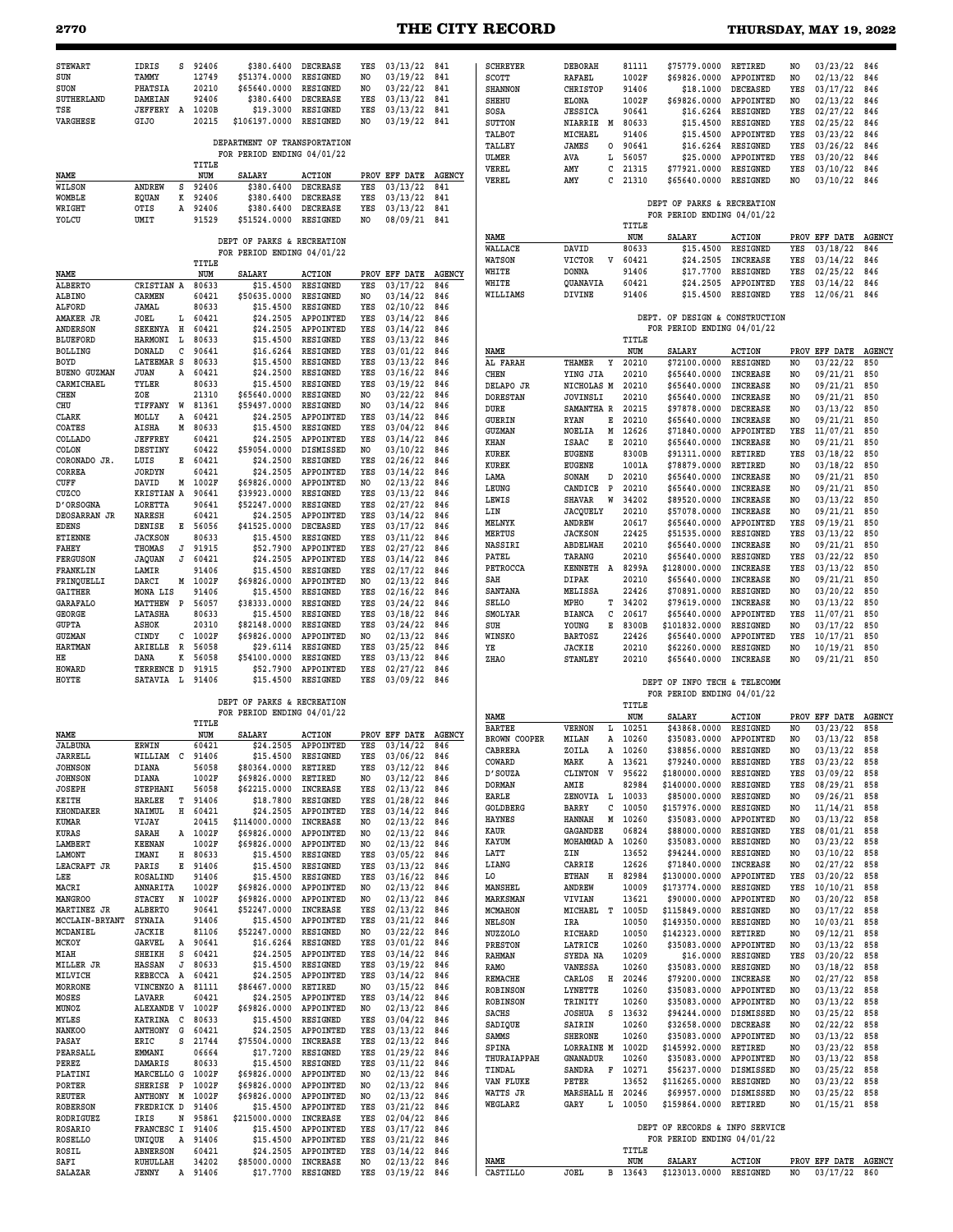# **THURSDAY, MAY 19, 2022 THE CITY RECORD 2771**

|                   |                 |   |       | FOR PERIOD ENDING 04/01/22 |                 |      |          |               |
|-------------------|-----------------|---|-------|----------------------------|-----------------|------|----------|---------------|
|                   |                 |   | TITLE |                            |                 |      |          |               |
| NAME              |                 |   | NUM   | <b>SALARY</b>              | <b>ACTION</b>   | PROV | EFF DATE | <b>AGENCY</b> |
| <b>CHANDA</b>     | <b>CHAITALI</b> |   | 30087 | \$71757.0000               | APPOINTED       | YES  | 03/20/22 | 866           |
| <b>CULMA</b>      | NIKI            |   | 60888 | \$85967.0000               | RESIGNED        | NO   | 03/11/22 | 866           |
| <b>DAVIS</b>      | <b>ROBERT</b>   | в | 30087 | \$72712.0000               | RESIGNED        | YES  | 03/16/22 | 866           |
| FOIZ              | S N MUHA A      |   | 13644 | \$106023.0000              | APPOINTED       | NO   | 03/13/22 | 866           |
| <b>GARCIA</b>     | STEFANIE Y      |   | 10251 | \$36390.0000               | APPOINTED       | YES  | 03/20/22 | 866           |
| <b>GARVEY</b>     | <b>SEAN</b>     | T | 30087 | \$82137.0000               | RESIGNED        | YES  | 03/18/22 | 866           |
| <b>GEORGE</b>     | PHILIP          |   | 21744 | \$95000.0000               | APPOINTED       | YES  | 03/20/22 | 866           |
| KILLADA           | MURUGAN         | G | 10050 | \$150045.0000              | <b>INCREASE</b> | NO   | 02/27/22 | 866           |
| LIPPMAN           | JANE            | E | 30087 | \$91563.0000               | APPOINTED       | YES  | 03/13/22 | 866           |
| MENEGAZZO         | <b>BRYAN</b>    | I | 21744 | \$97138.0000               | <b>INCREASE</b> | YES  | 02/27/22 | 866           |
| NUNEZ             | <b>ANTHONY</b>  |   | 13621 | \$82714.0000               | <b>INCREASE</b> | NO   | 01/02/22 | 866           |
| PATEL             | XITIJ           | N | 10050 | \$144490.3500              | <b>INCREASE</b> | NO.  | 02/27/22 | 866           |
| <b>ROSADO</b>     | OMAR            |   | 10050 | \$160000.0000              | <b>INCREASE</b> | NO   | 02/27/22 | 866           |
| <b>SALAZAR</b>    | <b>ROMULO</b>   | Е | 33997 | \$61093.0000               | <b>INCREASE</b> | YES  | 01/02/22 | 866           |
| <b>SCHWENK</b>    | <b>ANDREW</b>   | T | 95005 | \$128871.0000              | <b>INCREASE</b> | YES  | 02/27/22 | 866           |
| <b>SEECHARRAN</b> | KAMLA           |   | 60888 | \$40345.0000               | RESIGNED        | NO   | 03/23/22 | 866           |
| <b>STALLARD</b>   | <b>CYNTHIA</b>  |   | 95005 | \$128871.0000              | APPOINTED       | YES  | 02/20/22 | 866           |
| THORAL            | KEVIN           | D | 56057 | \$44083.0000               | RESIGNED        | YES  | 03/20/22 | 866           |
| WILLIAMS          | <b>RYAN</b>     | M | 10251 | \$40799.0000               | <b>INCREASE</b> | NO   | 02/27/22 | 866           |
| ZHANG             | QIQI            |   | 12627 | \$81203.0000               | <b>INCREASE</b> | NO   | 02/27/22 | 866           |
|                   |                 |   |       |                            |                 |      |          |               |

 **CONSUMER AFFAIRS**

#### **DEPT OF CITYWIDE ADMIN SVCS FOR PERIOD ENDING 04/01/22**

|                        |                 |   | TITLE |               |                  |      |             |        |
|------------------------|-----------------|---|-------|---------------|------------------|------|-------------|--------|
| <b>NAME</b>            |                 |   | NUM   | SALARY        | <b>ACTION</b>    | PROV | DATE<br>EFF | AGENCY |
| <b>ALLEN</b>           | DAVID           | J | 90698 | \$163,7600    | <b>DECREASE</b>  | NO   | 03/16/22    | 868    |
| <b>BELARREM</b>        | MOHAMMED        |   | 10050 | \$162393.0000 | <b>INCREASE</b>  | NO   | 08/29/21    | 868    |
| <b>CROWLEY</b>         | <b>JOSEPH</b>   | c | 91650 | \$300,8000    | RESIGNED         | YES  | 02/27/22    | 868    |
| DE LA CRUZ             | AMY             | R | 10124 | \$61015.0000  | <b>APPOINTED</b> | YES  | 03/13/22    | 868    |
| <b>DEMPS</b>           | LATOYA          | s | 31105 | \$47705.0000  | <b>APPOINTED</b> | NO.  | 03/13/22    | 868    |
| <b>GENNUSA</b>         | <b>ROSEMARI</b> |   | 80609 | \$38749.0000  | <b>RETIRED</b>   | NO.  | 03/18/22    | 868    |
| <b>GOMEZ</b>           | <b>RICHARD</b>  |   | 90644 | \$36915.0000  | <b>RESIGNED</b>  | YES  | 10/05/21    | 868    |
| <b>GRANGER-MAHONEY</b> | <b>ARLENE</b>   |   | 10124 | \$54704.0000  | <b>RETIRED</b>   | NO   | 03/25/22    | 868    |
| HOLBROOK               | <b>BRIAN</b>    |   | 95005 | \$100000.0000 | <b>RESIGNED</b>  | YES  | 03/13/22    | 868    |
| <b>JONES</b>           | <b>STACY</b>    | γ | 10124 | \$61015.0000  | <b>APPOINTED</b> | YES  | 03/13/22    | 868    |

#### **DEPT OF CITYWIDE ADMIN SVCS FOR PERIOD ENDING 04/01/22**

|                    |                 |   | TITLE |               |                  |      |          |               |
|--------------------|-----------------|---|-------|---------------|------------------|------|----------|---------------|
| NAME               |                 |   | NUM   | <b>SALARY</b> | <b>ACTION</b>    | PROV | EFF DATE | <b>AGENCY</b> |
| LI                 | <b>HUAN RON</b> |   | 10124 | \$61015.0000  | APPOINTED        | YES  | 03/13/22 | 868           |
| <b>MCFADDEN</b>    | DEMETRIU        | s | 91650 | \$300.8000    | <b>RESIGNED</b>  | YES  | 03/08/22 | 868           |
| MILLER             | VIRNA           | N | 22426 | \$85646.0000  | APPOINTED        | YES  | 10/17/21 | 868           |
| MIRANDA            | ARIEL           | D | 95615 | \$63720.0000  | RESIGNED         | YES  | 03/13/22 | 868           |
| MOUSSA             | MICHAEL         | L | 1001A | \$103000.0000 | PROMOTED         | NO   | 01/12/22 | 868           |
| <b>PARKES</b>      | <b>THALRUS</b>  | M | 90644 | \$36915.0000  | <b>DISMISSED</b> | YES  | 03/22/22 | 868           |
| PATEL              | VIMAL           | J | 10050 | \$162000.0000 | <b>INCREASE</b>  | NO   | 10/31/21 | 868           |
| PERRY JR           | <b>LAWRENCE</b> | E | 80609 | \$38761.0000  | <b>INCREASE</b>  | YES  | 01/02/22 | 868           |
| RIDER              | ABIGAIL         | s | 60860 | \$64148.0000  | APPOINTED        | YES  | 03/13/22 | 868           |
| <b>RIVERA</b>      | RAUL            |   | 80609 | \$38761.0000  | <b>INCREASE</b>  | YES  | 01/02/22 | 868           |
| ROACH              | <b>KAIRIS</b>   | J | 31105 | \$41483.0000  | APPOINTED        | NO   | 03/13/22 | 868           |
| <b>RODRIGUEZ</b>   | <b>TEOFILO</b>  | A | 80609 | \$38762.0000  | <b>INCREASE</b>  | YES  | 01/02/22 | 868           |
| <b>RODRIGUEZ</b>   | YANIS           | I | 80609 | \$38761.0000  | <b>INCREASE</b>  | YES  | 01/02/22 | 868           |
| <b>ROSS-MARTIN</b> | MARGARET        | J | 21744 | \$90846.0000  | <b>RESIGNED</b>  | YES  | 03/01/22 | 868           |
| <b>RUSSELL</b>     | <b>DESMOND</b>  | R | 80609 | \$38761.0000  | <b>INCREASE</b>  | YES  | 01/02/22 | 868           |
| SALZER             | <b>CHARLES</b>  | L | 21744 | \$84468.0000  | APPOINTED        | YES  | 03/13/22 | 868           |
| SPRING             | <b>KELVIN</b>   | v | 80609 | \$37744.0000  | <b>INCREASE</b>  | YES  | 01/02/22 | 868           |
| TABASSUM           | ISRAT           |   | 12158 | \$69012.0000  | <b>RESIGNED</b>  | YES  | 03/24/22 | 868           |
| VOGELSBERG         | KEVIN           | W | 10047 | \$77000.0000  | APPOINTED        | YES  | 03/13/22 | 868           |
| WATERS             | <b>BETHANY</b>  | Α | 10037 | \$100000.0000 | APPOINTED        | YES  | 03/14/22 | 868           |
| YOUNG              | CASSIE S        | s | 31105 | \$41483.0000  | APPOINTED        | NO   | 03/13/22 | 868           |

#### **DISTRICT ATTORNEY-MANHATTAN FOR PERIOD ENDING 04/01/22**

|                   |                   |   | TITLE |               |                 |      |          |               |
|-------------------|-------------------|---|-------|---------------|-----------------|------|----------|---------------|
| NAME              |                   |   | NUM   | <b>SALARY</b> | <b>ACTION</b>   | PROV | EFF DATE | <b>AGENCY</b> |
| <b>ABRAHAMYAN</b> | ZHIRAYR           |   | 56058 | \$77657.0000  | <b>RESIGNED</b> | YES  | 03/22/22 | 901           |
| <b>BLANCO</b>     | VIRGINIA N        |   | 31013 | \$92000.0000  | <b>RESIGNED</b> | NO   | 03/18/22 | 901           |
| <b>BRISKIN</b>    | COREY             | M | 30114 | \$95000.0000  | <b>RESIGNED</b> | YES  | 03/09/22 | 901           |
| <b>DEOSSA</b>     | <b>JORGE</b>      |   | 30114 | \$83500.0000  | <b>RESIGNED</b> | YES  | 03/03/22 | 901           |
| GISSEL            | SARA              | к | 56057 | \$49525.0000  | <b>RESIGNED</b> | YES  | 03/23/22 | 901           |
| <b>GRUCA</b>      | PETER             |   | 56057 | \$55000.0000  | <b>RESIGNED</b> | YES  | 03/02/22 | 901           |
| KOUKOULAS         | <b>ELAINA</b>     | М | 30853 | \$59848.0000  | RESIGNED        | YES  | 03/11/22 | 901           |
| KULSUM            | IQBAL             | н | 56058 | \$105000.0000 | RESIGNED        | YES  | 03/13/22 | 901           |
| <b>MCSHARRY</b>   | <b>BRENDAN</b>    | W | 56057 | \$60000.0000  | APPOINTED       | YES  | 03/14/22 | 901           |
| MEZAN             | PAUL              | Е | 30114 | \$92000.0000  | RESIGNED        | YES  | 03/04/22 | 901           |
| MORANDI           | <b>KATHLEEN M</b> |   | 56057 | \$44253.0000  | APPOINTED       | YES  | 03/13/22 | 901           |
| MORDKOVICH        | <b>ANTON</b>      |   | 56057 | \$65000.0000  | APPOINTED       | YES  | 03/20/22 | 901           |
| ONG               | MATTHEW           | L | 10135 | \$162493.0000 | RESIGNED        | YES  | 03/24/22 | 901           |
| PORRAS            | CHRISTOP          | s | 56058 | \$87096.0000  | <b>RESIGNED</b> | YES  | 03/25/22 | 901           |
| <b>RAYNES</b>     | LILY              | Α | 56057 | \$46939,0000  | <b>RESIGNED</b> | YES  | 03/18/22 | 901           |
| <b>SCHRECK</b>    | <b>CATHERIN T</b> |   | 56057 | \$65039.0000  | APPOINTED       | YES  | 03/13/22 | 901           |
| <b>SHORTS</b>     | <b>CLIFFORD</b>   |   | 56057 | \$78000.0000  | <b>RESIGNED</b> | YES  | 03/13/22 | 901           |
| <b>STEWART</b>    | MARK              | т | 30832 | \$108357.0000 | <b>RESIGNED</b> | YES  | 02/27/22 | 901           |
| <b>STRAZZA</b>    | ERIC              | J | 56057 | \$50538.0000  | APPOINTED       | YES  | 03/20/22 | 901           |
| <b>SUAREZ</b>     | <b>ANNABELL</b>   |   | 56057 | \$58538.0000  | <b>RETIRED</b>  | YES  | 09/16/21 | 901           |

#### **DISTRICT ATTORNEY-MANHATTAN FOR PERIOD ENDING 04/01/22**

|                |                |        | TITLE |                            |                 |     |               |               |
|----------------|----------------|--------|-------|----------------------------|-----------------|-----|---------------|---------------|
| NAME           |                |        | NUM   | <b>SALARY</b>              | ACTION          |     | PROV EFF DATE | AGENCY        |
| WALKER         | <b>SHAMAR</b>  |        | 56057 | \$44253.0000               | APPOINTED       | YES | 03/13/22 901  |               |
|                |                |        |       | BRONX DISTRICT ATTORNEY    |                 |     |               |               |
|                |                |        |       | FOR PERIOD ENDING 04/01/22 |                 |     |               |               |
|                |                |        | TITLE |                            |                 |     |               |               |
| NAME           |                |        | NUM   | <b>SALARY</b>              | ACTION          |     | PROV EFF DATE | <b>AGENCY</b> |
| <b>RATT.RV</b> | <b>JASMINE</b> | $\sim$ | 56057 | <b>\$46192 0000</b>        | <b>RESTONED</b> | VRS | 03/20/22      | 902           |

| <b>DANCY</b>         | KIM               |   | 30856 | \$155000.0000 | <b>APPOINTED</b> | YES | 03/20/22 | 902 |
|----------------------|-------------------|---|-------|---------------|------------------|-----|----------|-----|
| <b>DIMEGLIO</b>      | TARA              | M | 56057 | \$44083,0000  | APPOINTED        | YES | 03/20/22 | 902 |
| FERRARI              | <b>RACHEL</b>     | A | 30114 | \$190000.0000 | <b>RESIGNED</b>  | YES | 03/23/22 | 902 |
| FLANNAGAN<br>$-$ BRO | <b>ASHLEY</b>     | K | 10124 | \$54531.0000  | <b>INCREASE</b>  | NO  | 03/06/22 | 902 |
| <b>GARCIA</b>        | <b>NADINE</b>     |   | 56057 | \$47380,0000  | APPOINTED        | YES | 03/20/22 | 902 |
| <b>GELFAND</b>       | DAVID             |   | 30114 | \$84736.0000  | <b>RESIGNED</b>  | YES | 03/20/22 | 902 |
| INGRAM               | <b>KRISTINE K</b> |   | 56057 | \$46192.0000  | APPOINTED        | YES | 03/20/22 | 902 |
| <b>KERR</b>          | <b>KHRISTEN M</b> |   | 56057 | \$44083,0000  | <b>RESIGNED</b>  | YES | 03/13/22 | 902 |
| LOPEZ-LORENZI        | <b>JEANETTE</b>   |   | 10124 | \$54531.0000  | <b>INCREASE</b>  | NO  | 03/06/22 | 902 |
| <b>MARTINEZ</b>      | <b>DARLENE</b>    | A | 10025 | \$150000.0000 | APPOINTED        | YES | 03/20/22 | 902 |
| MARTINEZ             | TAMARA            |   | 10124 | \$54531.0000  | <b>INCREASE</b>  | NO  | 03/06/22 | 902 |
| <b>MORGAN</b>        | <b>DIANE</b>      |   | 56057 | \$44083,0000  | <b>INCREASE</b>  | YES | 03/20/22 | 902 |
| NEGRON JR            | <b>ROBERTO</b>    |   | 56057 | \$44083,0000  | <b>RESIGNED</b>  | YES | 03/20/22 | 902 |
| <b>NKRUMAH</b>       | ONAEIDA           | в | 56057 | \$44083,0000  | APPOINTED        | YES | 03/20/22 | 902 |
| PALACIOS             | MELISSA           | J | 56057 | \$46192,0000  | APPOINTED        | YES | 03/20/22 | 902 |
| PATRICE              | PETRA             | н | 10124 | \$54531.0000  | <b>INCREASE</b>  | NO  | 03/06/22 | 902 |
| <b>VERA</b>          | <b>NEREIDA</b>    | L | 56058 | \$62215.0000  | <b>INCREASE</b>  | YES | 03/13/22 | 902 |
|                      |                   |   |       |               |                  |     |          |     |

#### **DISTRICT ATTORNEY KINGS COUNTY FOR PERIOD ENDING 04/01/22**

|                    |                 |   | TITLE |               |                  |             |             |               |
|--------------------|-----------------|---|-------|---------------|------------------|-------------|-------------|---------------|
| NAME               |                 |   | NUM   | <b>SALARY</b> | <b>ACTION</b>    | <b>PROV</b> | DATE<br>EFF | <b>AGENCY</b> |
| <b>BENNETT</b>     | JACOUELI        | s | 56057 | \$44083,0000  | <b>INCREASE</b>  | YES         | 03/13/22    | 903           |
| <b>BIVONA</b>      | JEROME          | М | 30114 | \$78000.0000  | <b>RESIGNED</b>  | YES         | 03/20/22    | 903           |
| <b>BLOUNT-HILL</b> | KWAN-LAM        |   | 30114 | \$135000.0000 | <b>RESIGNED</b>  | YES         | 03/13/22    | 903           |
| CASLER             | DAVID           | A | 30114 | \$78000.0000  | <b>RESIGNED</b>  | YES         | 03/17/22    | 903           |
| FALL               | <b>AISSATOU</b> | M | 56057 | \$44083,0000  | <b>INCREASE</b>  | YES         | 03/13/22    | 903           |
| FELIZ              | <b>HECTOR</b>   |   | 56057 | \$44083,0000  | APPOINTED        | YES         | 03/13/22    | 903           |
| FERRIL             | EMANI           | s | 56057 | \$44083.0000  | RESIGNED         | YES         | 03/22/22    | 903           |
| <b>GAVIOLA</b>     | ALEXIS N        | v | 30114 | \$75000.0000  | <b>RESIGNED</b>  | YES         | 03/13/22    | 903           |
| <b>HENDERSON</b>   | NAJEE           | J | 56057 | \$44083,0000  | <b>APPOINTED</b> | YES         | 03/13/22    | 903           |
| LINNIE             | FRANCIS         | N | 1002C | \$72242.0000  | RETIRED          | NO.         | 03/15/22    | 903           |
| MINTZES            | JAMES           | A | 56057 | \$44083,0000  | <b>INCREASE</b>  | YES         | 03/13/22    | 903           |
| <b>SANTIAGO</b>    | <b>KAYLA</b>    | Α | 56057 | \$44083,0000  | APPOINTED        | YES         | 03/13/22    | 903           |

# **LATE NOTICE**

# **DISTRICTING COMMISSION**

**NOTICE** 

The New York City Districting Commission 2022-23, will hold a Public Hearing, open to the public from 3:00 P.M. to 6:00 P.M., on Thursday, May 26, 2022, at 1 Pace Plaza, New York, NY 10007.

This hearing is open to the public. The purpose of this hearing is for the NYC Districting Commission, to hear testimony from the public concerning the initial phases of its work, in drafting a new districting plan, for the 51 New York City Council Districts. Individuals wishing to submit written testimony in connection with this public hearing, may do so at PublicTestimony@redistricting.nyc.gov. Individuals wishing to speak at any hearing will be provided up to three minutes of speaking time. Individuals wishing to speak at the hearing remotely, please visit our website, www.nyc.gov/districting, to pre-register and for the Zoom link for this public hearing.

Please be advised that Pace University's COVID policy will be strictly enforced. All those intending on appearing for the hearing in person must present either their proof of vaccination or a negative COVID test. Masks must be worn at all times in public common areas.

If you are not able to attend, but wish to watch the meeting, a video recording will be found on the Commission's website as soon as practicable here: www.nyc.gov/districting. With advance notice, American Sign Language interpreters will be available, and members of the public may request induction loop devices and language translation services. Please make induction loop, language translation or additional accessibility requests by 5:00 P.M., Tuesday, May 24, 2022, by emailing the Commission at NYCRedistricting@redistricting. nyc.gov, or calling (212) 676-3090. All requests will be accommodated to the extent possible. Find out more about the NYC Districting Commission 2022, by visiting us at our website: www.nyc.gov/ districting.